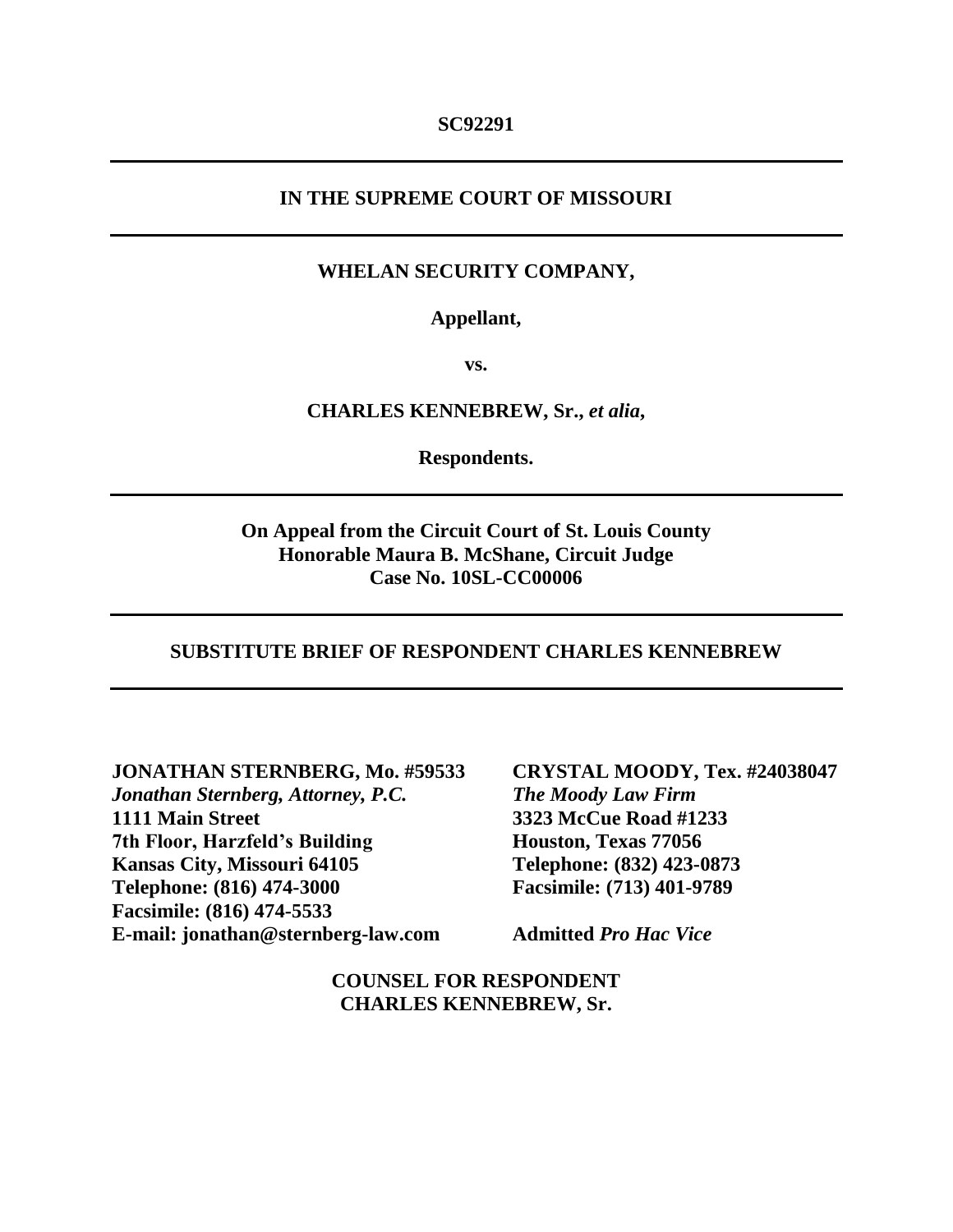#### **Preliminary Statement**

Whelan Security Company is a private security contractor headquartered in St. Louis that does business across America in 38 branches in 23 states. In 2007, Whelan hired Charles Kennebrew as its branch manager in Dallas, Texas.

Whelan required Mr. Kennebrew sign non-compete covenants restricting against: (1) soliciting any of Whelan's existing or prospective customers; (2) "interfering with" any of Whelan's employees; and (3) working for any competing business within a 50 mile radius "of any location where [he] has provided or arranged for [Whelan] to provide services." The covenants were to last for two years and gave no specific geographic scope. Still, Whelan assured Mr. Kennebrew they only applied to activities in Dallas.

In 2009, Mr. Kennebrew resigned from Whelan to run his own private security contractor business he had started in Houston before he came to Whelan in Dallas. Not wanting to lose him just yet, Whelan agreed to allow him both to work as its Dallas branch manager for four more months while simultaneously running his firm in Houston. Once Elite became successful in Houston, however, even taking on a former Houston customer of Whelan's, Whelan sued Mr. Kennebrew for breach of the covenants.

After a three-day hearing on Whelan's request for a preliminary injunction, the trial court held the covenants were void and unenforceable as facially overbroad. They were "extremely broad and practically unlimited geographically," and Whelan's proposed application of them meant Mr. Kennebrew would have to know and track "the prospective business of every [Whelan] office in every city …." The court later granted summary judgment to Mr. Kennebrew, incorporating its earlier holding.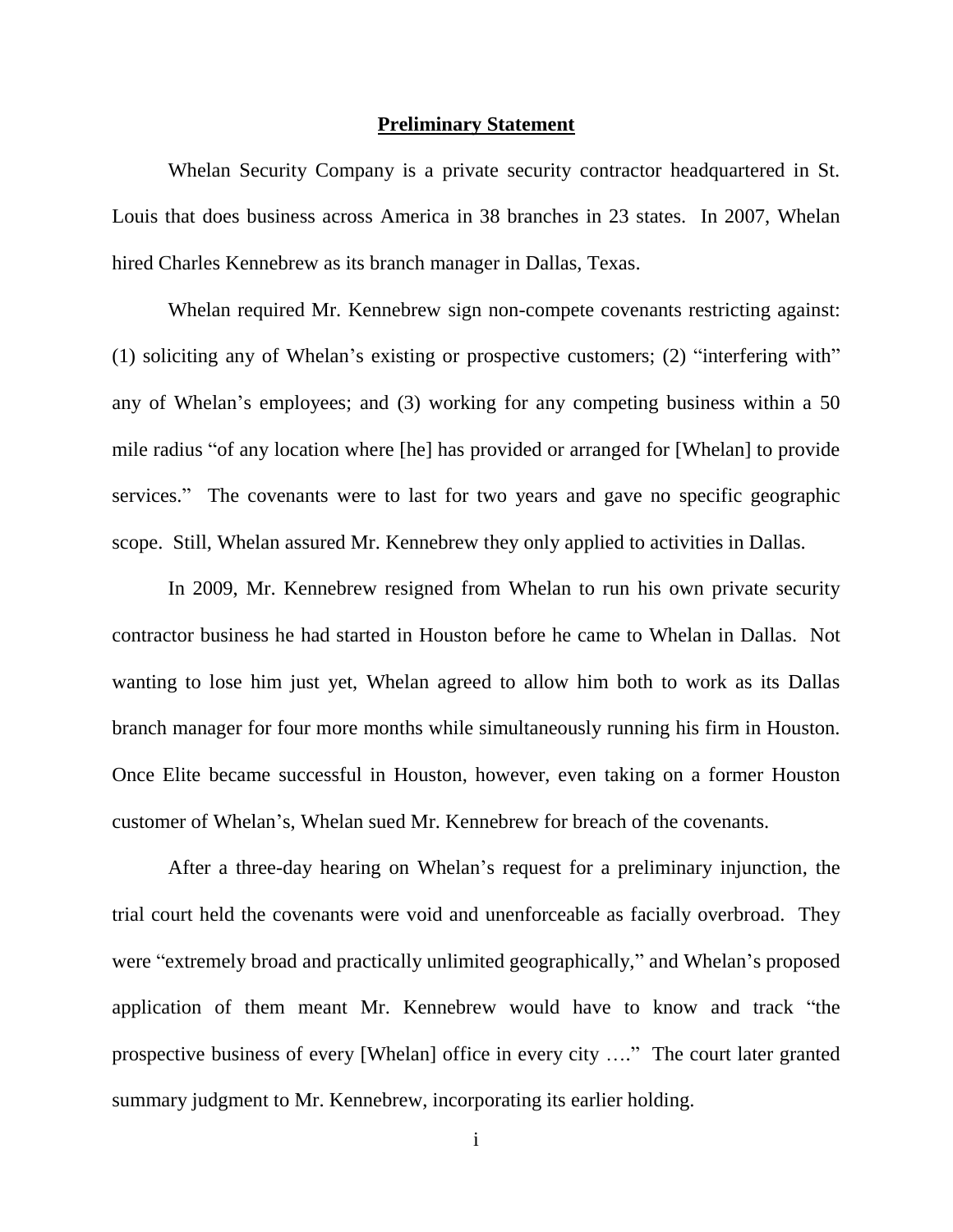Whelan appeals. First, it argues the covenants are enforceable. Then, it argues *it* should have summary judgment because Mr. Kennebrew violated the covenants. Finally, it argues the trial court should have rewritten the covenants to make them reasonable.

Whelan's arguments are without merit. Existing caselaw is plain that these limitless covenants are facially overbroad and, thus, void. Regardless, the denial of summary judgment is not appealable, and even viewing the facts in a light most favorable to Whelan, Mr. Kennebrew is entitled to judgment as a matter of law. As well, the trial court's decision to hold Whelan was soundly within its discretion as a matter of equity.

The Court should affirm the trial court's judgment.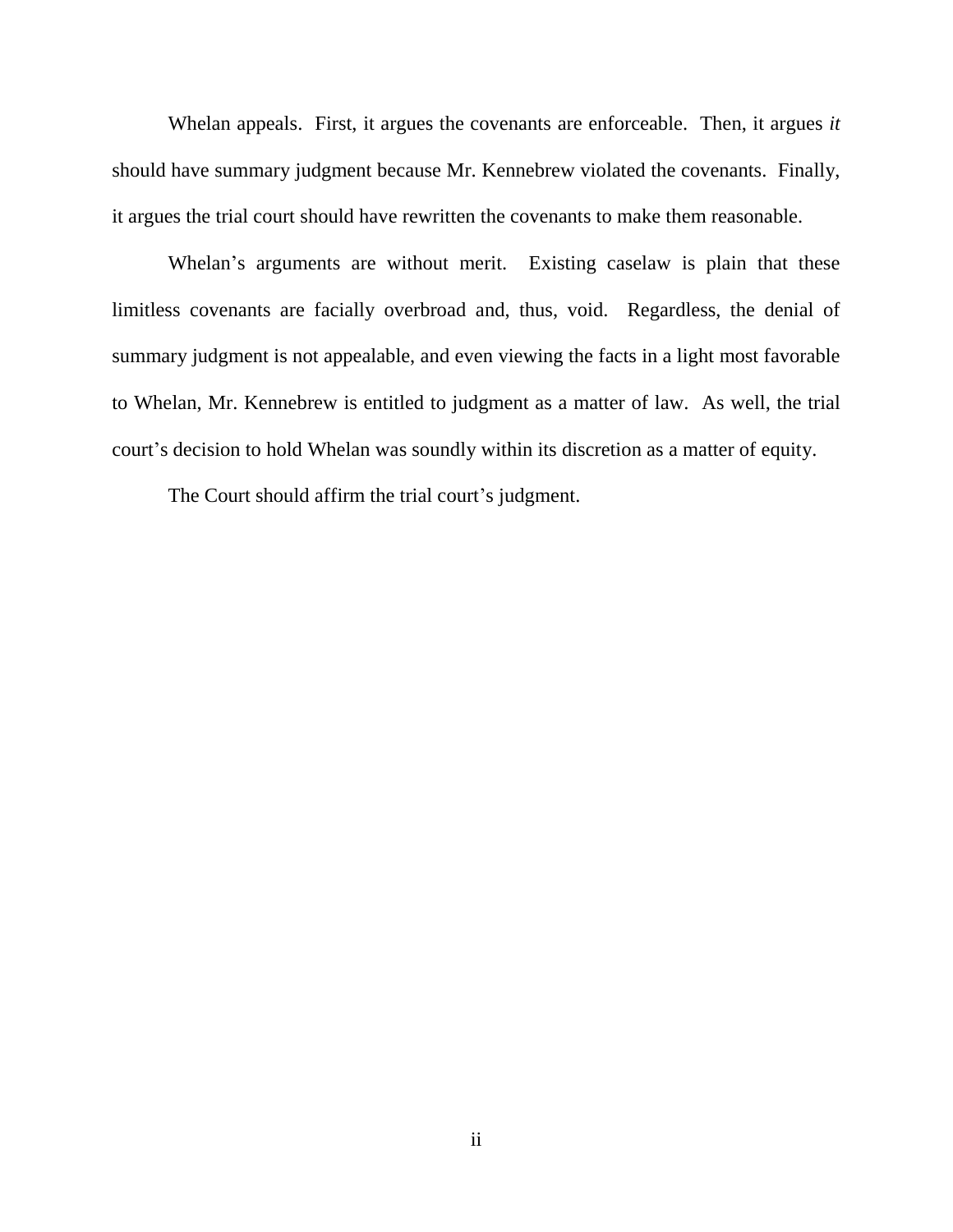| A. All the non-compete covenants are overbroad as written and, thus, void     |
|-------------------------------------------------------------------------------|
| as a matter of law, because they have no practical geographic limitation.  24 |
| i.<br>The trial court properly relied on the preliminary injunction           |
| proceedings in granting Mr. Kennebrew summary judgment.  26                   |

# **Table of Contents**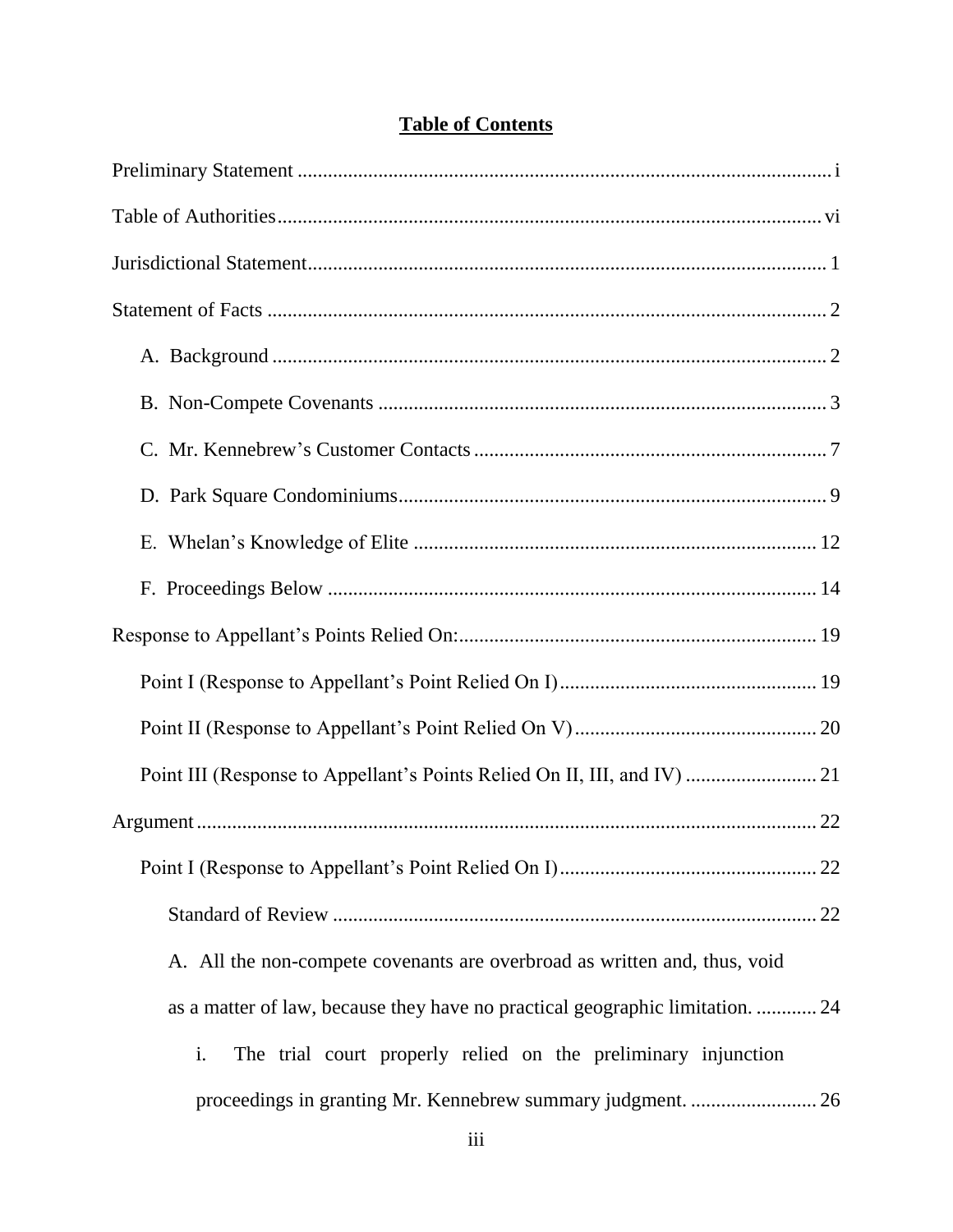| The customer non-solicitation covenant, as written, is overbroad and<br><b>B.</b> |  |
|-----------------------------------------------------------------------------------|--|
|                                                                                   |  |
| C. The employee non-solicitation covenant, as written, is overbroad and           |  |
|                                                                                   |  |
|                                                                                   |  |
|                                                                                   |  |
| Point III (Response to Appellant's Points Relied On II, III, and IV)  46          |  |
|                                                                                   |  |
| A. To the extent Whelan argues it is entitled to summary judgment, its            |  |
|                                                                                   |  |
| Even viewing the facts in a light most favorable to Whelan, Mr.<br><b>B.</b>      |  |
|                                                                                   |  |
| i. The covenants only applied to Mr. Kennebrew's prospective activites            |  |
|                                                                                   |  |
| ii. Whelan had full knowledge of Mr. Kennebrew's Houston business                 |  |
| and expressly allowed him to run it during his term of employment.  53            |  |
| iii. Mr. Kennebrew's dealings at Elite with Park Square could not have            |  |
|                                                                                   |  |
| iv. Elite's hiring Whelan's former employees at Park Square could not             |  |
|                                                                                   |  |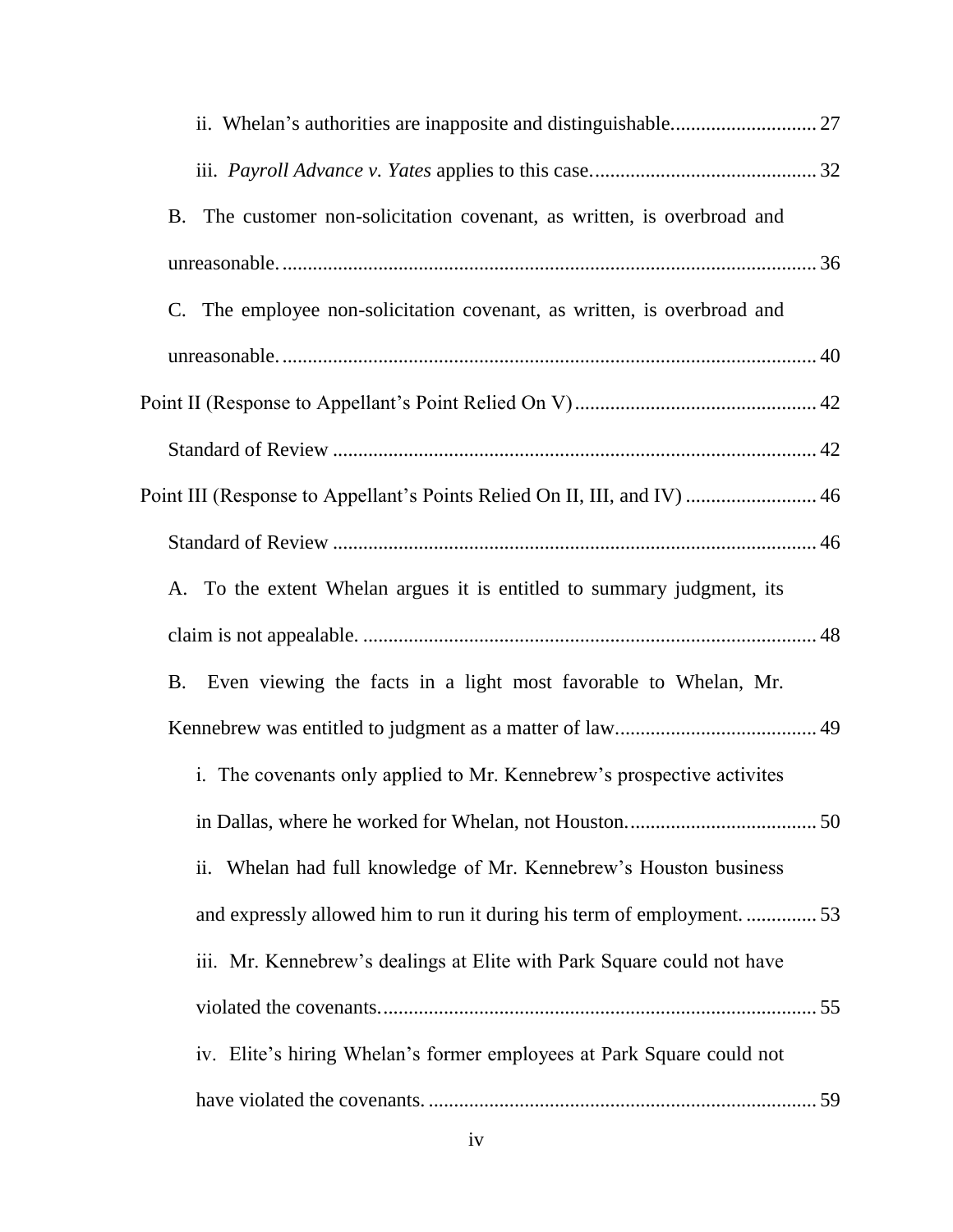| Employee Confidential Information and Non-Solicitation/Non-Competition |  |
|------------------------------------------------------------------------|--|
|                                                                        |  |
| Whelan Security Co.'s Offer of Employment to Charles Kennebrew         |  |
|                                                                        |  |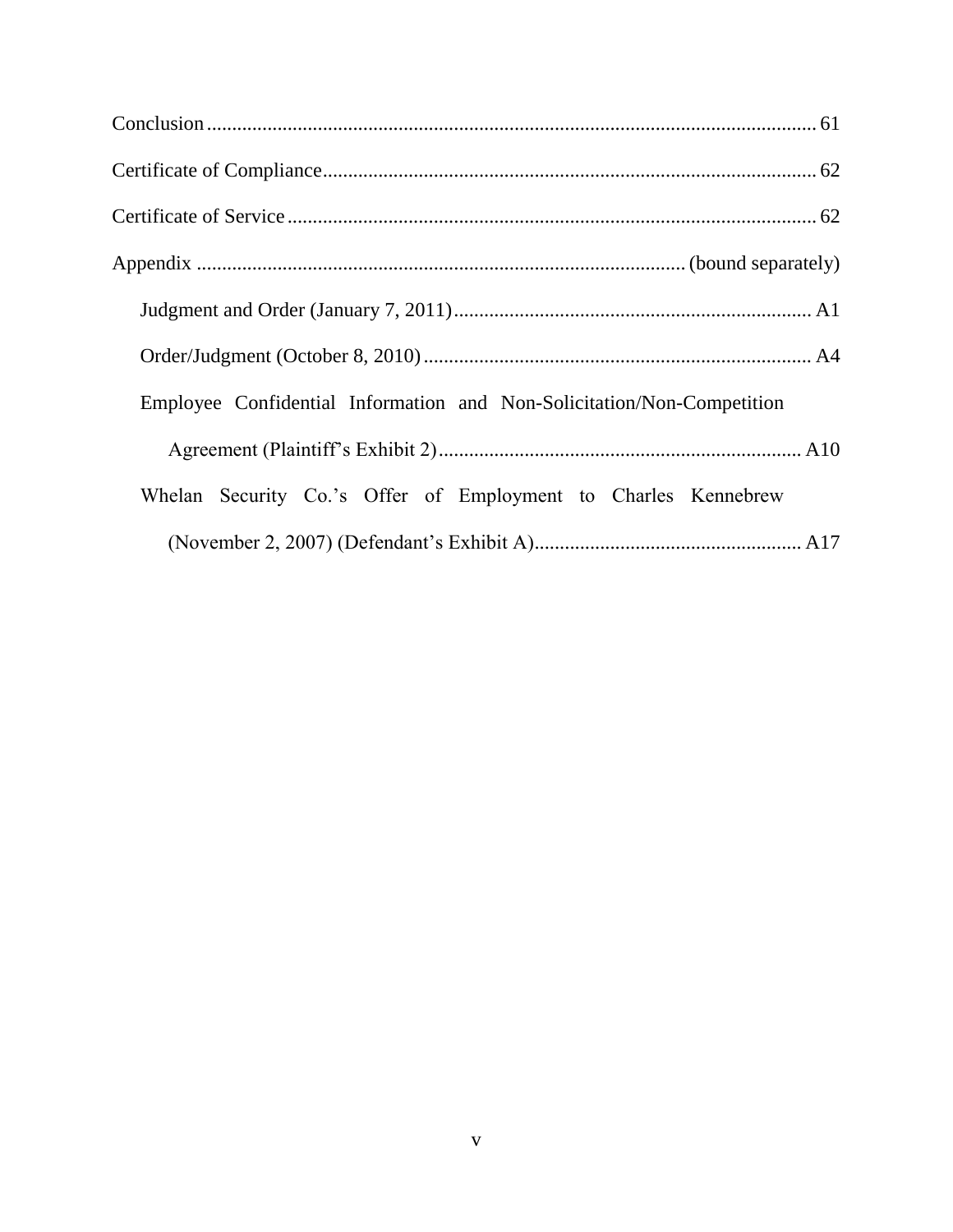# **Table of Authorities**

## **Cases**

| AEE-EMF, Inc. v. Passmore, 906 S.W.2d 714 (Mo. App. 1995)  20 44, 57        |
|-----------------------------------------------------------------------------|
| Alltype Fire Prot. Co. v. Mayfield, 88 S.W.3d 120 (Mo. App. 2002)28-29      |
|                                                                             |
| Arbor Inv. Co. v. City of Hermann, 341 S.W.3d 673 (Mo. banc 2011)  46       |
| Caulfield v. George K. Baum & Co., Inc., 649 S.W.2d 456 (Mo. App. 1983)  55 |
| City of Washington v. Warren Cnty., 899 S.W.2d 863 (Mo. banc 1995) 22, 46   |
|                                                                             |
| Dhyne v. State Farm Fire & Cas. Co., 188 S.W.3d 454 (Mo. banc 2006)  21, 48 |
| Easy Returns Midwest, Inc. v. Schultz, 964 S.W.2d 450 (Mo. App. 1998)24-25  |
|                                                                             |
|                                                                             |
| Healthcare Servs. of the Ozarks, Inc. v. Copeland, 198 S.W.3d 604           |
|                                                                             |
| Intermed Ins. Co. v. Hill, ___ S.W.3d ___, 2012 WL 806905                   |
|                                                                             |
|                                                                             |
|                                                                             |
|                                                                             |
| Levinson v. City of Kansas City, 43 S.W.3d 312 (Mo. App. 2001)  49          |
|                                                                             |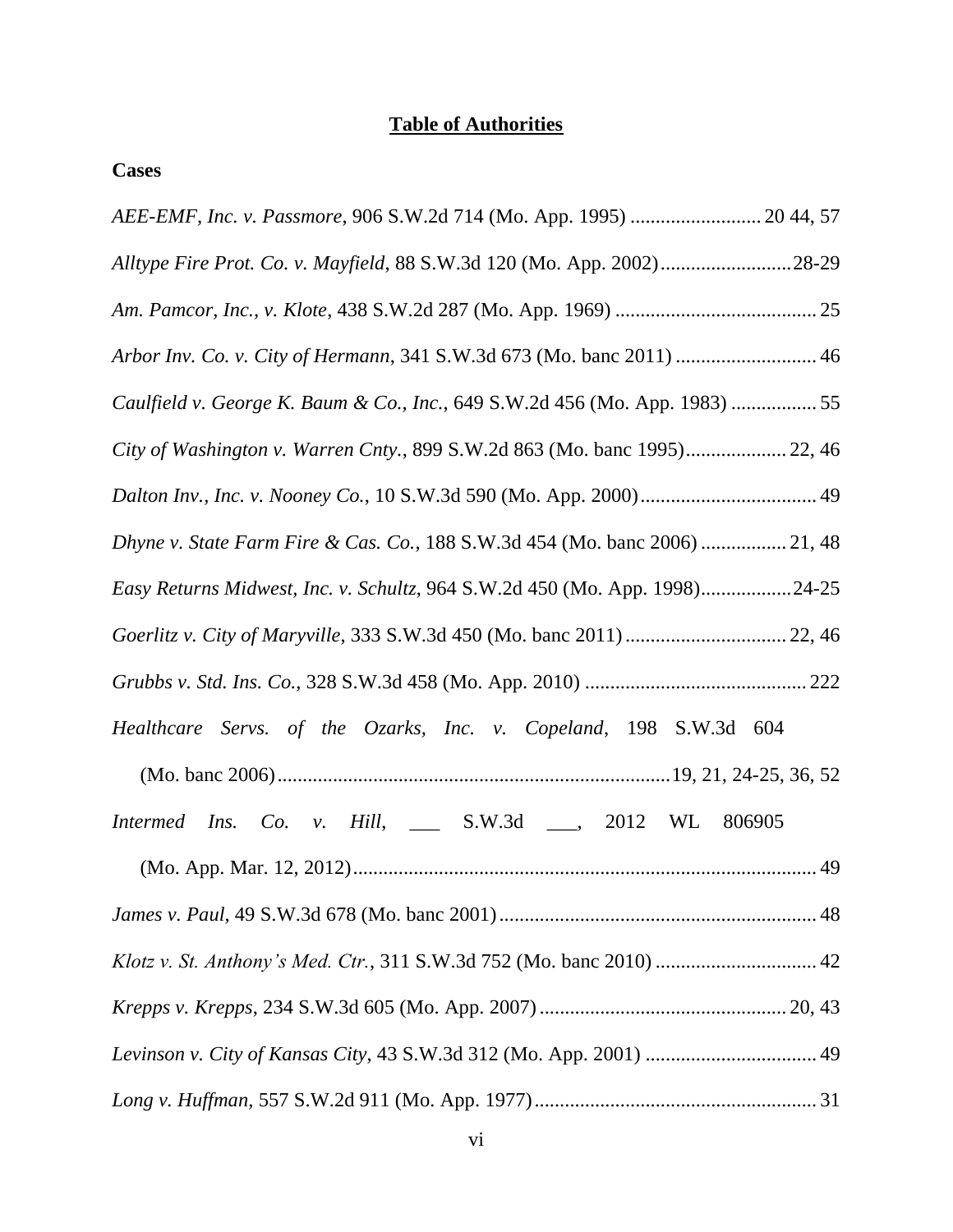| Mayer Hoffman McCann, P.C. v. Barton, 614 F.3d 893 (8th Cir. 2010)28-29        |
|--------------------------------------------------------------------------------|
| Mid-States Paint & Chem. Co. v. Herr, 746 S.W.2d 613 (Mo. App. 1988)  30       |
|                                                                                |
|                                                                                |
| Nat'l Starch & Chem. Corp. v. Newman, 577 S.W.2d 99 (Mo. App. 1978)37-39       |
| Orchard Container Corp. v. Orchard, 601 S.W.2d 299 (Mo. App. 1980)31           |
| Osage Glass, Inc. v. Donovan, 693 S.W.2d 71 (Mo. banc 1985)                    |
|                                                                                |
| Payroll Advance, Inc. v. Yates, 270 S.W.3d 428 (Mo. App. 2008)                 |
|                                                                                |
| Prop. Tax Representative v. Chatman, 891 S.W.2d 153 (Mo. App. 1995)38-39       |
| Schmersahl, Treolar & Co. v. McHugh, 28 S.W.3d 345 (Mo. App. 2000)  21, 24, 60 |
|                                                                                |
| Silver, Asher, Sher & McLaren v. Batchum, 16 S.W.3d 340 (Mo. App. 2000) 39     |
| State ex rel. Eagleton v. Cameron, 384 S.W.2d 627 (Mo. 1964) 19, 26            |
| State ex rel. Mo. Bd. for Architects v. Henigman, 937 S.W.2d 757               |
|                                                                                |
|                                                                                |
|                                                                                |
|                                                                                |
|                                                                                |
|                                                                                |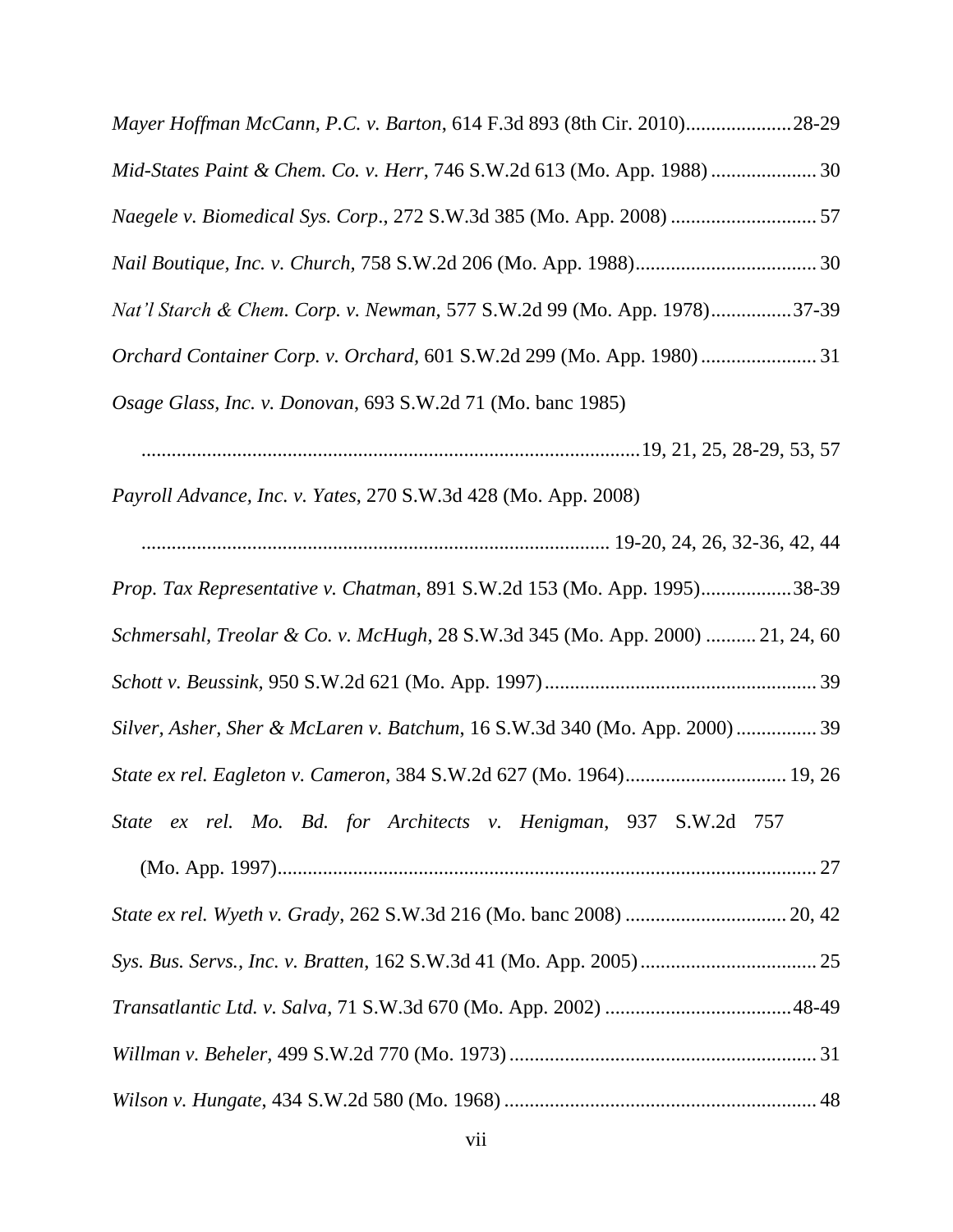## **Constitution of Missouri**

| <b>Revised Statutes of Missouri</b> |  |
|-------------------------------------|--|
|                                     |  |
|                                     |  |
|                                     |  |
| <b>Missouri Supreme Court Rules</b> |  |
|                                     |  |
|                                     |  |
|                                     |  |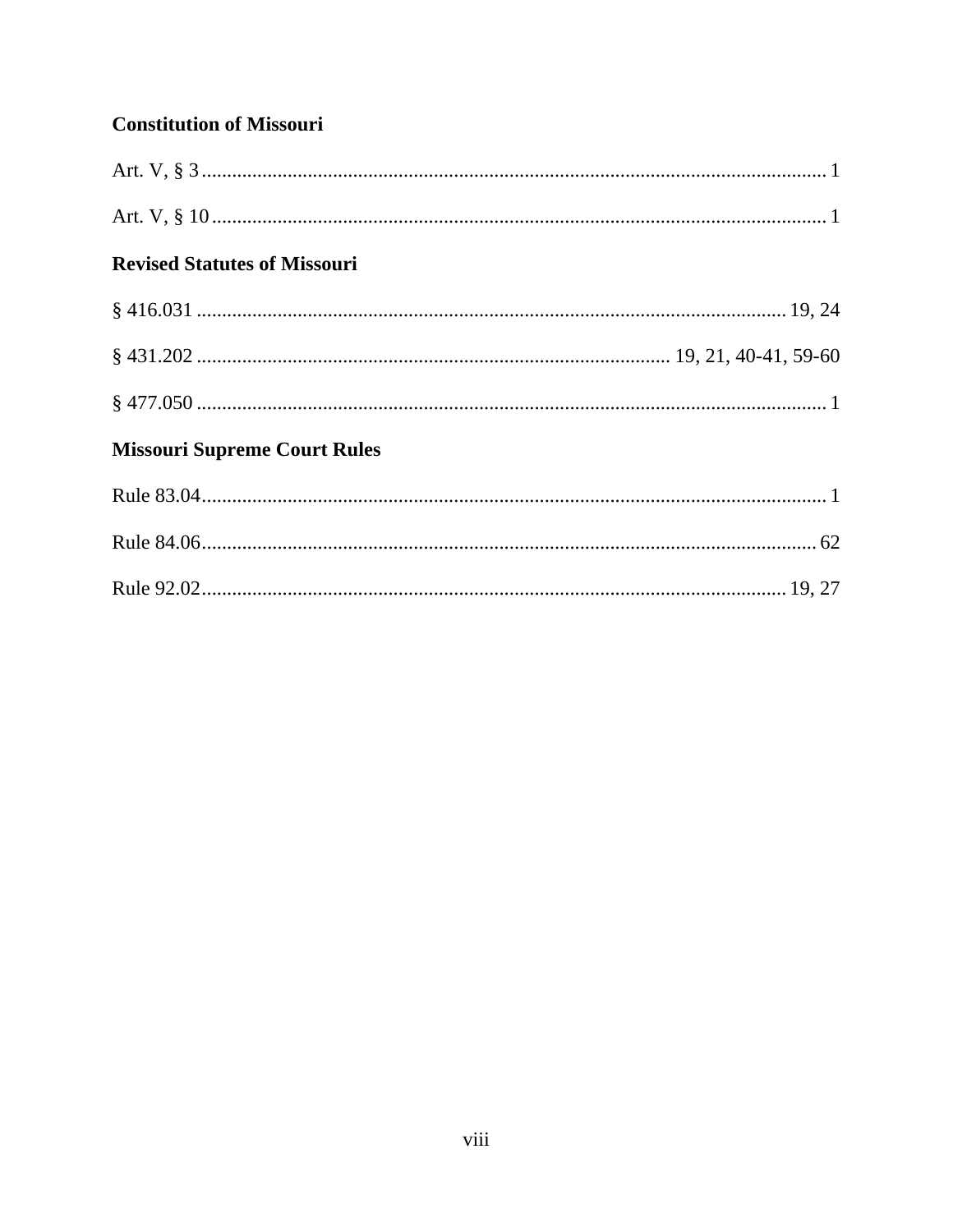#### **Jurisdictional Statement**

This is an appeal from a summary judgment holding particular employment noncompete covenants to be facially unreasonable and void.

This case does not fall within this Court's exclusive appellate jurisdiction under Mo. Const. art. V, § 3. Appellants timely appealed to the Missouri Court of Appeals, Eastern District. This case arose in St. Louis County. Under § 477.050, R.S.Mo., venue lay within that district of the Court of Appeals.

On November 29, 2011, the Court of Appeals issued an opinion reversing the trial court's judgment. Respondent Charles Kennebrew filed a timely Application for Transfer in the Court of Appeals, which was denied. Mr. Kennebrew then filed a timely Application for Transfer in this Court pursuant to Rule 83.04. On March 6, 2012, the Court sustained that application and transferred this case.

Therefore, pursuant to Mo. Const. art. V, § 10, which gives this Court authority to transfer a case from the Court of Appeals "before or after opinion because of the general interest or importance of a question involved in the case, or for the purpose of reexamining the existing law, or pursuant to supreme court rule," this Court has jurisdiction.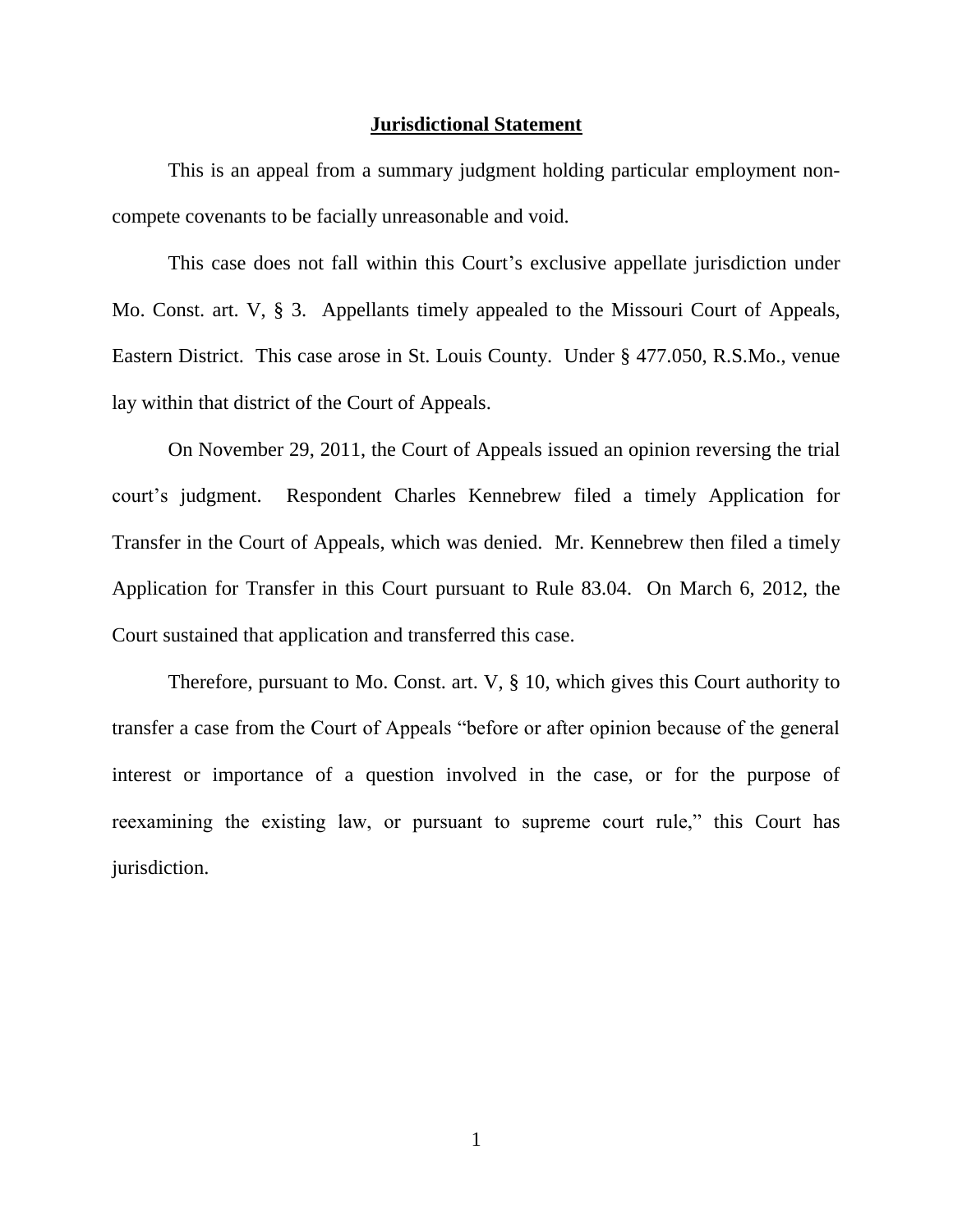#### **Statement of Facts**

#### **A. Background**

This case stems from an employment agreement between Respondent Charles Kennebrew and Appellant Whelan Security Company (Legal File 530-36). Since October 2007, Mr. Kennebrew has owned 60 percent of Elite Protective Services, LLC ("Elite"), a Texas limited liability company llocated in Houston (Transcript Volume III 18; L.F. 551, 558).

Mr. Kennebrew has worked in the private security industry since his discharge from the United States Navy in 1998 (Tr. III 19-20). He worked for two major companies in Houston, Barton Security and its successor, Allied Barton (Tr. III 214-22). He signed a non-compete agreement with Allied Barton that prohibited him from working in the industry in Houston for six months after his employment ended (Tr. I 33).

Whelan Security is a Missouri corporation principally located in St. Louis that operates throughout the United States (Tr. I 10-11, 13). In October 2007, Whelan began negotiating with Mr. Kennebrew, who still lived in Houston, to bring him on board (L.F. 603, 615). On October 31, 2007, Prentice Robertson, Whelan's Executive Vice President, offered Mr. Kennebrew a position at Whelan's Dallas branch in a "Quality Control/Continuous Improvement" role earning around \$115,000 per year (L.F. 603, 615). Mr. Robertson offered to make a mutual decision as to whether Mr. Kennebrew would stay in Dallas or move back to Houston at the pending end of his six-month noncompete period from Allied Barton (L.F. 603, 615). Mr. Robertson offered that, either way, Mr. Kennebrew would assume control of "either" of those two branches at the end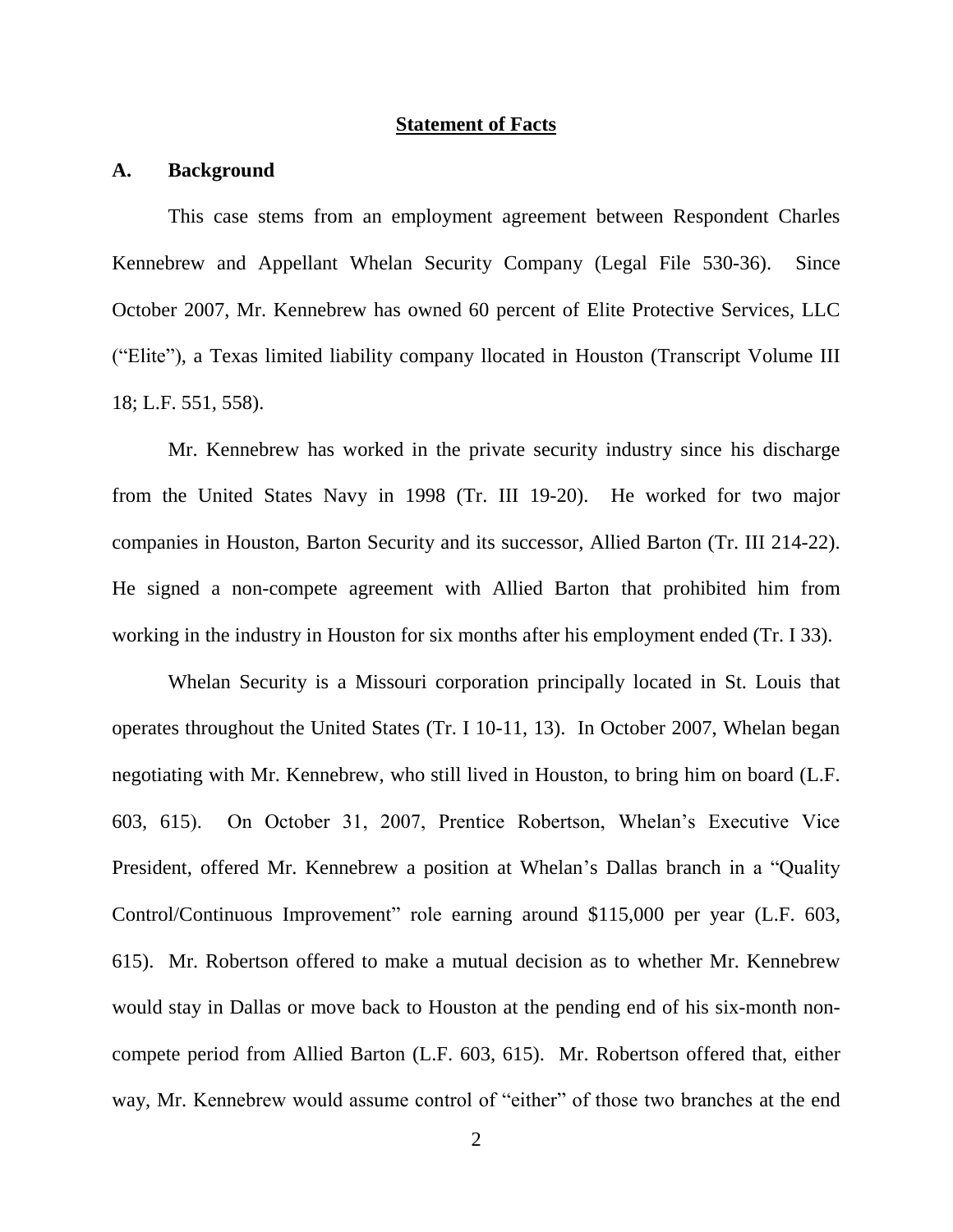of that period, and would report to Todd McCullough, Whelan's Vice President of Operations for the Southern Region (L.F. 603).

On November 2, 2007, Mr. Robertson sent Mr. Kennebrew an offer letter formally inviting Mr. Kennebrew to join Whelan (L.F. 601; Appendix A17). The offer superseded all previous communications and offers (L.F. 601; Appx. A17). Effective November 26, 2007, he offered Mr. Kennebrew the position of Quality Assurance Manager for Whelan's Dallas branch, to be followed by a branch leadership role in one of Whelan's major Texas markets (L.F. 601; Appx. A17). Mr. Kennebrew would be second-incommand in Dallas, given a goal to reorganize that branch's structure so a new Dallas manager could "step into a finely tuned operation with happy customers" (L.F. 601; Appx. A17). "Should [Mr. Kennebrew] opt to remain in Dallas permanently, [he would] assume the branch leadership role in that branch" (L.F. 601; Appx. A17). Mr. Kennebrew accepted the offer and moved to Dallas (L.F. 356-57).

#### **B. Non-Compete Covenants**

On November 26, 2007, Mr. Kennebrew met with Mr. McCullough, who presented Mr. Kennebrew with an agreement to sign titled "Employee Confidential Information and Non-Solicitation/Non-Competition Agreement" ("Agreement") (L.F. 356-57, 487, 530-36; Appx. A10-16).

Section 3 of the Agreement, titled "Restrictive Covenants," contained its "Non-Solicitation/Non-Competition" portion:

During the term of this Agreement, and for a period of two (2) years thereafter, whether the termination of this Agreement is initiated by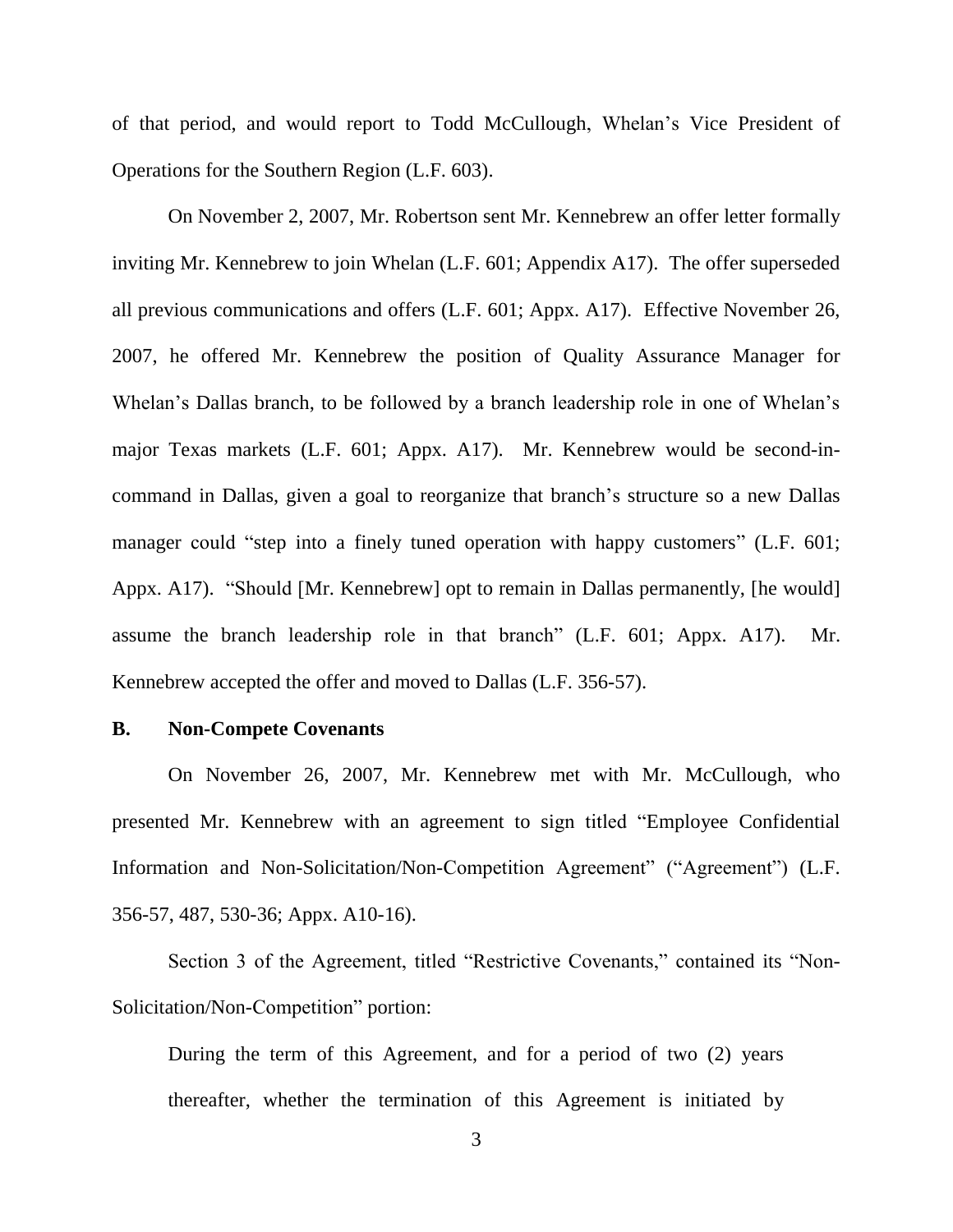EMPLOYER OR EMPLOYEE, EMPLOYEE shall not, without the prior consent of EMPLOYER, in any manner, directly or indirectly, either as an employee, employer, lender, owner, technical assistant, partner, agent, principal, broker, advisor, consultant, manager, shareholder, director, or officer, for himself or in behalf of any person, firm, partnership, entity, or corporation, or by any agent or employee:

- (a) Solicit, take away or attempt to take away any customers of EMPLOYER or the business or patronage of any such customers or prospective customer(s) whose business was being sought during the past twelve (12) months of EMPLOYEE'S employment; or
- (b) Solicit, interfere with, employ, or endeavor to employ any employees or agents of EMPLOYER.
- (c) Work for a competing business within a fifty (50) mile radius of any location where EMPLOYEE has provided or arranged for EMPLOYER to provide services.
- (d) Work for a customer of EMPLOYER or prospective customer(s) whose business was being sought during the last twelve (12) months of EMPLOYEE'S employment, if the work would include providing, or arranging for, services the same as, or similar to, those provided by EMPLOYER.

"Competing business" means any business engaged in providing guard and/or security services the same as, or similar to, those offered by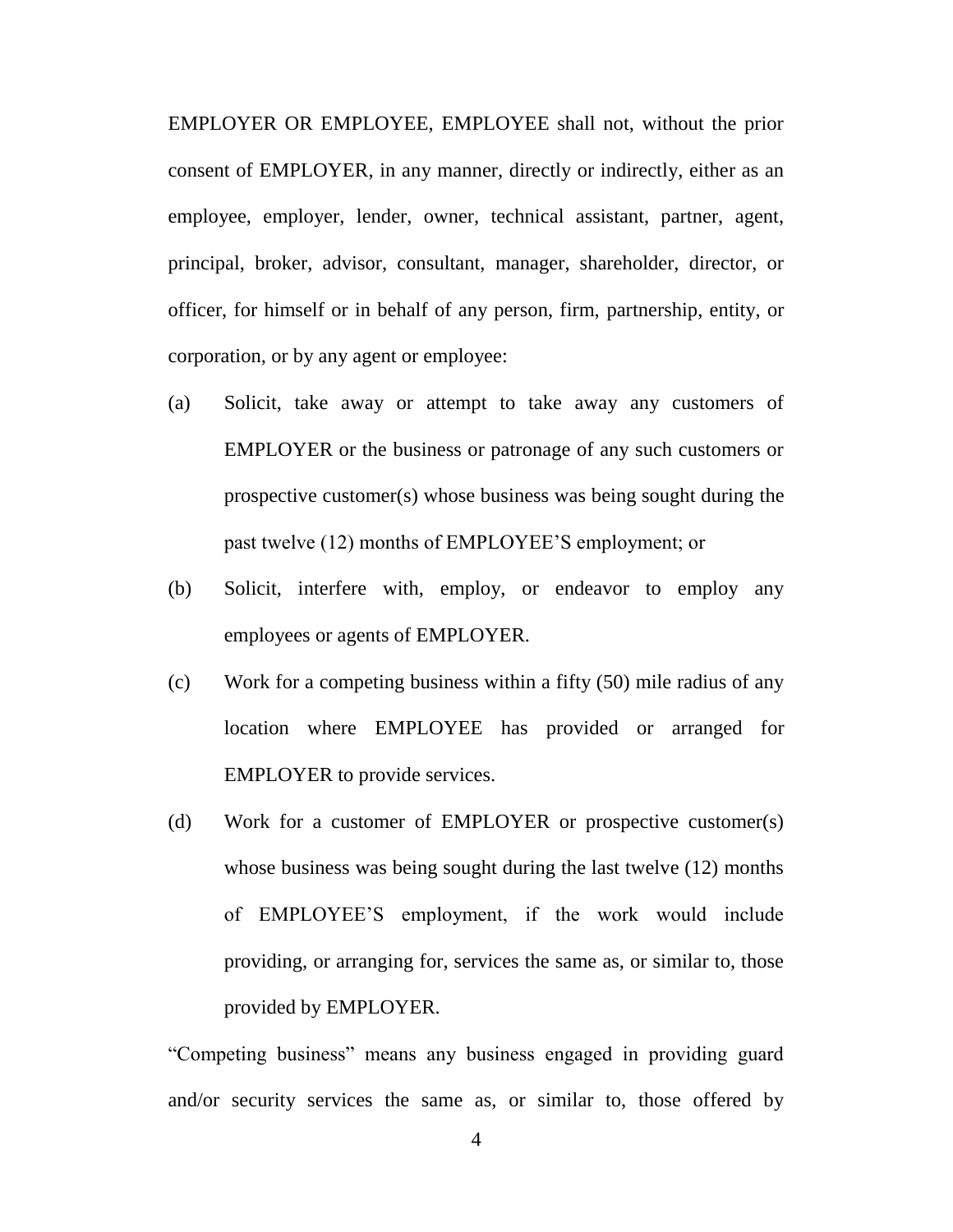#### EMPLOYER.

### (L.F. 531-32; Appx. A11-12).

Mr. McCullough explained to Mr. Kennebrew that these non-compete proviisons covered work only in the Dallas area, also including Fort Worth, and only would be in force in that market (Supp. L.F. 22, 55, 122, 137, 140-41). The operations of Whelan's Dallas branch also included Fort Worth. (Supp. L.F. 55). Mr. McCullough stated that, when discussing the terms of the contract with Mr. Kennebrew on November 26, 2007, he never suggested Mr. Kennebrew would be responsible for working in Houston (Supp. L.F. 55). Indeed, Mr. McCullough noted Mr. Kennebrew worked exclusively in Whelan's Dallas branch throughout Mr. McCullough's term as Vice President, covering October 2007 to late March 2009. (Supp. L.F. 62).

According to Mr. McCullough, he personally explained to Mr. Kennebrew that the non-compete portion of the Agreement meant that Mr. Kennebrew could not do business in a 50 mile radius of where he was stationed – Dallas – and could not assist anyone else in taking Whelan's customers in that area, either (Supp. L.F. 26, 138). That is, since Mr. Kennebrew oversaw Whelan's Dallas-Fort Worth operations, the non-compete covenants covered a 50-mile radius of that area for two years after his employment with Whelan ended (Supp. L.F. 30, 142).

Mr. McCullough assured Mr. Kennebrew that the covenants did not extend to any potential assistance Mr. Kennebrew may have to give to Whelan in securing business in Houston (Supp. L.F. 26, 138). He understood the covenants did not prevent Mr. Kennebrew from opening his own security business in Houston (Supp. L.F. 32-33).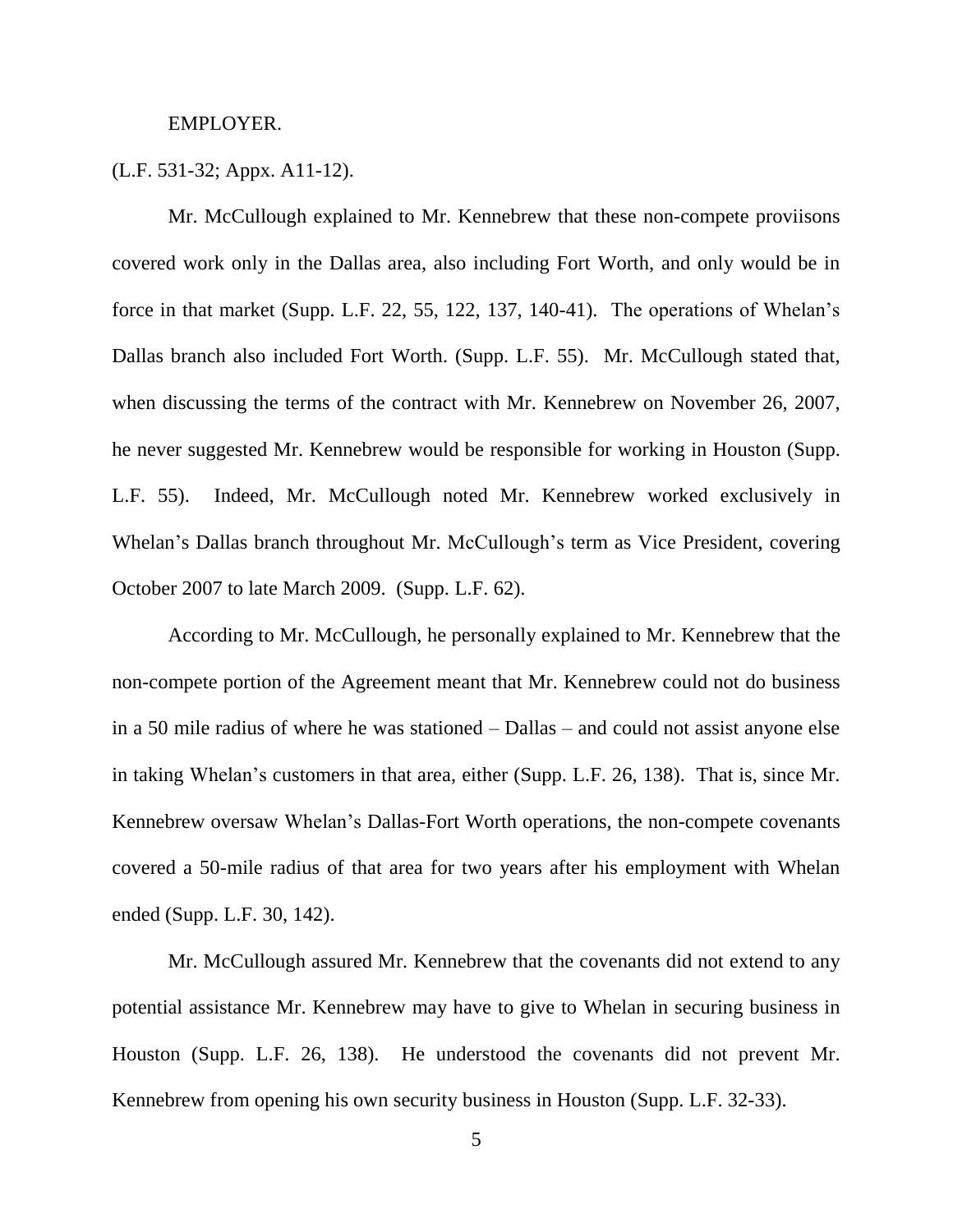Mr. Kennebrew testified that, based on this discussion with Mr. McCullough, he understood the non-compete covenantsonly applied to Dallas-Fort Worth, the territory he oversaw (Tr. III 71). He explained he understood this was because his original offer from Whelan gave him the option to remain in Dallas, which he exercised, and Dallas was his only territory for Whelan (Tr. III 71-73). Mr. Kennebrew and Mr. McCullough each signed the agreement (L.F. 536).

Meanwhile, in St. Louis, Whelan's CEO, Greg Twardowski, believed that this language did not contain any geographic limitation at all (Tr. I 73-74). Instead, he believed it contained a "customer restriction" (Tr. I 74). That is, it he said it protects all Whelan's actual and potential customers nationwide from former employees (Tr. I 74).

After signing the Agreement, Mr. Kennebrew immediately became Whelan's Dallas branch manager, as the previous manager abruptly had left (Tr. III 27). Thereafter, he never considered the option to leave Dallas once his Allied Barton noncompete obligation ended because he became so heavily involved in Whelan's Dallas marketplace (L.F. 42, 288)

Mr. Twardowski stated that, once Mr. Kennebrew's Allied Barton non-compete period in Houston ended, Whelan intended to involve Mr. Kennebrew in its Houston operation (Tr. I 44). Mr. Twardowski acknowledged Mr. Robertson's formal November 2006 offer gave Mr. Kennebrew the option to remain in Dallas permanently, but opined that sentence was "misleading" (Tr. I 40-41) Regardless, Mr. Twardowski believed Whelan followed the terms of the offer (Tr. I 38, 41). He said it is uncommon in his business practice to let an employee dictate when and where they would move (Tr. I 35).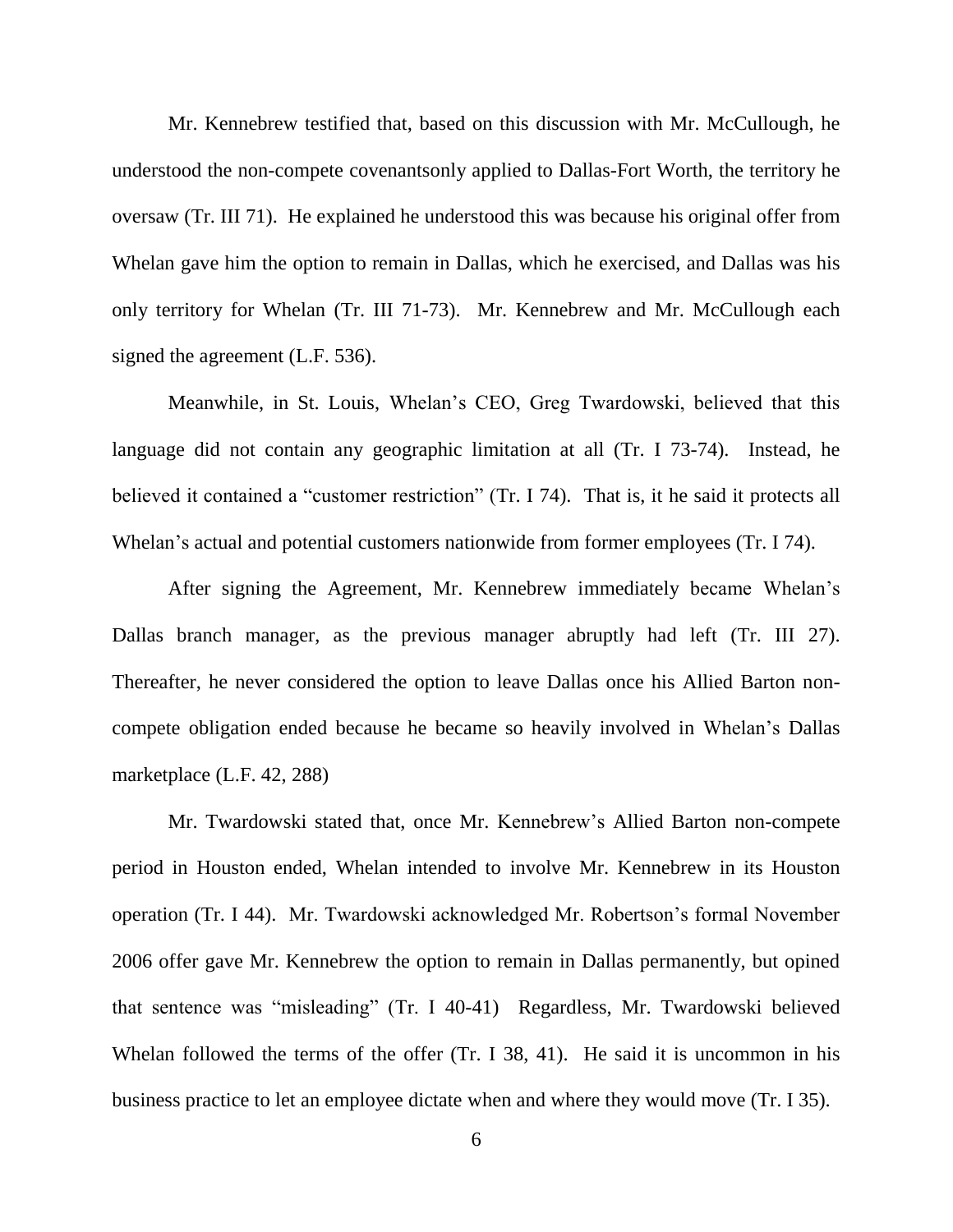### **C. Mr. Kennebrew's Customer Contacts**

According to Mr. Twardowski, most of Whelan's contracts, if not all, are based on the customer's personal relationship with Whelan's management, either local, regional, or at its corporate headquarters (Tr. I 11-12). He stated this important relationship is established by the manager who is handling the customer's contract (Tr. I 12). He said it creates a primary point of reference – a primary manager – personally overseeing the contractual relationship with the customer (Tr. I 12).

In its brief, Whelan states Mr. "Kennebrew had numerous customer contacts in Texas and, in particular, in Houston and dealt with more than ten clients in Houston on behalf of Whelan and had a good rapport with each" (Appellant's Brief 36). It alleges Mr. "Kennebrew's customer contacts and the opportunity to influence Whelan's customers … warrant enforcement of a non-competition covenant that by its terms is reasonable" (Aplt. Br. 36). To reach this conclusion, however, Whelan misapplies the facts.

Mr. Twardowski did indeed say Mr. Kennebrew was well-respected in the Houston marketplace and had a great client following, but he plainly was referring to the portfolio Mr. Kennebrew developed while working for Allied Barton, not Whelan (Tr. I 17). Rather, only *one time*, a "sales blitz" in April 2008, Mr. Robertson requested Mr. Kennebrew give Whelan's Houston salespeople some Houston connections or contacts from his days at Barton and Allied Barton to help bring them over to Whelan (Tr. III 14, 18-19, 31).

Mr. Kennebrew explained that, as a result of that one event alone, he only had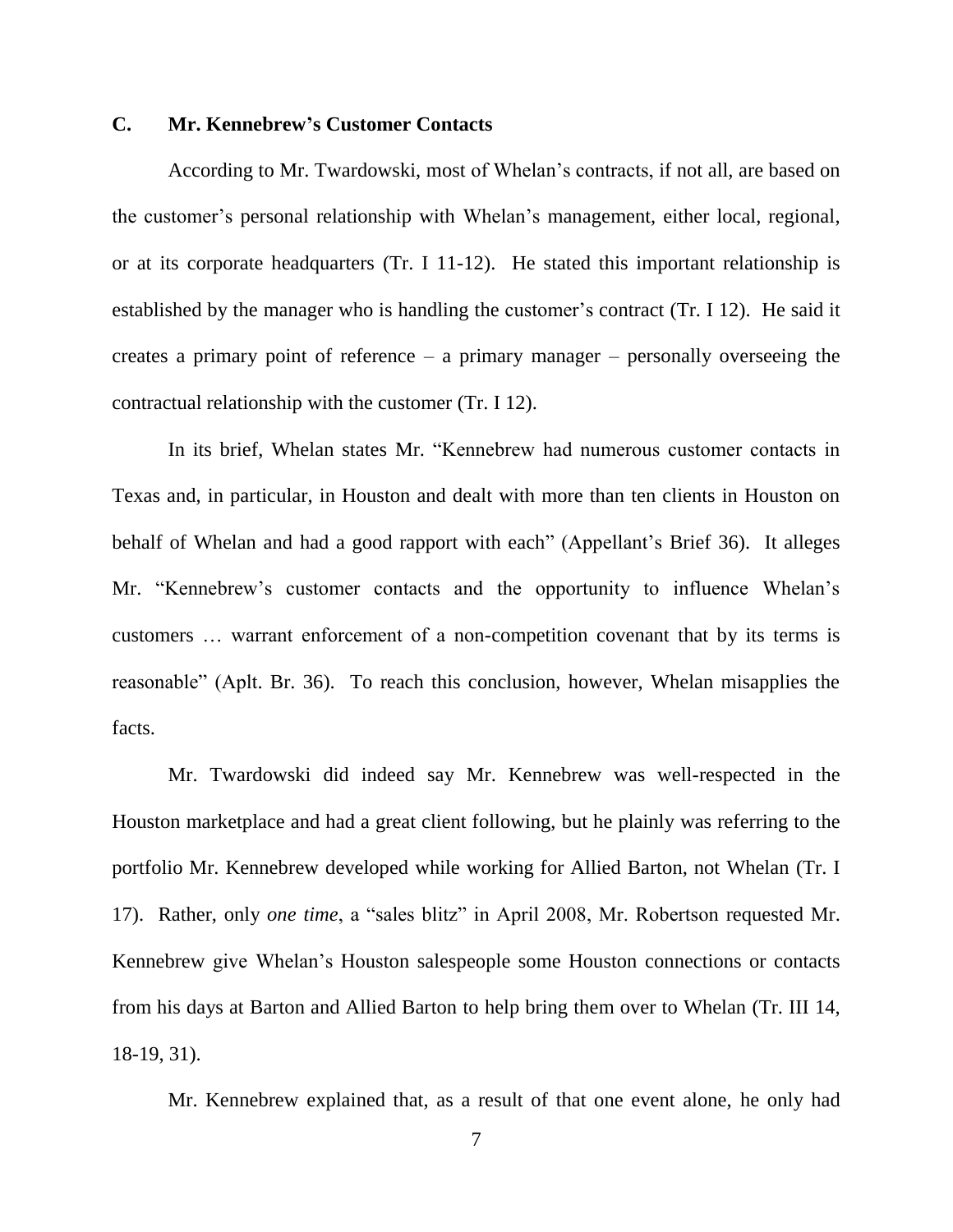contact with five or ten Houston customers during his 18 months at Whelan (Tr. III 34). Moreover, *all* these customers were contacts with whom he previously had been acquainted before his employment with Whelan (Tr. III 34). Indeed, though Whelan may speculate otherwise, it presented no evidence that Mr. Kennebrew served, managed, or handled any of its clients in Houston. Whelan could not provide evidence that Mr. Kennebrew provided any services for clients outside the Dallas area, but rather only that he once helped Whelan by giving his superiors some of his old Houston contacts (L.F. 91).

Mr. McCullough, too, confirmed that Whelan sought to leverage contacts Mr. Kennebrew previously acquired while working for Barton or Allied Barton (Supp. L.F. 21-22, 111-12). He stated he asked Mr. Kennebrew to assist on an account in Houston in this manner within Mr. Kennebrew's first four months at Whelan. (Supp. L.F. 23, 113). Mr. McCullough explained that was not part of the non-compete provision in the Agreement, but rather that giving leads and things of that nature was just assisting Whelan – while still working exclusively in the Dallas area – to drum up business in Houston (Supp. L.F. 27, 139).

For, it was Mr. McCullough, not Mr. Kennebrew, who oversaw Whelan's operations in the entire Southern United States, including both Dallas and Houston (Supp. L.F. 29, 141). Simply put, while Mr. McCullough was Vice President, Mr. Kennebrew had no staff or operational oversight in Houston; those functions belonged to Doug Blake, Jeff Rosandich, and David Beltran, successive branch managers in Houston (Supp. L.F. 33-34, 145-46).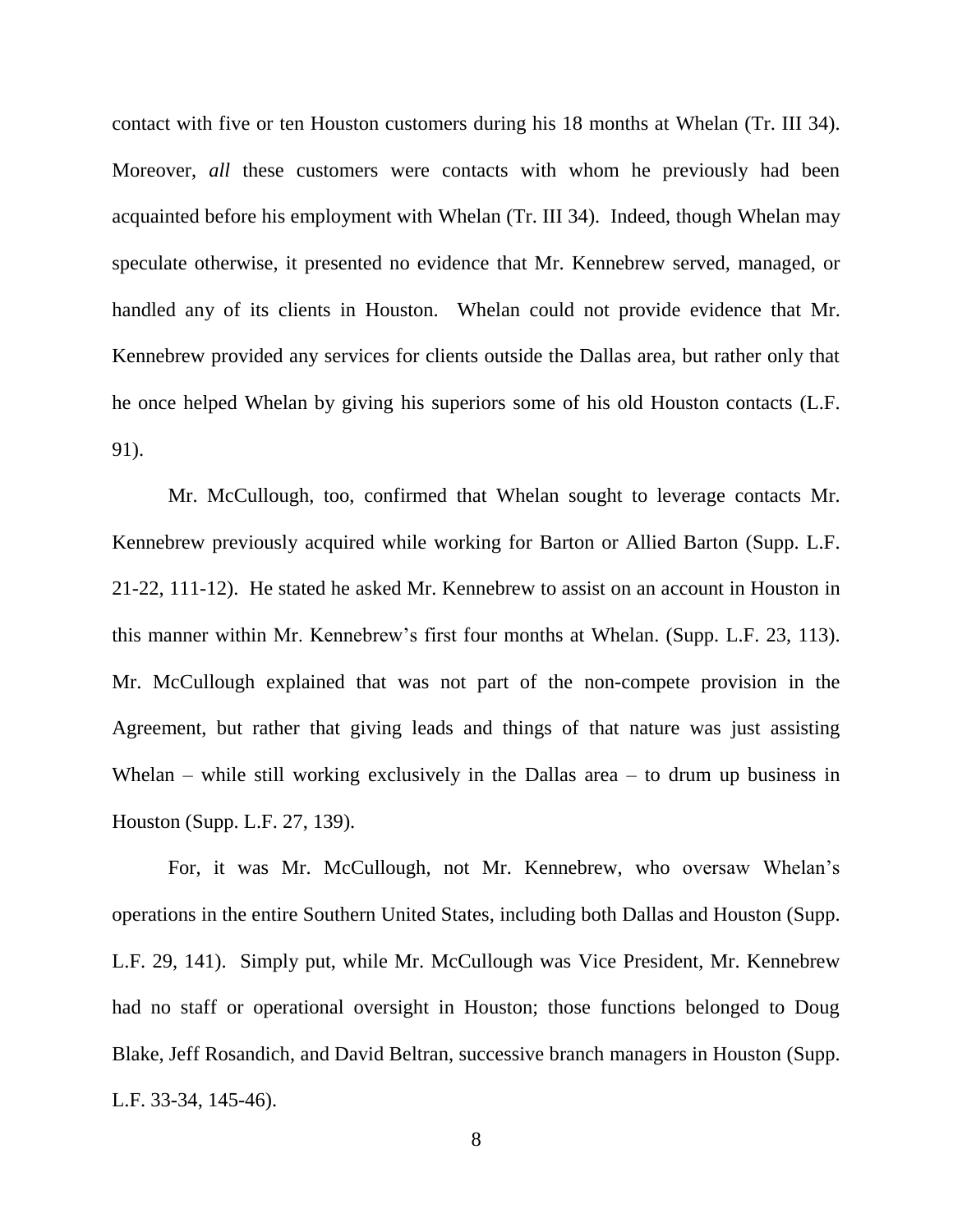Mr. Kennebrew testified he only ever had access to Whelan's financials and price information in Dallas and, even then was unable to copy or print it except merely to put it into a spreadsheet and, still then only on Mr. Robertson's approval (Tr. I 37-39). He managed clients and customers in Dallas, both internal and external, managed the Dallas branch's finances (except budgeting), and was responsible for human resources in Dallas (Tr. III 65). He had no access to any operational information about the Houston branch, such as financial or compensation data (Tr. III 66).

#### **D. Park Square**

Much of Whelan's claim against Mr. Kennebrew concerns the Park Square Condominiums in Houston and its Property Manager, Jan VerVoort (Aplt. Br. 9-15, 40- 46, 48-51).

Mr. McCullough, Whelan's Senior Vice President and Chief Security Officer Mark Porterfield, and indeed even Mr. Twardowski all stated Mr. Kennebrew had a relationship with Park Square and Ms. VerVoort prior to his employment with Whelan (Tr. I 49, 90). Mr. Twardowski testified Park Square was Allied Barton's customer before Mr. Kennebrew began working at Whelan (Tr. I 49). He acknowledged Mr. Kennebrew was not the Houston branch manager; he knew of no instance in which Mr. Kennebrew worked on Park Square's account for Whelan (Tr. I 51).

Rather, it was Mr. McCullough who brought Park Square to Whelan (Tr. III 73). Mr. Kennebrew only contacted Ms. VerVoort on two occasions during his time at Whelan: once during Hurricane Ike when some of Whelan's Dallas employees were brought to Houston to assist in securing buildings, and again in May 2009 when he sent a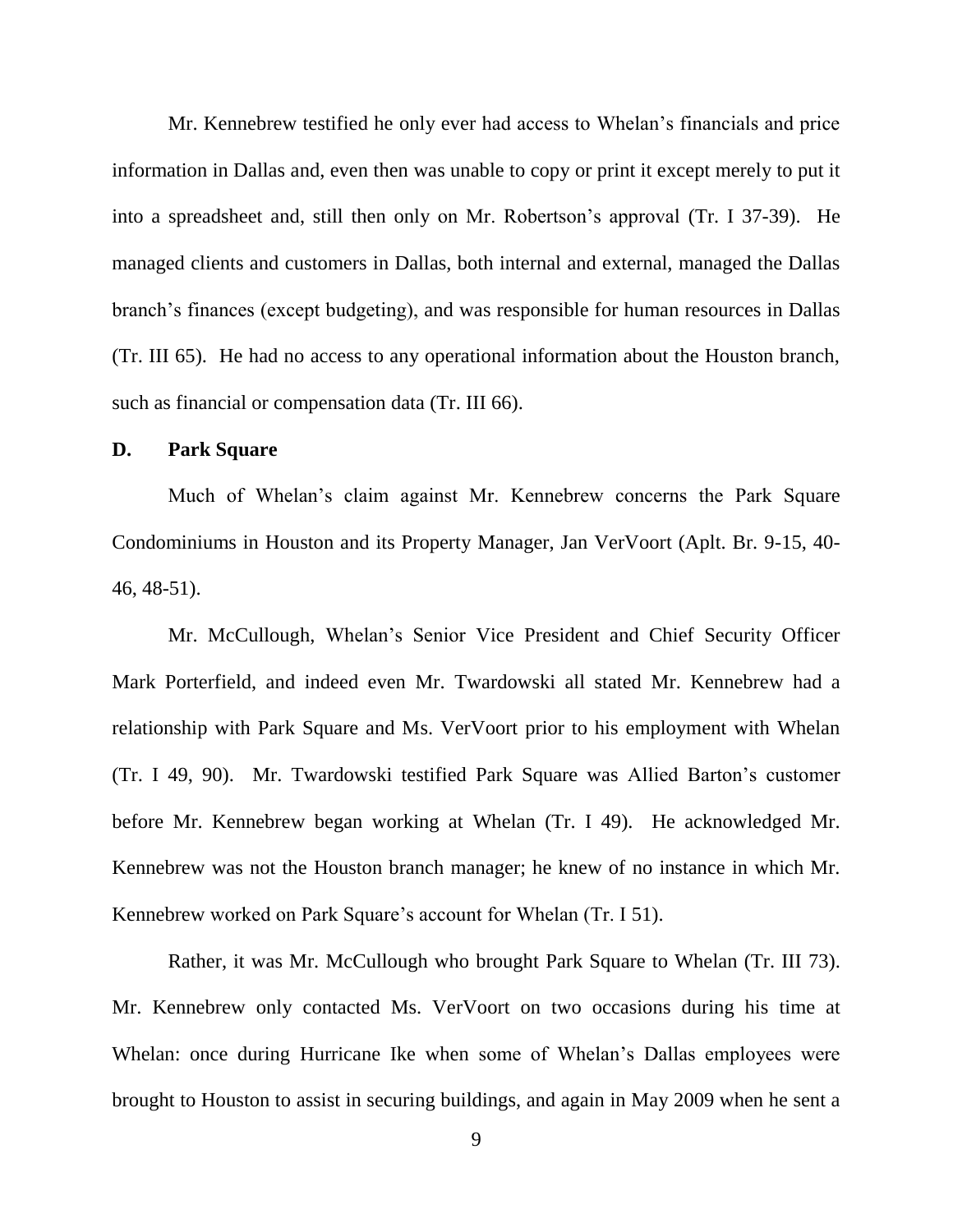gift basket to Ms. VerVoort at Mr. Porterfield's request (Tr. III 34-35, 45).

Mr. Kennebrew also testified that, after he left Whelan, he twice received calls from Ms. VerVoort in which she stated she was about to terminate Whelan's services, first in August 2009 and then again in November 2009 (Tr. III 61). Mr. Kennebrew's response each time was to let Mr. Porterfield know (Tr. III 61). He told Ms. VerVoort in response to the first call that he had left Whelan "a week ago" and she responded she had not heard from anyone at Whelan since Mr. McCullough resigned months earlier (Tr. III 61). In the second call, Ms. VerVoort asked Mr. Kennebrew if he would be interested in bidding on a contract with Park Square (Tr. III 62). He declined and had no further contact with Ms. VerVoort until December 2009, after she terminated Whelan, when she asked Mr. Kennebrew to come meet with Park Square's board (Tr. III 63).

Ms. VerVoort, too, confirmed Mr. Kennebrew did not solicit Park Square's business for Elite; instead, it was she who called Mr. Kennebrew (Supp. L.F. 46, 120-21). She said she used Mr. Kennebrew's Whelan business card to call him initially, as she did not yet know he had his own company (L.F. 77, 198). Rather, she, too, explained Mr. Kennebrew told her he would contact someone with Whelan about her concerns, but let her know he was no longer with Whelan (L.F. 77, 198). She said he did not tell her for whom he was working (i.e. himself) (L.F. 77, 198)

Instead, it was not until Ms. VerVoort inquired further that she discovered Mr. Kennebrew had his own security business in Houston (L.F. 177). This was at the same time she was looking for a new security provider for Park Square (L.F. 177). She acknowledged she invited Mr. Kennebrew to meet with Park Square's board in December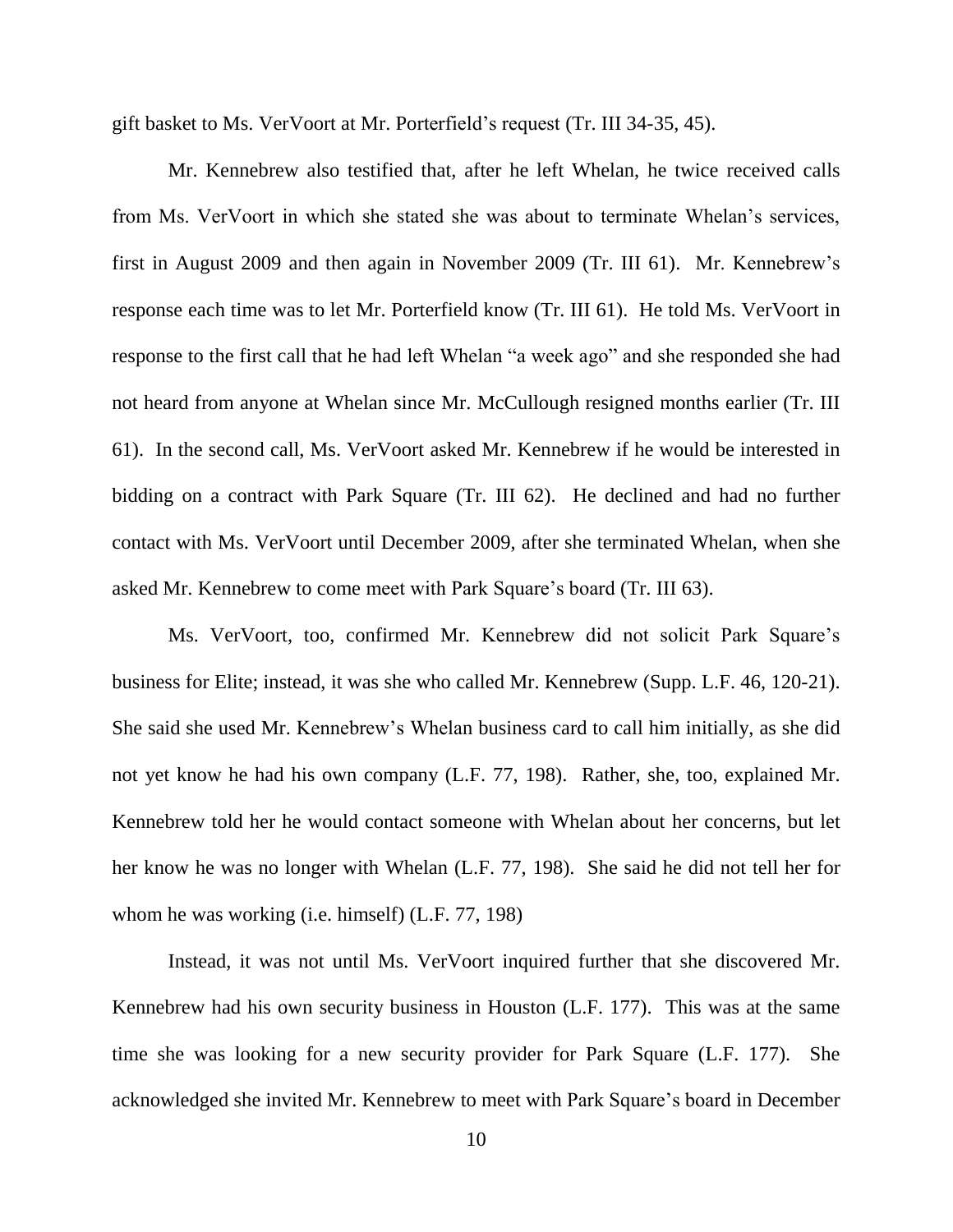2009 (L.F. 33, 37, 174, 178).

Mr. Twardowski, however, believed Mr. Kennebrew solicited Park Square for Elite, because he said that, in 20 years of business, he had yet to receive a contract without engaging in some form of solicitation (Tr. I 61-62). He said he believed he lost Park Square's contract because of Mr. Kennebrew's conduct, based solely on the fact that Park Square hired Elite after firing Whelan (Tr. I 3-11, 64-69). He acknowledged, though, that he knew Mr. Kennebrew's meeting with Park Square's board and Elite's eventual contract with Park Square occurred *after* Park Square already had terminated Whelan (Tr. I 71-72). Mr. Porterfield admitted he had no personal knowledge that Mr. Kennebrew had solicited Park Square's business for Elite (Tr. I 106).

Ms. VerVoort explained the real reason she fired Whelan was that Whelan's quality of service "had gotten pretty bad," and Elite's was much better (L.F. 172). After comparing Elite to other companies, she felt that, because Elite was new, it would give more attention to Park Square than other, more established companies (L.F. 37, 179).

Some former Whelan security officers remained at Park Square when Elite took over the account (Supp. L.F. 46). Ms. VerVoort, though, explained that those officers had been there for ten years or more and chose to stay working at the Park Square property regardless of which security company handled the property (Supp. L.F. 45-46, 123, 126). Although whether to switch companies is up to the employees, Ms. VerVoort wanted them to stay and managed to broker a deal in which all the officers who were interested in doing so would stay (Supp. L.F. 45-46, 124, 127). To her knowledge, none of the officers were contacted by anyone from Elite (Supp. L.F. 45, 127). Mr. Porterfield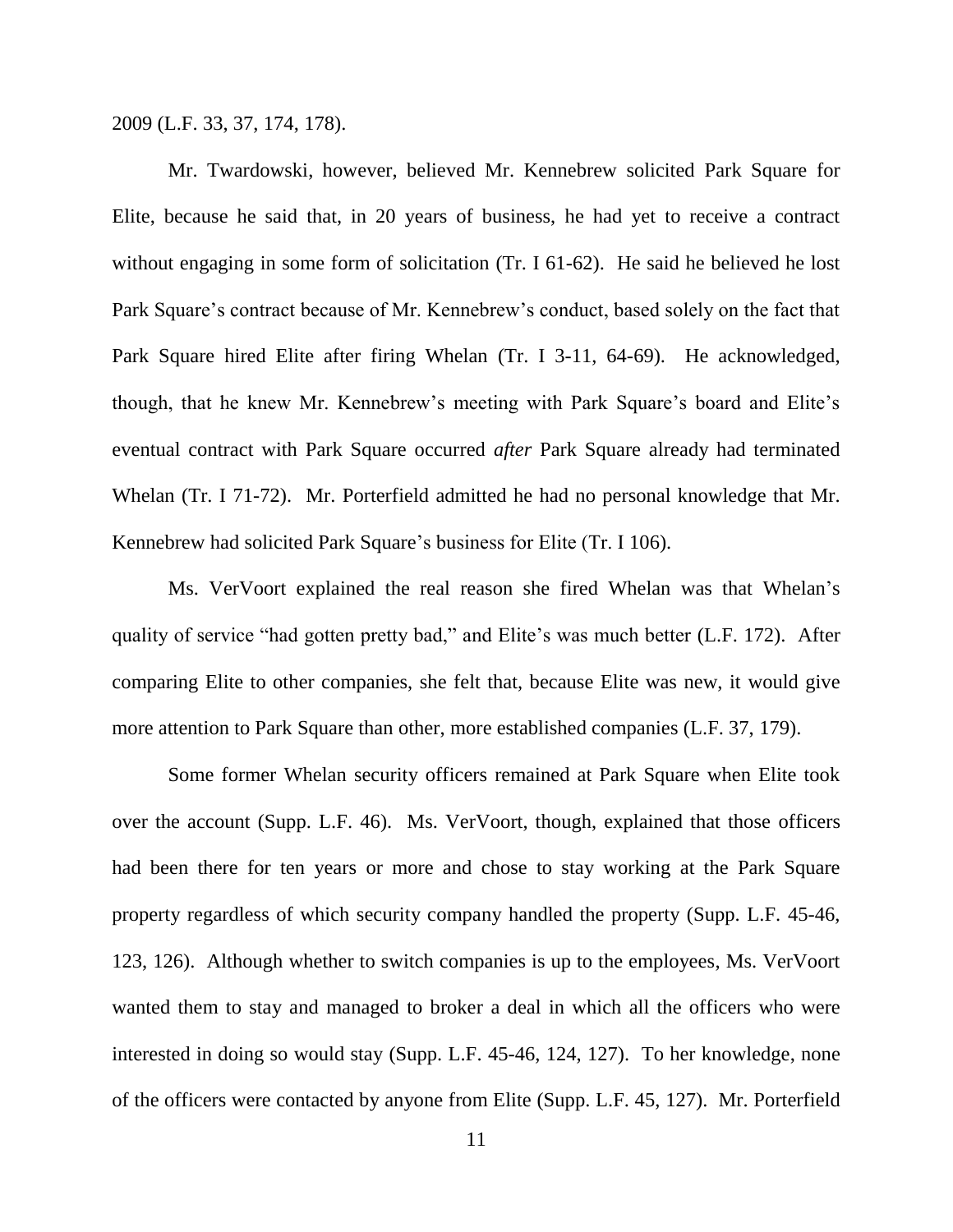acknowledged that, in the security industry, employees often remain at the same site when a new company takes over, simply changing uniforms (Tr. I 110).

For example, John Loving, the site security supervisor at Park Square for five years, testified that he worked there first for Barton Security (when he was supervised by Mr. Kennebrew), then through Barton's merger with Allied to create Allied Barton, and then for Whelan when it took over security services at Park Square (Tr. II 58-59, 70, 72). Mr. Loving said it was the industry standard that when a new company takes over, employees stay if they want to (Tr. II 73). He said the employee's relationship with the site is very important (Tr. II 74). In his case, for example, when Park Square terminated Whelan's contract, Ms. VerVoort asked him to stay (Tr. II 75).

#### **E. Whelan's Knowledge of Elite**

Mr. Twardowski acknowledged he had discussed with Mr. Kennebrew and Mr. McCullough that Mr. Kennebrew could run his own business in Houston while continuing to work for Whelan in Dallas (Tr. I 25). As Mr. Twardowski recounted, Mr. Kennebrew's company "initially" would pursue government contracts and minority subcontracting opportunities with other prime contractors (Tr. I 25). He said he also discussed this with Mr. Robertson and Mr. Porterfield, understanding Mr. Kennebrew was going to pursue government contracts and minority business (Tr. I 55, 57). Mr. Twardowski did not know exactly what Mr. Porterfield, Mr. Robinson, and Mr. Kennebrew had discussed together (Tr. I 57-58). Mr. Twardowski did not feel it necessary to remind Mr. Kennebrew of his non-compete obligations (Tr. I 58).

Mr. Porterfield gave two different versions of his conversation with Mr.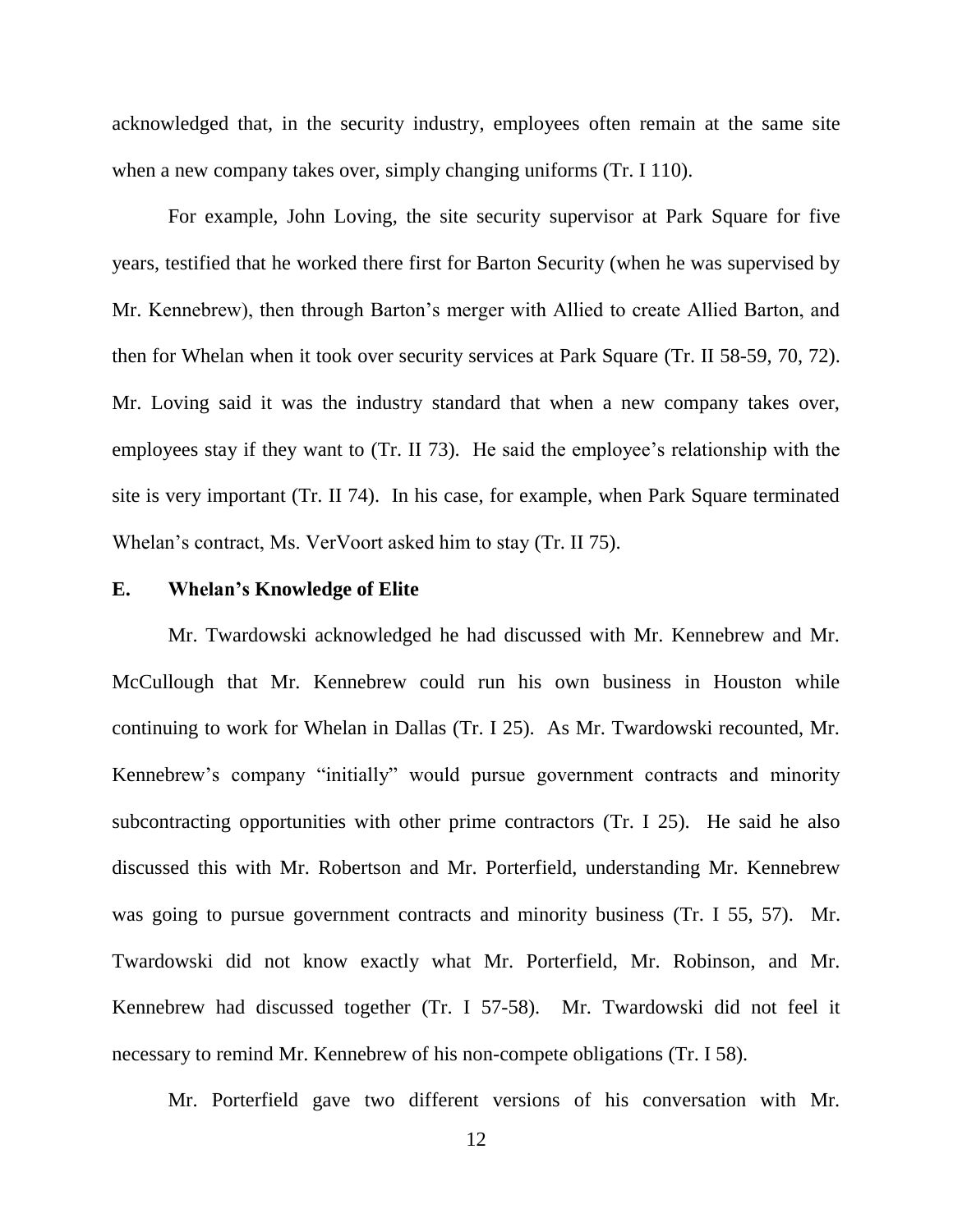Kennebrew concerning Mr. Kennebrew's desire to run his own business. In the first account, he stated Whelan wanted to help Mr. Kennebrew because Whelan does not "particularly pursue government business, and that was gonna be his core focus, so [Whelan] certainly would be interested in assisting and supporting him" (Supp. L.F. 41, 131). He said, "My agreement with [Mr. Kennebrew] was: That's where we wanted a partnership arrangement, was specifically on government contracts" (Supp. L.F. 41, 131).

Later, however, Mr. Porterfield testified he did not know Mr. Kennebrew was forming his own company until Mr. Kennebrew's letter of resignation stated Mr. Kennebrew was going to start a minority-oriented company in Houston specifically focused on government business (Tr. I 86). But Mr. Kennebrew's resignation *did not* state he was forming a new company that would focus on government business (L.F. 529). Rather, the letter stated Mr. Kennebrew wanted to live his dream, in parentheses typing "Minority Company," meaning he was an African-American and his dream was to run a company owned by African-Americans (L.F. 529).

Indeed, the letter does not even refer to *starting* a company at all (L.F. 529). This is because Elite had been in existence for nearly two years: it was registered at its present address in Houston on October 29, 2007 (L.F. 551, 554, 558).

Mr. Porterfield's first round of testimony, however, mirrors Mr. Kennebrew's account. Mr. Kennebrew recounted that he repeatedly approached Whelan about a joint business venture regarding government contracts: he had approached Mr. Porterfield in December 2008, explaining he had a minority contractor opportunity with the City of Houston and wanted to partner with Whelan to do it (Tr. III. 46). He let Mr. Porterfield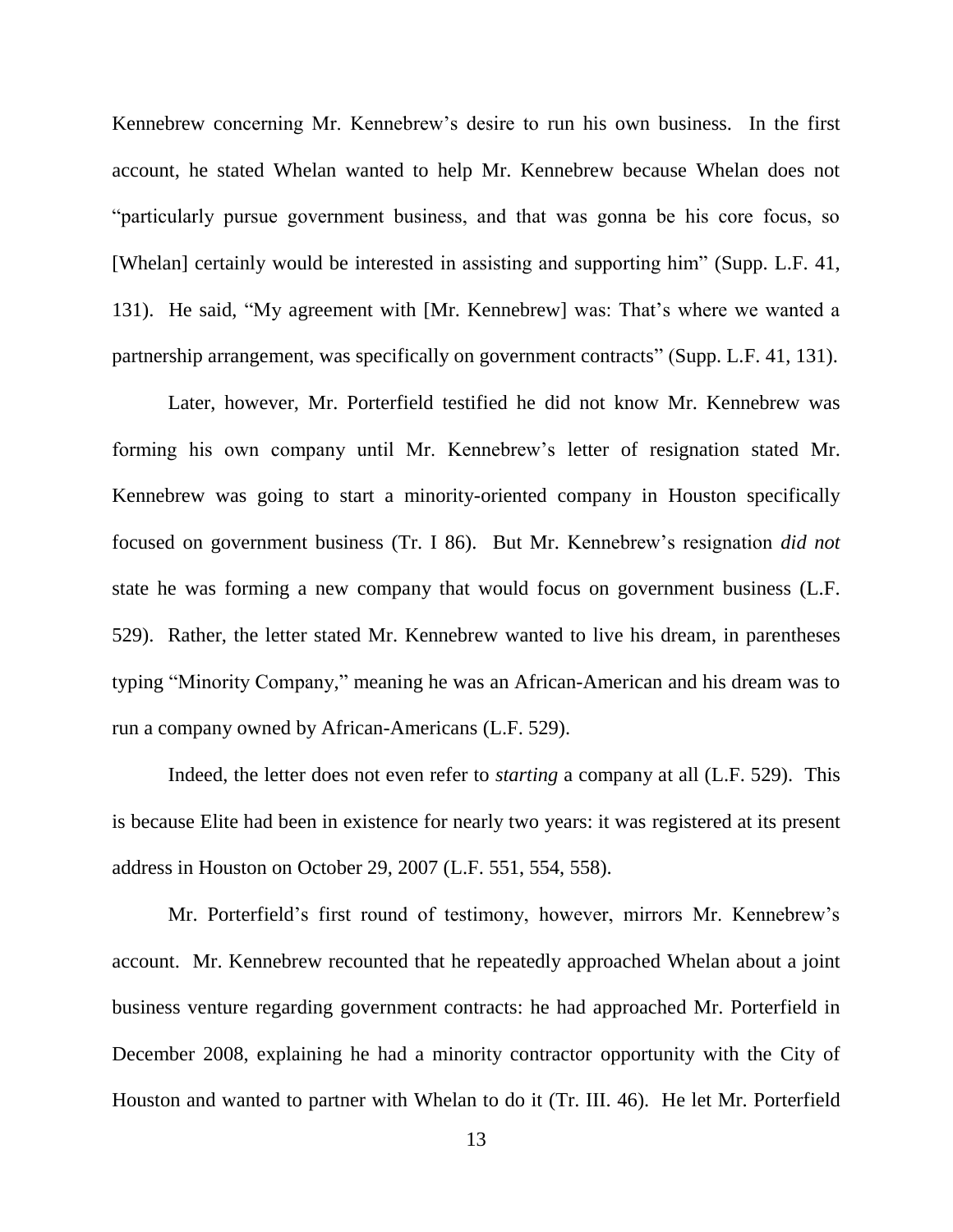know he already had a minority-owned company and would seek government contracts, but he never told Mr. Porterfield it would be his company's main focus (Tr. III 70).

On March 30, 2009, Mr. Kennebrew submitted the letter of resignation to Whelan in which he stated he wanted "to at least try and live [his] dream (Minority Company)" (L.F. 529). Despite this, Whelan wanted him to stay on longer and entered into a verbal agreement with him in which Mr. Kennebrew remained employed with Whelan Security in Dallas while simultaneously running Elite in Houston (Tr. I 3-6; Tr. III 109). Mr. Twardowski admitted Mr. Kennebrew remained with Whelan under this arrangement until August of 2009; he said Whelan agreed to this both because Mr. Kennebrew was a valuable asset and Whelan wanted to be supportive of Mr. Kennebrew's business (Tr. I 77). During this period, from April 2009 until August 2009, Whelan continued to pay Mr. Kennebrew (Supp. L.F. 33; Tr. I 53).

On August 7, 2009, however, Mr. Kennebrew's employment with Whelan terminated, and the two-year non-compete covenant began to run, eventually terminating on August 7, 2011 (Tr. I 78).

### **F. Proceedings Below**

l

On January 4, 2010, Whelan filed an action against Mr. Kennebrew and another former Whelan employee, Landon Morgan, in the Circuit Court of St. Louis County seeking injunctive relief and damages  $(L.F. 26, 30).$ <sup>1</sup> Whelan stated claims for breach of

<sup>&</sup>lt;sup>1</sup> The case was filed and heard in Missouri, rather than Texas, due to forum selection and choice-of-law provisions in the Agreement (L.F. 535).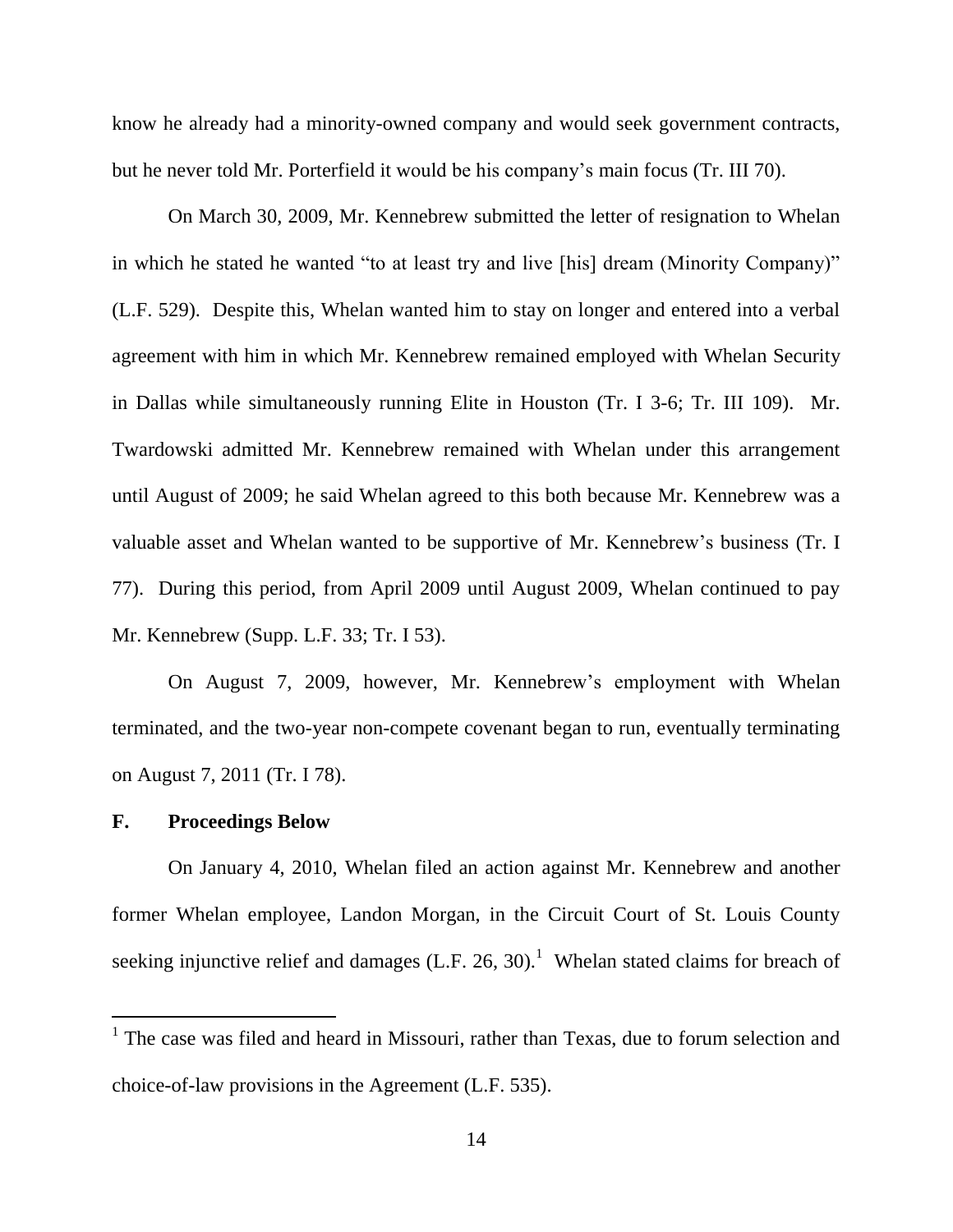contract, unjust enrichment, and civil conspiracy (L.F. 18-50). As Mr. Twardowski explained, Whelan contended Mr. Kennebrew violated the Agreement's non-compete section, principally the language in subparagraph (c) of § 3 restricting work with a competitor within a 50 mile radius of where Kennebrew provided services (Tr. I 31).

The court issued three successive temporary restraining orders enforcing the noncompete provisions of the Agreement against Mr. Kennebrew (L.F. 57-60, 67-68, 94-95). Mr. Kennebrew filed successive motions to dismiss, contending in part that the Agreements were facially unreasonable and void, but the trial court overruled them (L.F. 97, 102, 119).

Whelan then requested a preliminary injunction against both Mr. Kennebrew and Mr. Morgan, and the trial court heard the issue over three days in June, July, and September 2010 (L.F. 636; Tr. I 1; Tr. II 1; Tr. III 1; Appx. A4). As the court put it, the question before it was

whether or not to preliminarily enjoin [the defendants] from 1) performing work for a customer of Whelan Security co. including but not limited to Park Square Condominiums; 2) soliciting customers of Whelan, including but not limited to Park Square Condominiums; 3) soliciting or interfering with employees of Whelan; 4) using Whelan's confidential information; and 5) working for a business that provides security service similar to those provided by Whelan.

(L.F. 636-37; Appx. A4-5).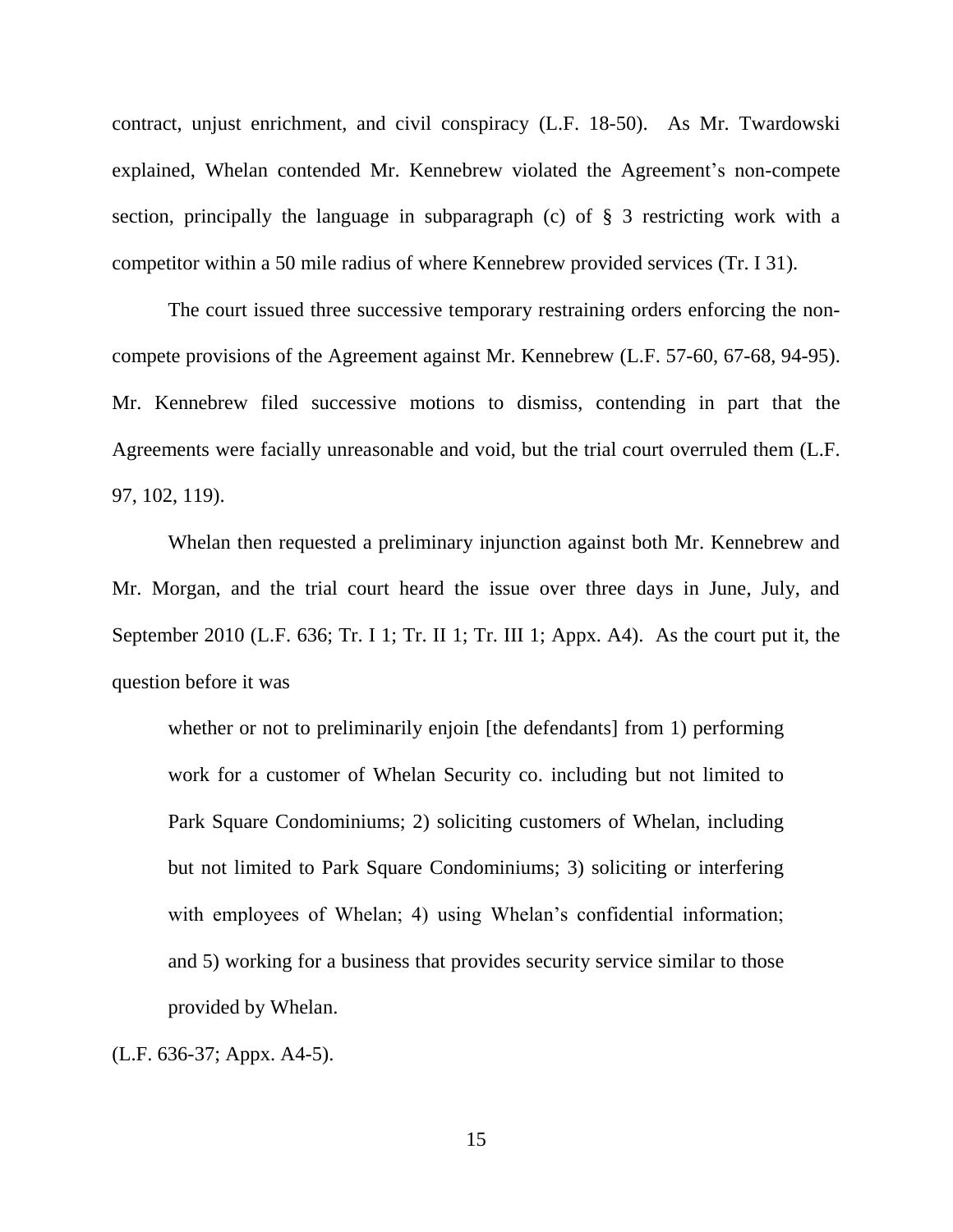On October 8, 2010, the court denied a preliminary injunction as to either defendant (L.F. 636-41; Appx. A4-9). Noting that "because covenants not to compete are considered to be restraint on trade, they are presumptively void and are enforceable only to the extent that they are demonstratively reasonably [*sic*]," the court observed:

"Noncompetition agreements are not favored in the law, and the party attempting to enforce a noncompetition agreement has the burden of demonstrating both the necessity to protect the claimant's legitimate interest and that the agreement is reasonable as to time and space." "The question of reasonableness of a restraint is to be determined according to the facts of the particular case and hence requires a thorough consideration of all surrounding circumstances, including the subject matter of the contract, the purpose to be served, the situation of the parties, the extent of the restraint, and the specialization of the business."

(L.F. 638-639; Appx. A6-7) (citations omitted).

The court found Mr. "Kennebrew's Agreement is extremely broad and practically unlimited geographically" (L.F. 639; Appx. A7). As to the Agreement's provision that Mr. Kennebrew could not "solicit, take away or attempt to take away any customers … or prospective customers whose business was being sought during the past twelve months,"

Whelan operates in 23 states with branch offices in 38 cities. Taken literally, [Mr.] Kennebrew cannot solicit customers that any Whelan office sought but did not acquire in the last year. That would require [Mr.] Kennebrew to know the prospective business of every office in every city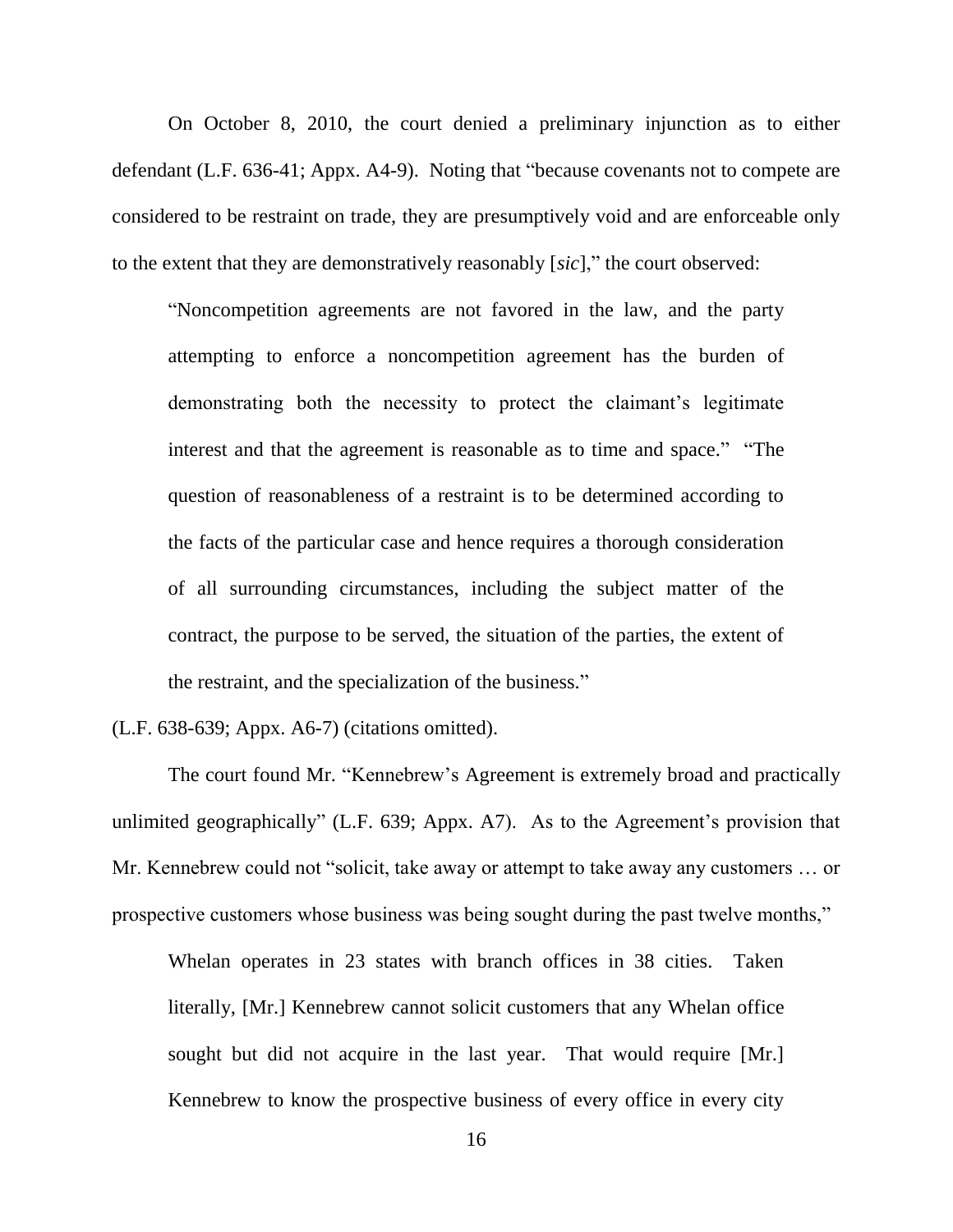and to keep track of when they were solicited so as to avoid conflict with the Agreement.

### (L.F. 639; Appx. A7).

The provision that Mr. Kennebrew cannot "'interfere with … any employees … of Employer' for two years after employment terminates" suffered from the same debilitation (L.F. 639; Appx. A7). It "would require [Mr.] Kennebrew to know all of Whelan's employees and to avoid 'interfering' with them" (L.F. 639; Appx. A7).

The provision that Mr. Kennebrew could not "work for a customer of Employer or prospective customer whose business was being sought during the last twelve … months of Employee's employment, if the work would include providing … services the same as, or similar to" Whelan's facially overbroad in the same manner (L.F. 639; Appx. A7). It meant that Mr. "Kennebrew cannot work for any customer of any of Whelan's locations. He must also know of Whelan's prospective customers and avoid all of them in every location throughout the country" (L.F. 639-40; Appx. A7-8).

As a result of these findings, the trial court held,

Obviously, the geographic stretch of these Agreements severely restricts [Mr. Kennebrew's] ability to support [himself] and [his] famil[y]. The breadth of extending the restriction to potential customers is not feasible. Since Missouri courts require a covenant not to compete to be reasonable as to time and space, these Agreements are not valid.

(L.F. 640; Appx. A8).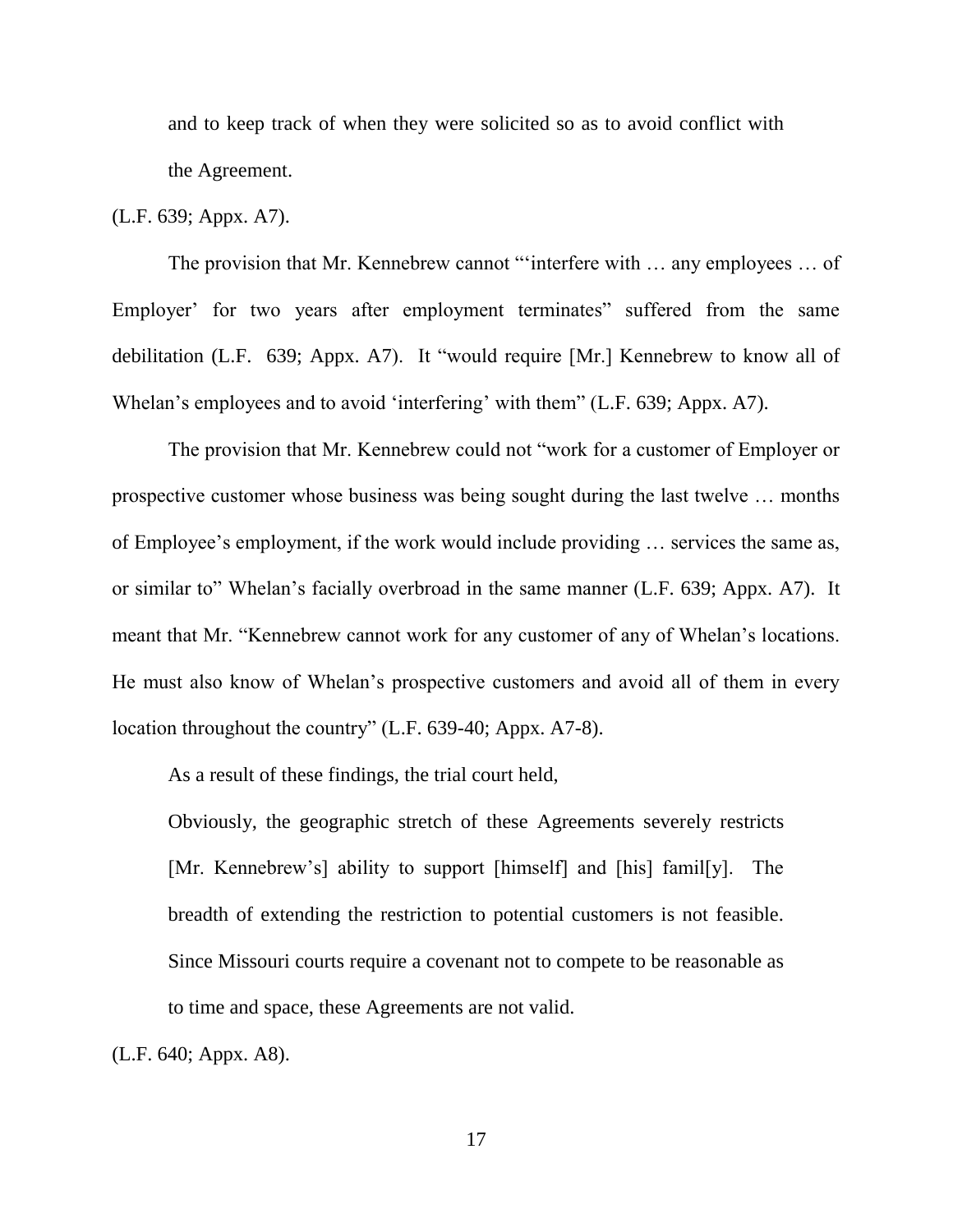Then, pointing out that the parties did not ask it to modify the Agreement so as to make it enforceable, the court held that, had they done so, it was "not require to re-write their Agreement" (L.F. 640-41; Appx. A8-9). It held the "Agreements, as written, are not reasonable as to time and space. Whelan as not met its burden to prove them so." (L.F. 641; Appx. A9). Whelan later moved the court to reconsider this holding, but the court refused (L.F. 642-48, 1638-39; Appx. A2-3).

Thereafter, the parties filed dueling motions for summary judgment (L.F. 642-48, 652-800; Appx. A1-2). On January 7, 2011, the trial court denied Whelan's request for summary judgment and granted summary judgment to Mr. Kennebrew and Mr. Morgan on all claims (L.F. 1637-39; Appx. A1-3). It "rule[d] and determine[d]" that, "in light of its" earlier order denying Whelan a preliminary injunction, "the employment agreements at issue in this case, as written, are overbroad, not reasonable as to time and space and are therefore not valid" (L.F. 1638-39; Appx. A2-3). It dismissed Whelan's case with prejudice (L.F. 1639; Appx. A3).

Whelan timely appealed to the Missouri Court of Appeals, Eastern District. On November 29, 2011, the Court of Appeals issued an opinion reversing the trial court's judgment. On March 6, 2012, this Court sustained Mr. Kennebrew's application for transfer and transferred this case.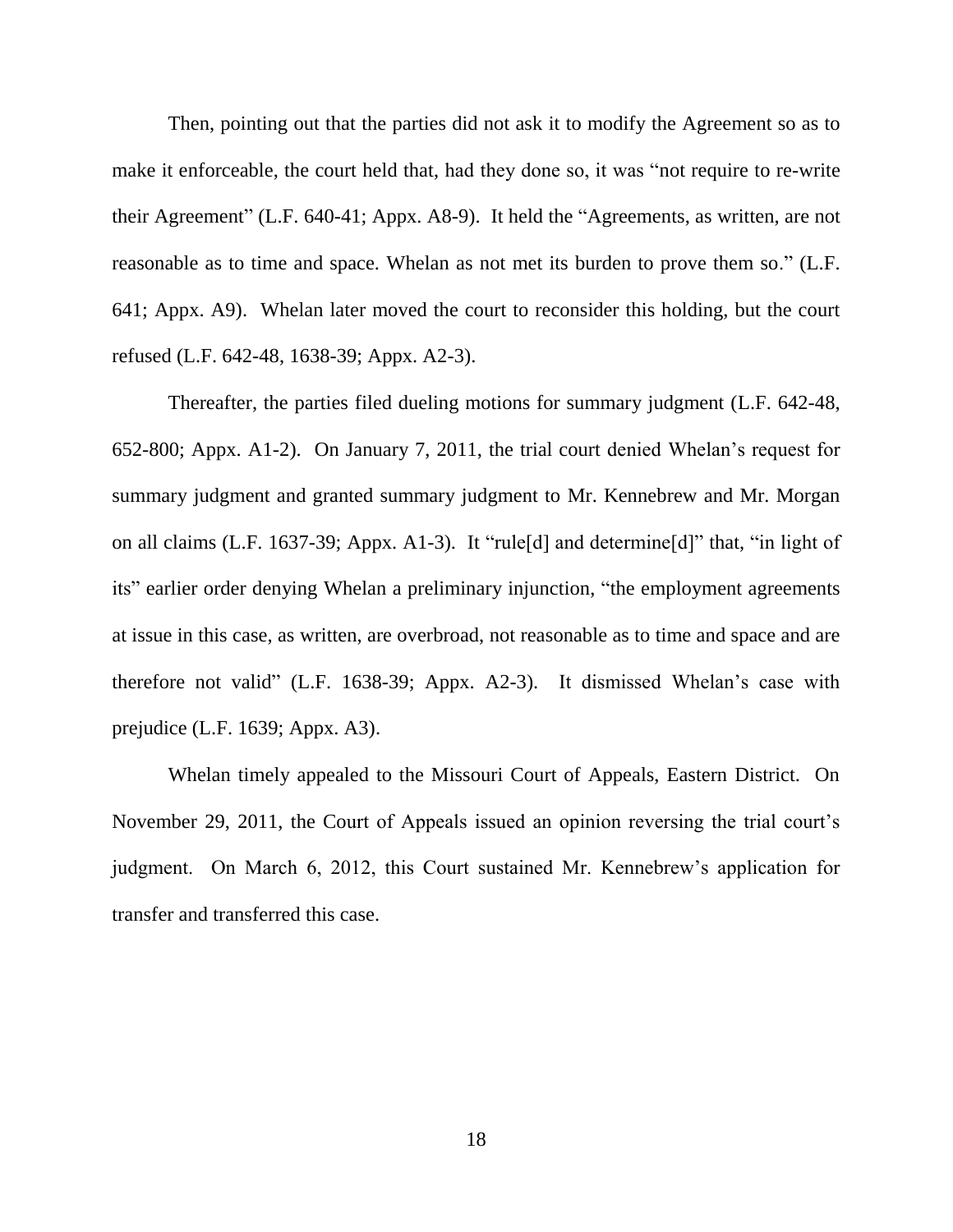#### **Response to Appellant's Points Relied On**

I. The trial court did not err in granting Mr. Kennebrew summary judgment *because* non-compete covenants are presumptively void and Whelan did not meet its burden to prove that covenants it sought to enforce against Mr. Kennebrew were both necessary and reasonable *in that*, on their face, Whelan's non-compete covenants were unnecessary, overbroad, and unreasonable as to time and space.

**(Response to Appellant's Point Relied On I)**

*Payroll Advance, Inc. v. Yates*, 270 S.W.3d 428 (Mo. App. 2008)

*State ex rel. Eagleton v. Cameron*, 384 S.W.2d 627 (Mo. 1964)

*Healthcare Servs. of the Ozarks, Inc. v. Copeland*, 198 S.W.3d 604 (Mo. banc 2006)

*Osage Glass, Inc.* v. Donovan, 693 S.W.2d 71 (Mo. banc 1985)

§ 416.031, R.S.Mo.

§ 431.202, R.S.Mo.

Rule 92.02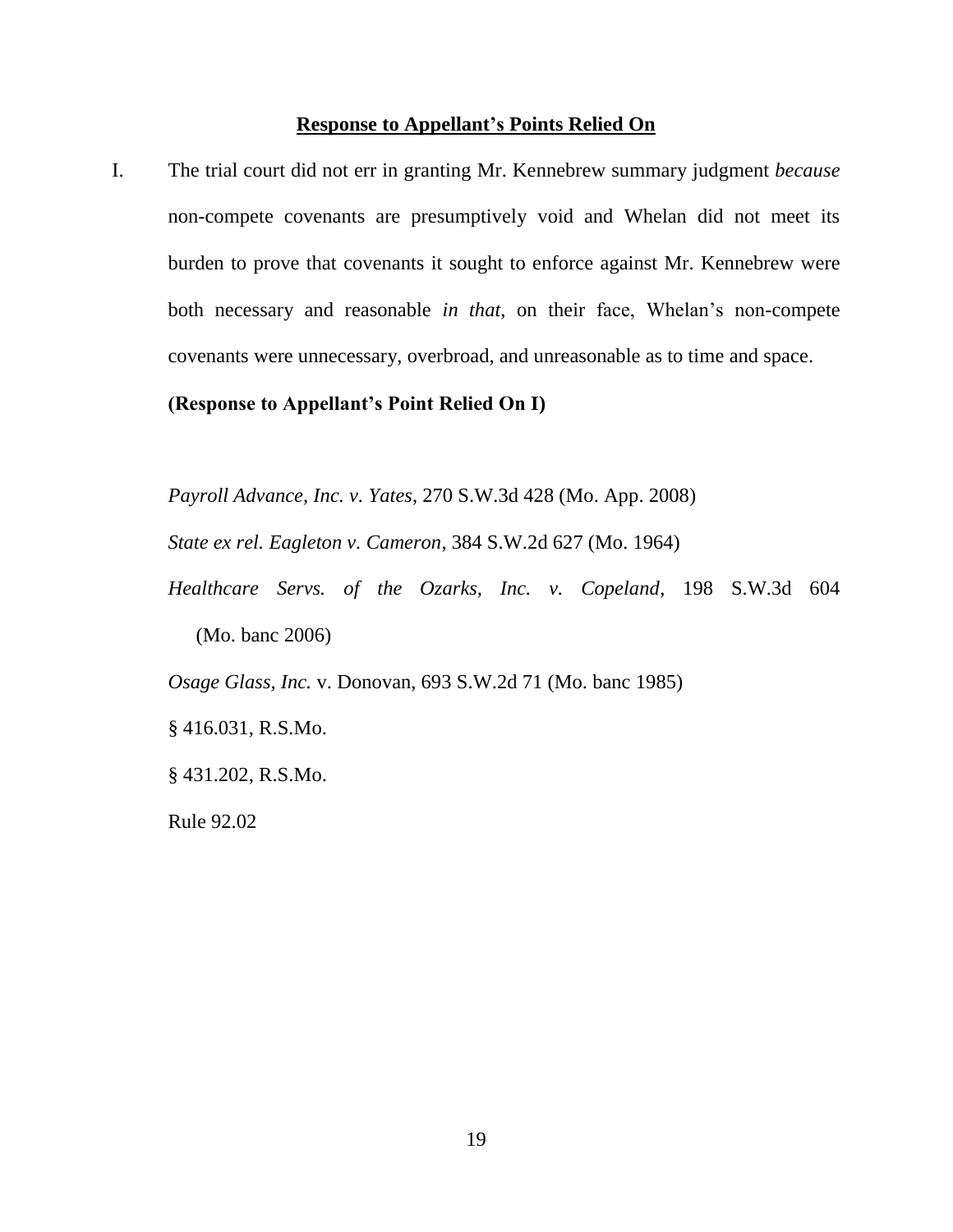II. The trial court did not err in refusing to modify the terms of Whelan's noncompete covenants so as to make them reasonable *because* trial courts have equitable discretion to refuse to modify a contract under review *in that* the trial court's decision to hold Whelan to the terms of the covenants it wrote was not so arbitrary and unreasonable as to shock the sense of justice and indicate a lack of careful consideration.

### **(Response to Appellant's Point Relied On V)**

*Payroll Advance, Inc. v. Yates*, 270 S.W.3d 428 (Mo. App. 2008) *Krepps v. Krepps*, 234 S.W.3d 605 (Mo. App. 2007) *AEE-EMF, Inc. v. Passmore*, 906 S.W.2d 714 (Mo. App. 1995) *State ex rel. Wyeth v. Grady*, 262 S.W.3d 216 (Mo. banc 2008)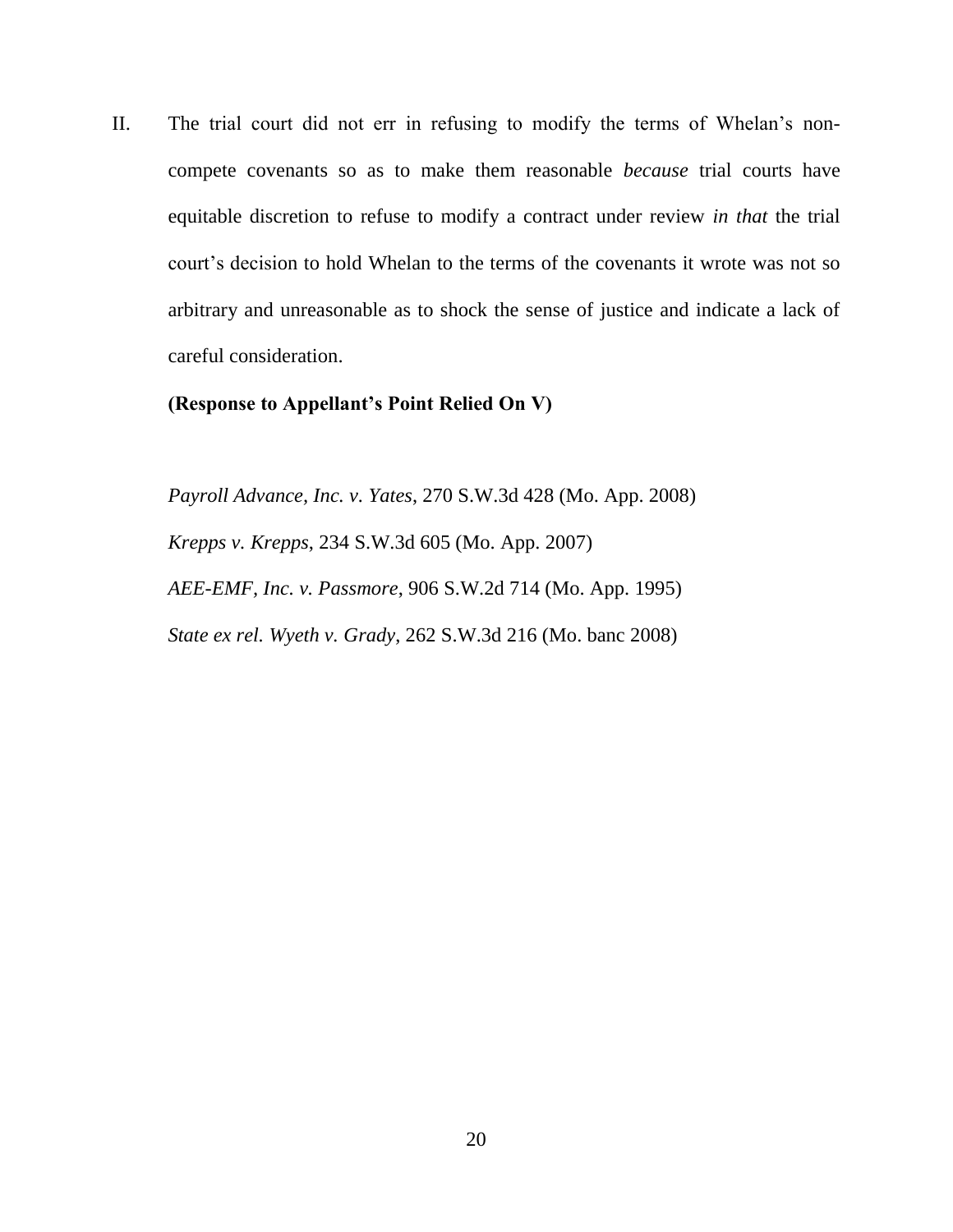III. The trial court did not err in granting Mr. Kennebrew summary judgment *because* the denial of summary judgment is not appealable, and even viewing the facts in a light most favorable to Whelan, Mr. Kennebrew was entitled to judgment as a matter of law *in that* Whelan's request for summary judgment cannot be heard on appeal, and Mr. Kennebrew's running a business in Houston, contracting with Park Square in Houston, and employing former employees of Whelan at Park Square in Houston cannot have violated Whelan's non-compete covenants, which was void for overbreadth and, even if not, did not prohibit these activities.

#### **(Response to Appellant's Points Relied On II, III, and IV)**

*Dhyne v. State Farm Fire & Cas. Co.*, 188 S.W.3d 454 (Mo. banc 2006)

*Healthcare Servs. of the Ozarks, Inc. v. Copeland*, 198 S.W.3d 604 (Mo. banc 2006)

*Osage Glass, Inc. v. Donovan*, 693 S.W.3d 71 (Mo. banc 1985) *Schmersahl, Treolar & Co. v. McHugh*, 28 S.W.3d 345 (Mo. App. 2000) § 431.202, R.S.Mo.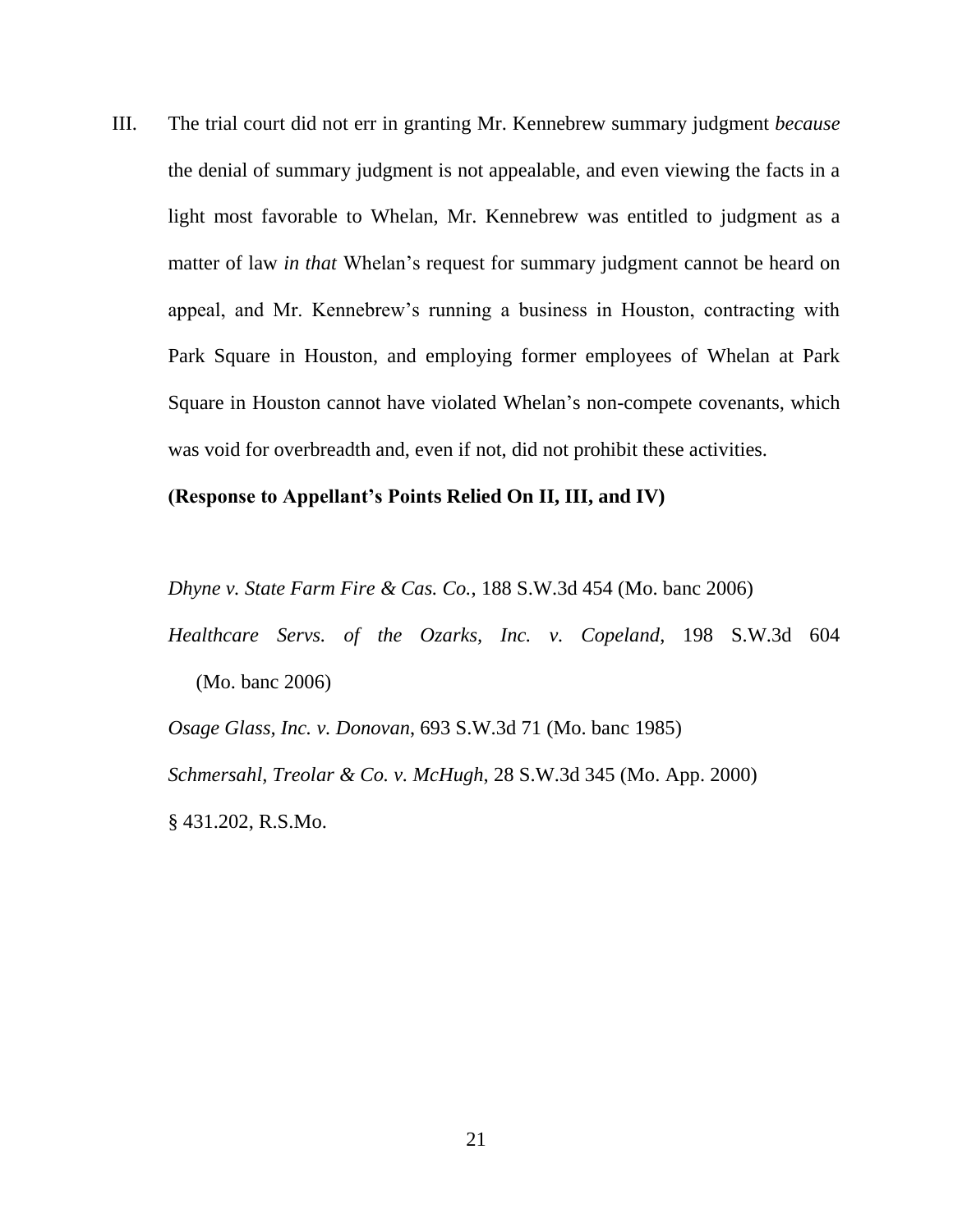#### **Argument**

I. The trial court did not err in granting Mr. Kennebrew summary judgment *because* non-compete covenants are presumptively void and Whelan did not meet its burden to prove that covenants it sought to enforce against Mr. Kennebrew were both necessary and reasonable *in that*, on their face, Whelan's non-compete covenants were unnecessary, overbroad, and unreasonable as to time and space.

### **(Response to Appellant's Point Relied On I)**

#### Standard of Review

This is an appeal from a grant of summary judgment. This Court "reviews the grant of summary judgment *de novo*." *Goerlitz v. City of Maryville*, 333 S.W.3d 450, 452 (Mo. banc 2011). It "applies the same criteria as the trial court in determining whether summary judgment was proper" and will affirm if "there is no genuine issue as to the material facts and … the movant is entitled to judgment as a matter of law." *Id.* at 453.

"An order of summary judgment will not be set aside on review if supportable on any theory." *City of Washington v. Warren Cnty.*, 899 S.W.2d 863, 868 (Mo. banc 1995). "Summary judgment is particularly appropriate when construction of a contract is at issue and the contract is unambiguous on its face." *Grubbs v. Std. Ins. Co.*, 328 S.W.3d 458, 461 (Mo. App. 2010).

\* \* \*

The law of Missouri is that non-compete covenants are presumptively void. A party seeking to enforce first must prove both its necessity and reasonableness as a matter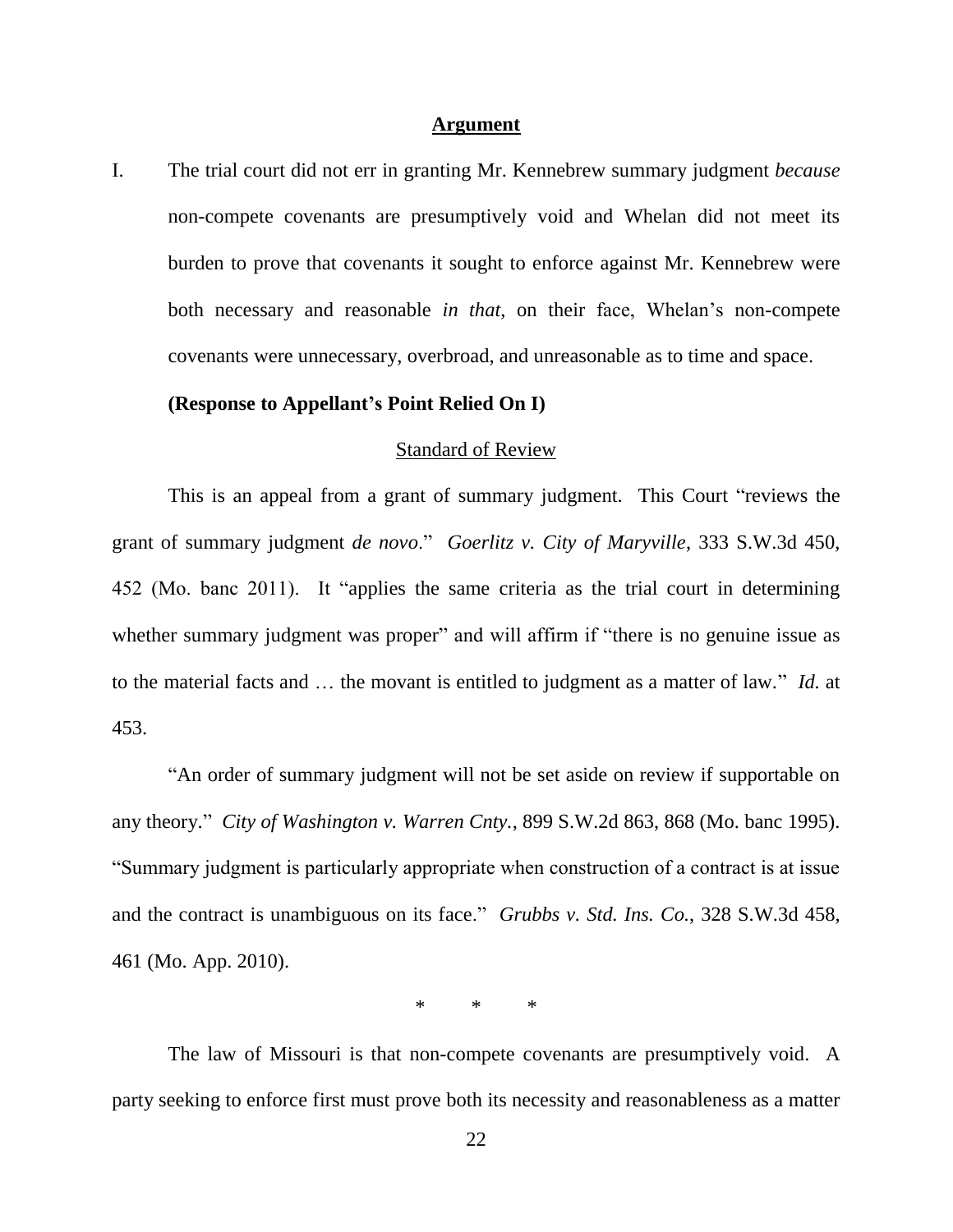of law. In this case, Appellant Whelan sought to apply non-compete covenants against Mr. Kennebrew that were unlimited geographically and would require him to know Whelan's actual and prospective business in all Whelan's 38 branch offices in 23 states. The trial court held this was facially overbroad and unreasonable. Was this error?

In its first Point Relied On, Whelan argues its non-compete covenants with Respondent Charles Kennebrew were not facially overbroad and unreasonable and the trial court erred in holding otherwise (Appellant's Brief 21). Whelan argues the covenant is "narrowly drafted and reasonable," and suggests its "research has not disclosed a single reported case" suggesting otherwise (Aplt. Br. 22).

If that is true, then Whelan's research is faulty. For more than 40 years, the law of Missouri has been plain that *all* non-compete covenants are *presumptively* void. As such, Whelan bore the burden to prove its covenant was reasonable as to time and space. It did not.

For, the plain, unambiguous language of the covenants as written was such that, as a matter of law, Whelan simply could not meet this burden. As Whelan seeks to apply it, the covenant would require Mr. Kennebrew to refrain from working in any capacity for any security business in most any major market in America, let alone his home in Houston. Whelan would require Mr. Kennebrew to know all of its business across America, including actual and prospective employees and customers for both 12 months before and two years after he terminated his employment. This is patently, facially unreasonable.

This Court should affirm the trial court's judgment.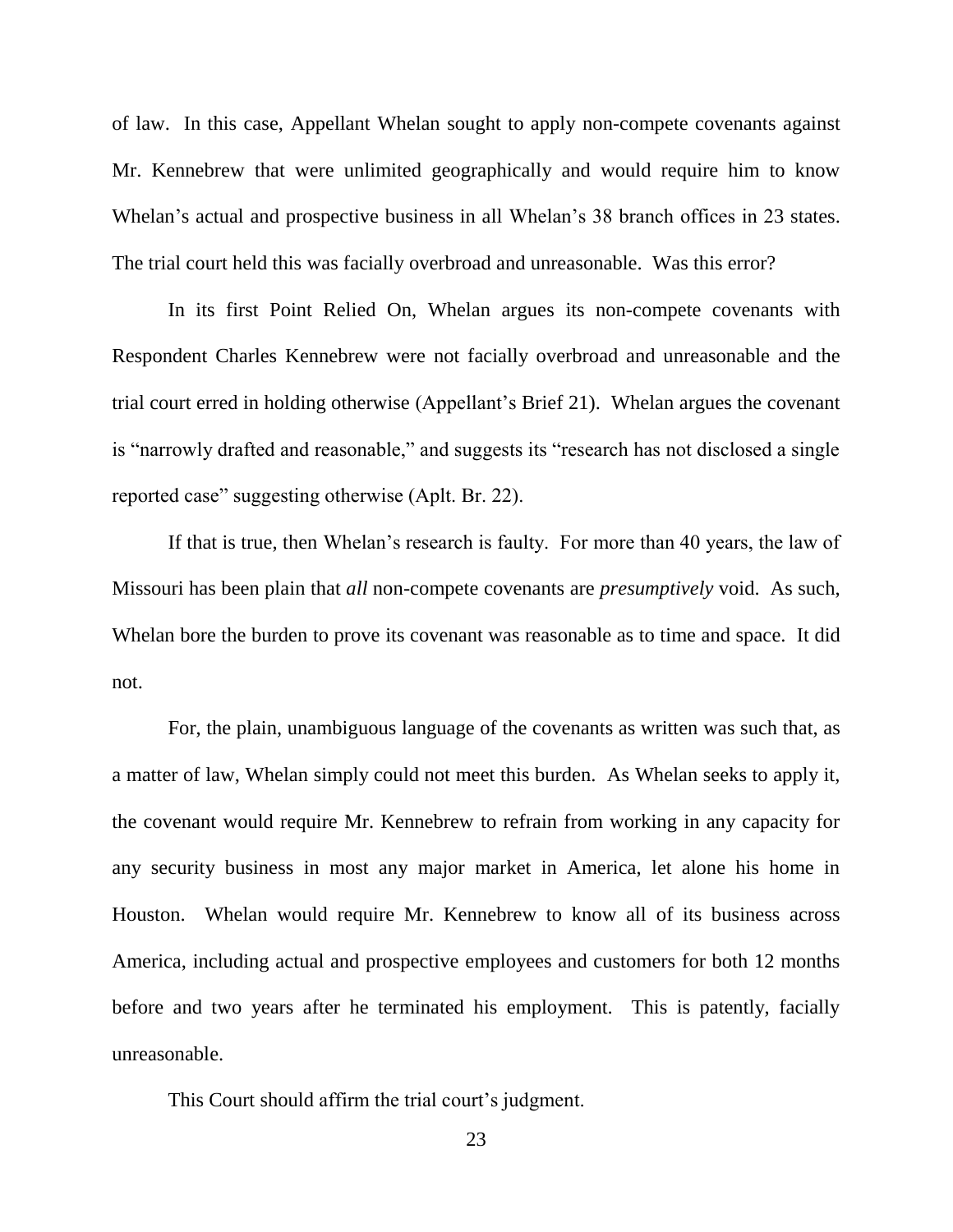# **A. All the non-compete covenants are overbroad as written and, thus, void as a matter of law, because they have no practical geographic limitation.**

In Missouri, "Every contract, combination or conspiracy in restraint of trade or commerce … is unlawful." § 416.031, R.S.Mo. Despite this statutory mandate, Missouri's courts long have recognized that *some degree* of an action that otherwise may restrain trade or commerce occasionally can serve a legitimate purpose. *Schmersahl Treloar & Co. v. McHugh*, 28 S.W.3d 345, 348 (Mo. App. 2000).

"[C]ovenants not to compete are considered to be restraints on trade …." *Payroll Advance, Inc. v. Yates*, 270 S.W.3d 428, 434 (Mo. App. 2008) (quoting *Easy Returns Midwest, Inc. v. Schultz*, 964 S.W.2d 450, 453 (Mo. App. 1998)). As a result of § 416.031, "they are presumptively void and are enforceable only to the extent that they are demonstratively reasonable." *Id.* Thus, as restraints on trade or commerce, "[n]oncompetition agreements are not favored in the law, and the party attempting to enforce a noncompetition agreement has the burden of demonstrating both the necessity to protect the claimant's legitimate interests and that the agreement is reasonable as to time and space." *Id.* (citing *Healthcare Servs. of the Ozarks, Inc. v. Copeland*, 198 S.W.3d 604, 609-10 (Mo. banc 2006)).

As this Court has explained, "There are at least four valid and conflicting concerns at issue in the law of non-compete agreements[:]"

First, the employer needs to be able to engage a highly trained workforce to be competitive and profitable, without fear that the employee will use the employer's business secrets against it or steal the employer's customers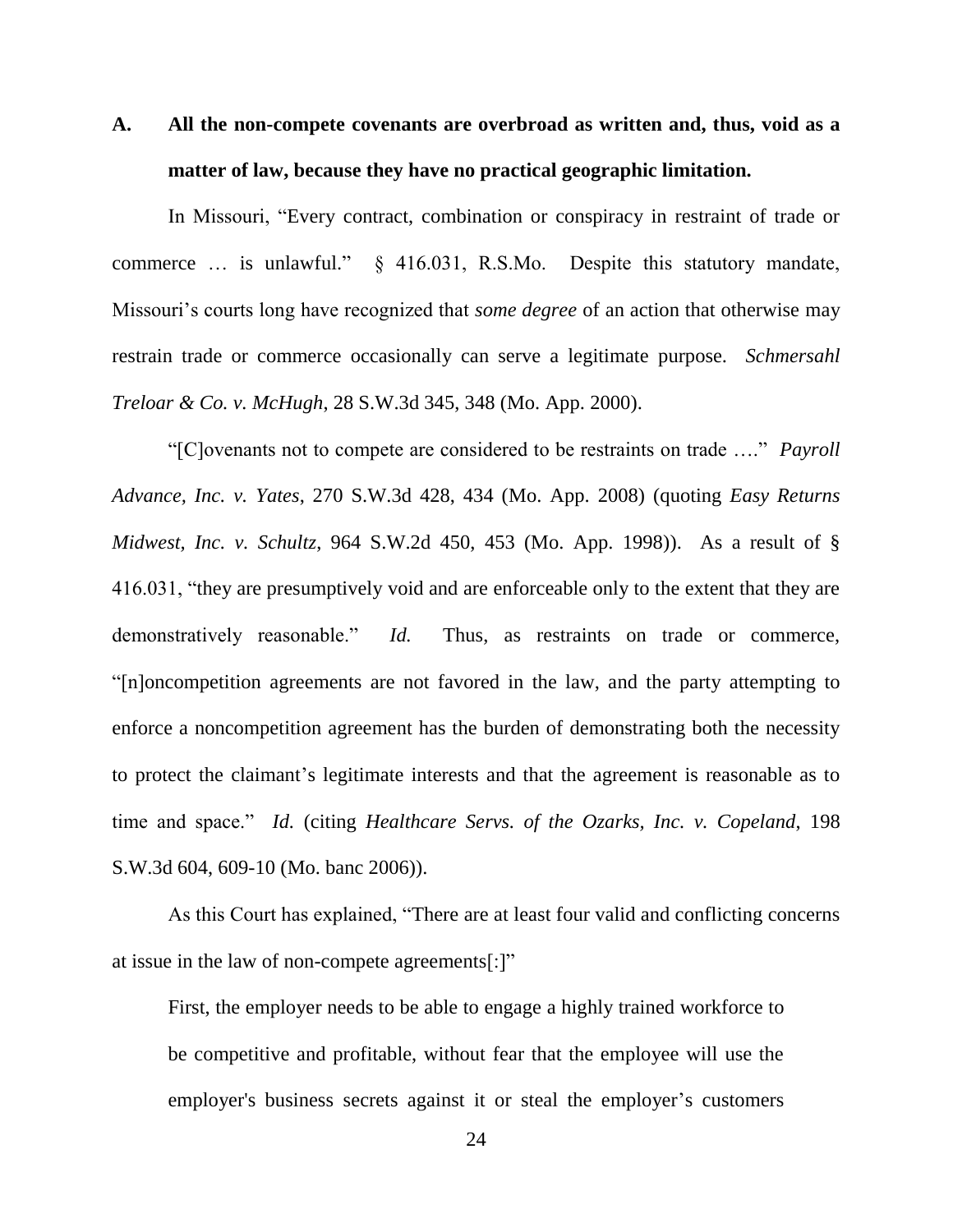after leaving employment. Second, the employee must be mobile in order to provide for his or her family and to advance his or her career in an everchanging marketplace. This mobility is dependent upon the ability of the employee to take his or her increasing skills and put them to work from one employer to the next. Third, the law favors the freedom of parties to value their respective interests in negotiated contracts. And, fourth, contracts in restraint of trade are unlawful.

#### *Healthcare Servs.*, 198 S.W.3d at 609-10.

Thus, as an employment non-compete covenant favors the employer, it is presumptively invalid, but it can be valid and enforceable only "to the extent [it] can be narrowly tailored geographically and temporally" and is "no more restrictive than is necessary to protect the legitimate interests of the employer …." *Id.* at 610 (citing *Am. Pamcor, Inc., v. Klote*, 438 S.W.2d 287, 290 (Mo. App. 1969)); *see also Sys. Bus. Servs., Inc. v. Bratten*, 162 S.W.3d 41 (Mo. App. 2005). Similarly, "such restrictions are not enforceable to protect an employer from mere competition by a former employee, but only to the extent that the restrictions protect the employer's trade secrets or customer contacts." *Id.* (citing, *inter alia*, *Osage Glass, Inc. v. Donovan*, 693 S.W.2d 71, 73-75 (Mo. banc 1985)); *see also Easy Returns,* 964 S.W.2d at 453.

In this case, Whelan argues the non-compete covenants it seeks to enforce against Mr. Kennebrew are narrowly drafted and reasonable as a matter of law (Aplt. Br. 21-22). It takes umbrage with the trial court's having held otherwise. But Whelan ignores that, in Missouri,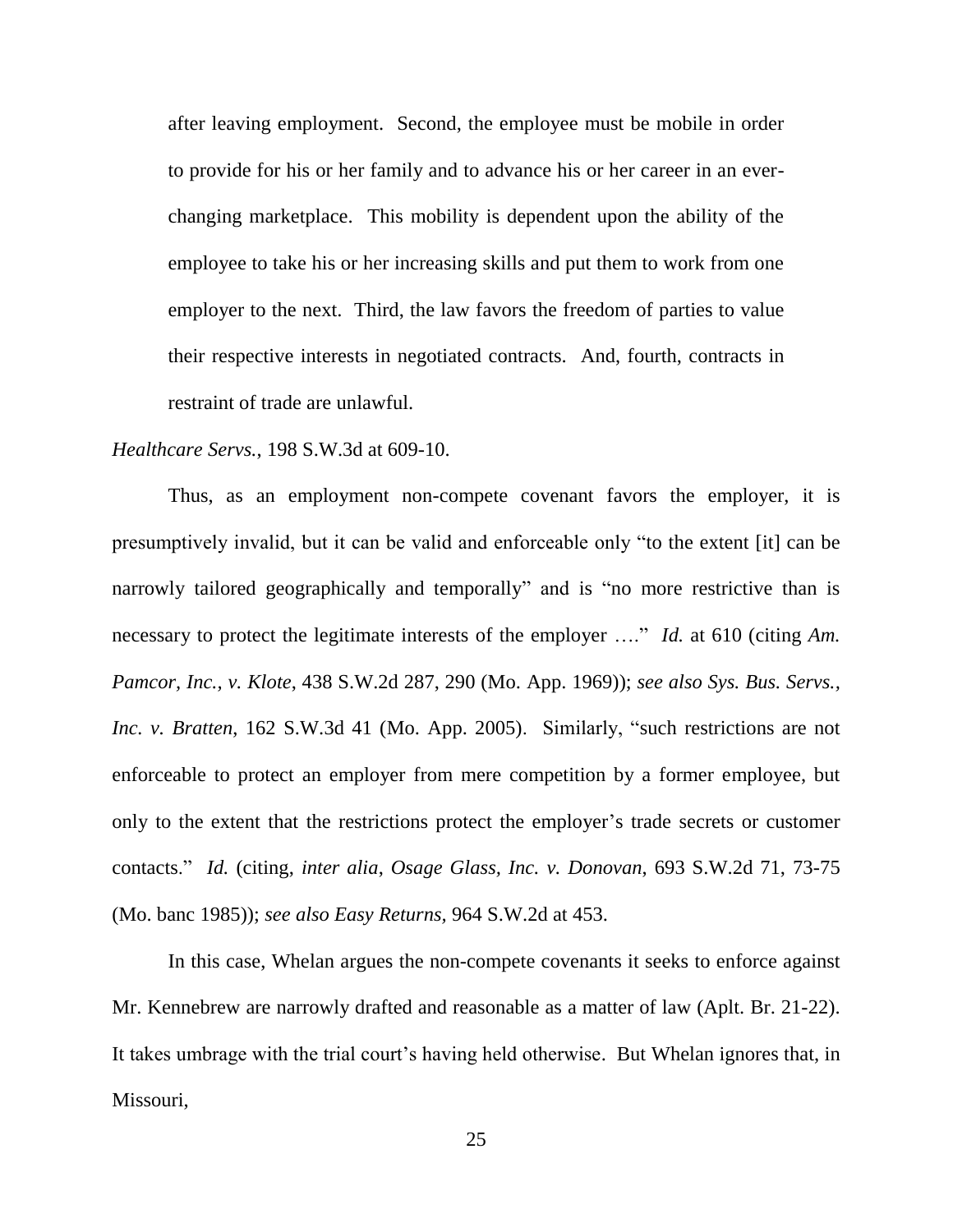The question of reasonableness of a restraint is to be determined according to the facts of the particular case and hence requires a thorough consideration of all surrounding circumstances, including subject matter of the contract, the purpose to be served, the situation of the parties, the extent of the restraint, and the specialization of the business.

*Payroll Advance,* 270 S.W.3d at 434.

# **i. The trial court properly relied on the preliminary injunction proceedings in granting Mr. Kennebrew summary judgment.**

Whelan's argument in its first point rests on a notion that the trial court's use of summary judgment was improper, because it did not hear the facts and circumstances of the case. But this is untrue: the trial court heard the facts and surrounding circumstances of this case during the three days of hearings over Whelan's request for a preliminary injunction, as it noted in its eventual order denying the same (Legal File 638-39; Appendix A6-7). Much of both parties' summary judgment materials consisted of preliminary injunction depositions and excerpts from the preliminary injunction proceedings (L.F. 652-800). Then, in its final judgment, the trial court expressly incorporated the preliminary injunction order (L.F. 1638; Appx. AA2).

This was entirely proper. This Court long has held when a preliminary injunction hearing shows "that for some reason as a matter of law plaintiff would in no event be entitled to a permanent injunction, the matter could then be finally disposed of, but it should be done pursuant to a motion for summary judgment or other appropriate proceeding." *State ex rel. Eagleton v. Cameron*, 384 S.W.2d 627, 631 (Mo. 1964); *see*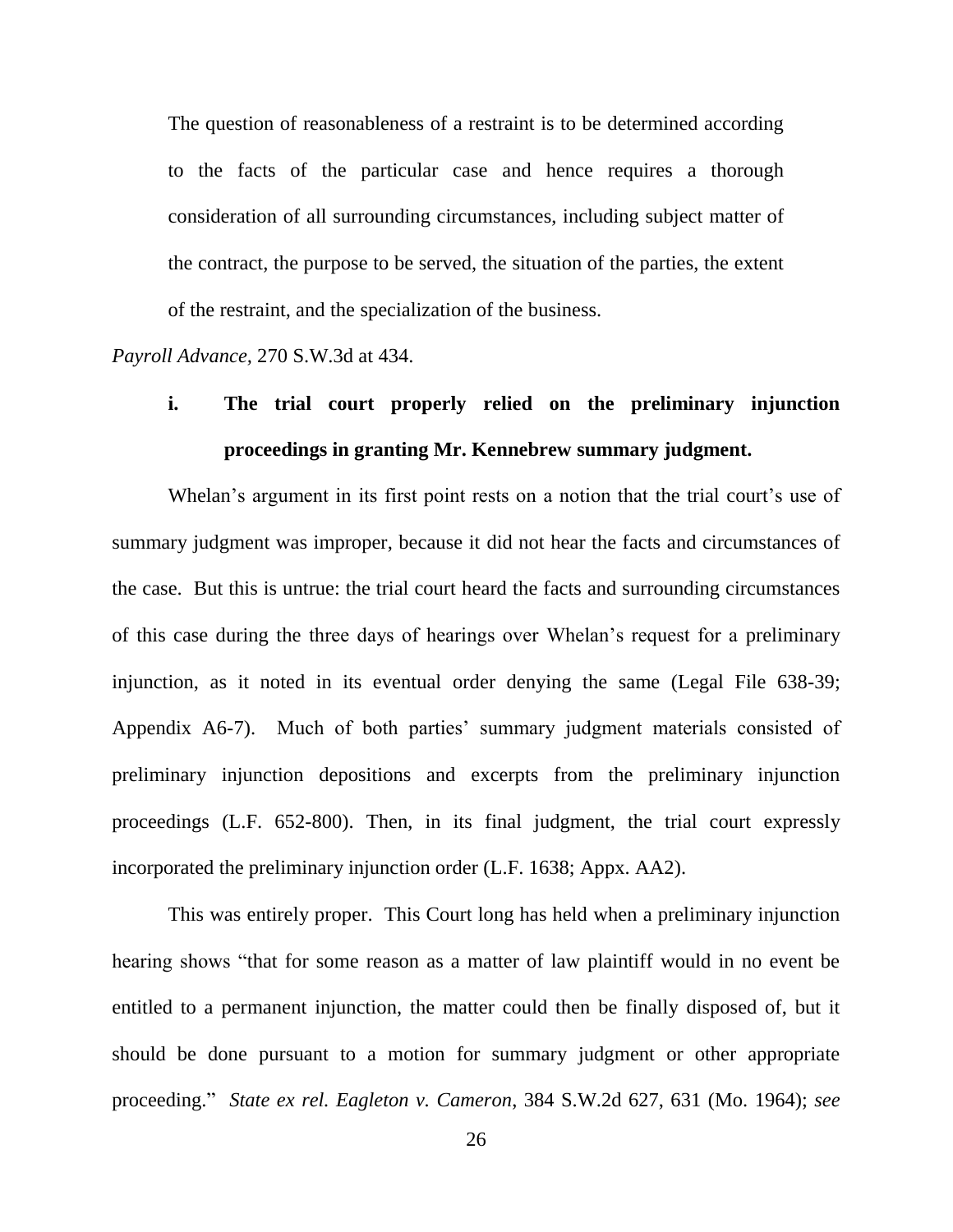*also* Rule 92.02(c)(3). Indeed, this principle can work the other way, too, allowing a permanent injunction at a preliminary injunction hearing. *State ex rel. Mo. Bd. for Architects v. Henigman*, 937 S.W.2d 757, 759 (Mo. App. 1997).

The trial court properly heard the facts and circumstances of this case in the preliminary injunction proceedings and held Whelan could not possibly prevail on the merits as a matter of law. For, as written, the covenants were overbroad. It was equally proper for Mr. Kennebrew to move for summary judgment based on this holding. Consequently, this dispute was amenable to summary judgment. Indeed, Whelan obviously thought so, too, and moved for summary judgment in *its* favor (L.F. 737-800).

#### **ii. Whelan's authorities are inapposite and distinguishable.**

Beyond this untenable attack on the trial court's procedure, Whelan insists no "single reported case" in Missouri has held void "restrictive covenants of the temporal and geographical scope that are the same as, or even substantially similar to those in the Agreements here" (Aplt. Br. 23). Instead, Whelan asserts Missouri courts in some cases have found 50-mile or two-year restrictions to be reasonable. But the cases Whelan cites are inapposite. Whelan's argument is without merit.

Whelan's non-compete covenant purports to enjoin Mr. Kennebrew from engaging in any "(c) Work for a competing business within a fifty (50) mile radius of any location where EMPLOYEE has provided or arranged for EMPLOYER to provide services" (L.F. 532-33; Appx. A12-13). This language fails to state a specific location; as a result, it has lent itself to disparate interpretation by the parties.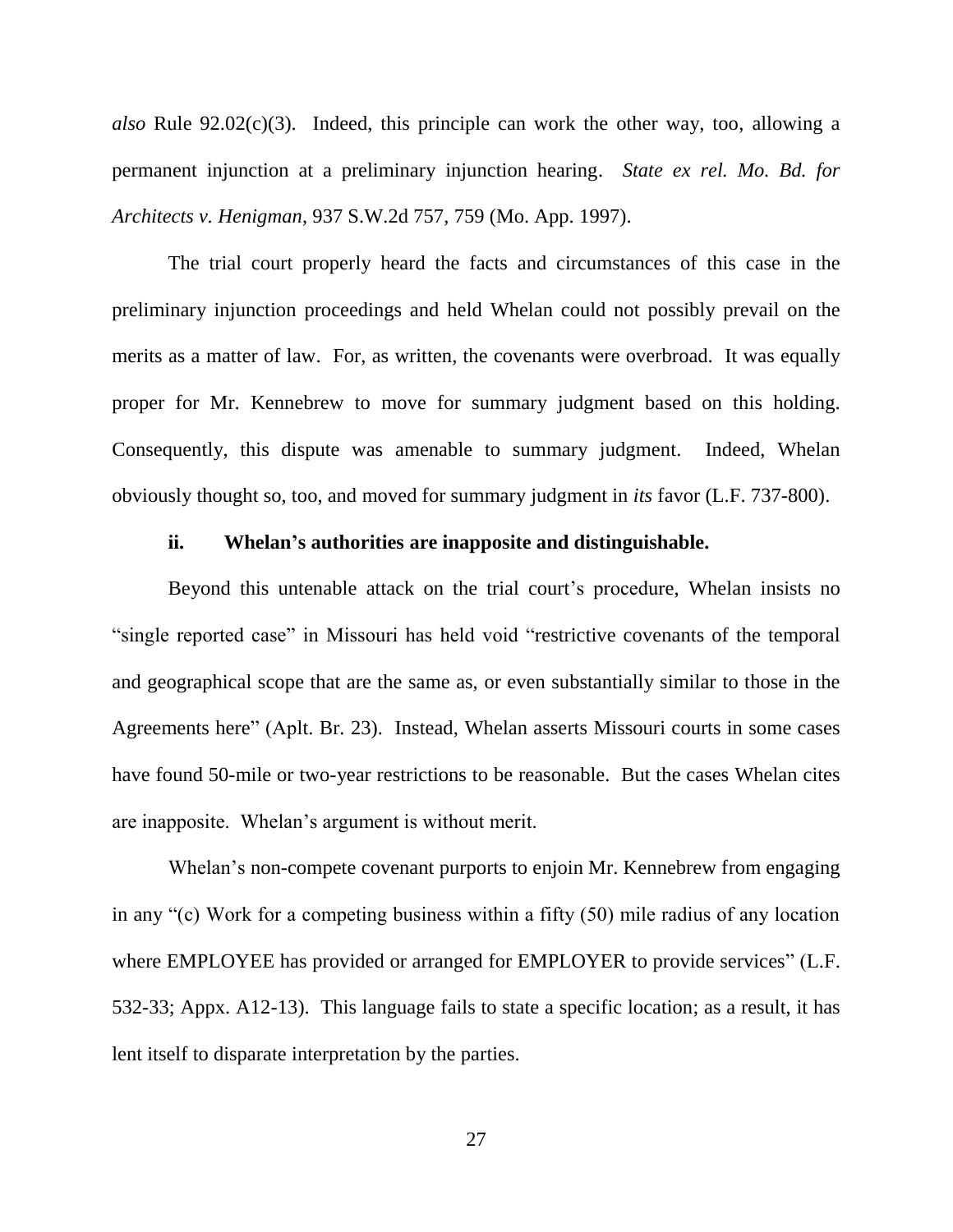Whelan's offer to Mr. Kennebrew stipulated the location where he would work for Whelan was in Dallas (L.F. 601; Appx. A17). As a result, Mr. Kennebrew understood that the location where he provided services – and would be enjoined from working for a competing business within fifty miles for two years after leaving Whelan – was Dallas. Todd McCullough, Whelan's agent who signed that offer, agreed with Mr. Kennebrew's understanding; he testified he explained to Mr. Kennebrew at the outset that the covenants only would cover the Dallas-Fort Worth area (Supplemental Legal File 137, 140-41).

Whelan, however, states its "intent" was to move Mr. Kennebrew to Houston at the conclusion of his then-pending six-month non-compete period with his former employer that prevented him from working in Houston (Tr. I 33). Of course, it did not, and Mr. Kennebrew never worked for Whelan in Houston (Tr. I 37-39; Tr. III 65-66). But Whelan argued below and now that the language of the covenants is not exclusive to the area Mr. Kennebrew's job description designated, but rather to wherever Whelan thought it someday might send him (Tr. I 44). In the end, Whelan's argument is that the covenants are not limited to Dallas and the 50 miles surrounding it, but also encompasses Houston, 250 miles away, *simply because it has a branch there*, just as it does in 38 other cities across America.

To support its notion that this reading somehow is a reasonable geographic limitation necessary to its legitimate business interests, Whelan primarily relies on *Mayer Hoffman McCann, P.C. v. Barton*, 614 F.3d 893 (8th Cir. 2010), *Alltype Fire Prot. Co. v. Mayfield*, 88 S.W.3d 120, 123 (Mo. App. 2002), and this Court's decision in *Osage*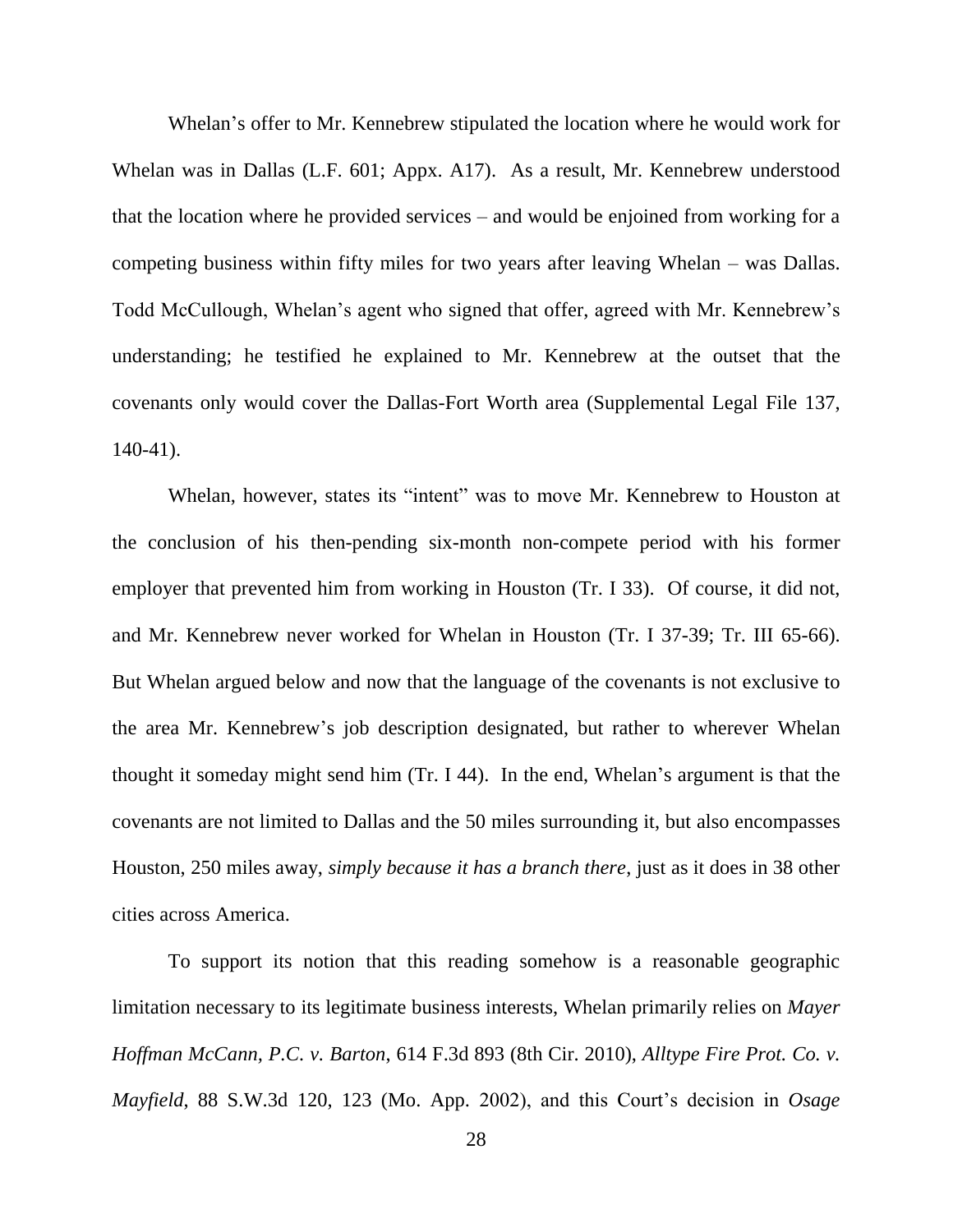*Glass*, 693 S.W.2d at 71 (Aplt. Br. 23-24). But these cases – and the application of the covenants in them – bear no resemblance to the covenants Whelan seeks to enforce against Mr. Kennebrew.

In *Osage*, a specialist automotive glass installer signed a non-compete covenant with his employer in Kansas City preventing him from engaging in any competing business anywhere in Missouri for a period of three years after his employment. *Id.* at 72. When the installer left the employer and began working for a competitor in Kansas City, the employer sought to enforce the covenant against him. *Id.* Unlike this case, in response, the installer made "no direct challenge to the time limitation of three years and the space limitation of the state of Missouri." *Id.* at 74. Instead, he argued no noncompete covenant could apply to him because he held no trade secrets. *Id.* at 73. The Court expressly refrained from reviewing the reasonableness of the geographic or temporal scope of the covenant, which conversely is the first issue in this case. *Id.*

Similarly, in *Mayer Hoffman*, the Eighth Circuit *did not* actually determine that an unrestricted geographical scope in a covenant was reasonable and, thus, enforceable. 614 F.3d at 908. Instead, it held that a two-year restriction on soliciting the employer's own customers was valid because "a customer restriction may substitute for an explicit geographical restriction." *Id.* As well, in *Alltype Fire*, a trial court granted an employer a one-year injunction enforcing a two-year non-compete covenant, but the employee did not appeal. 88 S.W.3d at 123. Rather, the employer appealed and geographic scope was not at issue; the court merely extended the one-year injunction to two years. *Id*.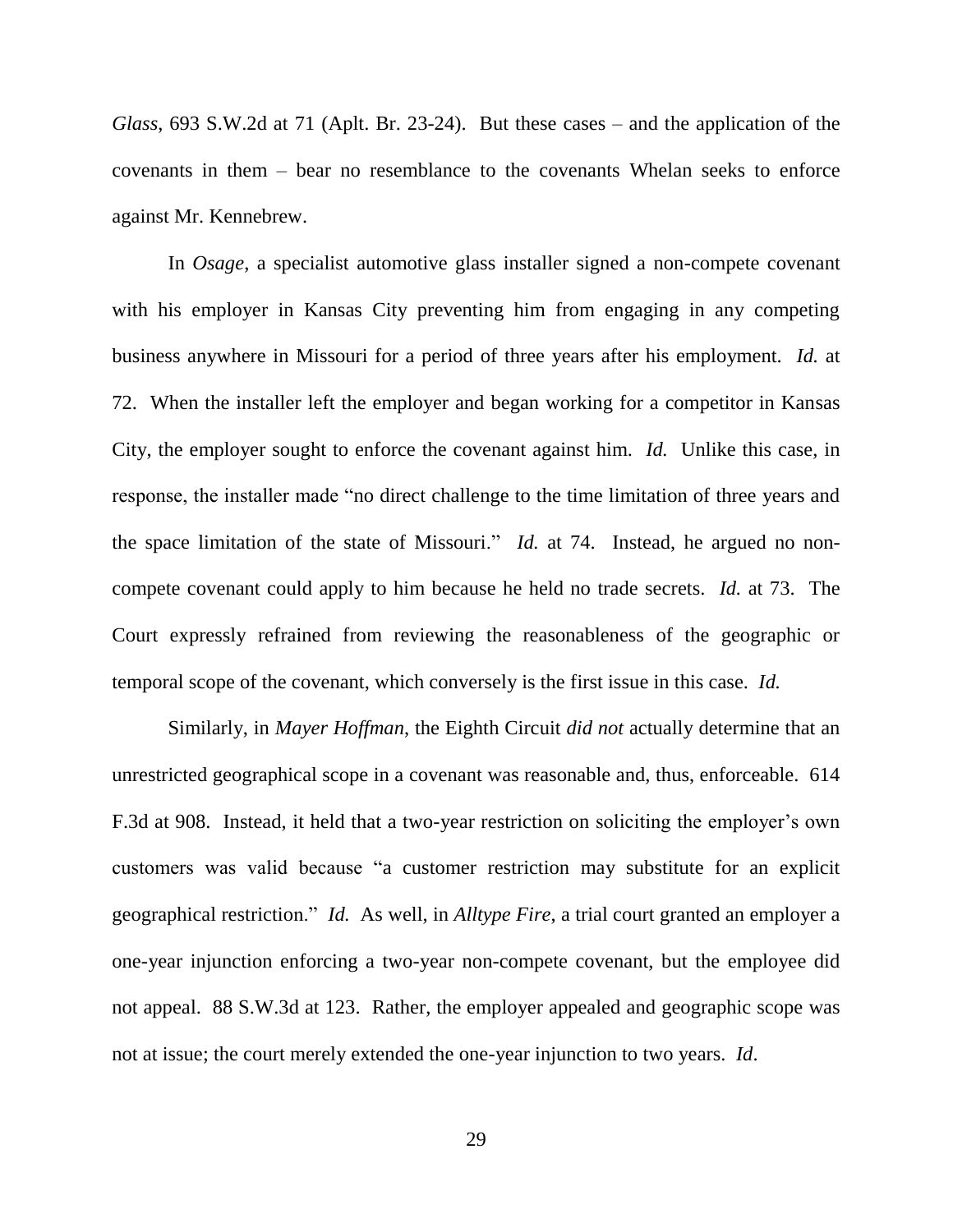Then, Whelan includes a long string-cite of cases it insists found to be "reasonable" "non-competition covenants that are the same or even much longer in time and geographic scope than the covenants at issue here" (Aplt. Br. 24-25). These cases, too, are inapposite.

Whelan parenthetically summarizes *Nail Boutique, Inc. v. Church,* 758 S.W.2d 206 (Mo. App. 1988), as "upholding two-year non-competition agreement and fifty-mile radius" (Aplt. Br. 24). But the covenant in *Nail Boutique* was *specific* to Springfield, Missouri, and within 50 miles of the Greene County Courthouse. *Id* at 207. Mr. Kennebrew has no qualm with the reasonableness of such a specific covenant. Moreover, the temporal and geographic scope of the covenant was not at issue: the challenge on appeal was to the adequacy of consideration and the employer's "protectable interest" involved. *Id*.

For *Mid-States Paint & Chem. Co. v. Herr*, 746 S.W.2d 613 (Mo. App. 1988), Whelan states "three year covenant and a 350-mile radius held reasonable" (Aplt. Br. 24). Again, however, the covenant was geographically specific: in that case, to Crescent, Missouri. *Id.* at 616. The employer contended "that the geographic scope and time restrictions of the covenant as written are reasonable." *Id* at 616-17. Moreover, the trial court *reduced* the time restriction to two years and the geographic restriction to 125 miles, and the Court of Appeals affirmed. *Id*. Since the employee had been responsible for some 250 of the employer's customers within 100 miles of Crescent, under the circumstances of that case 125 miles was reasonable. *Id*.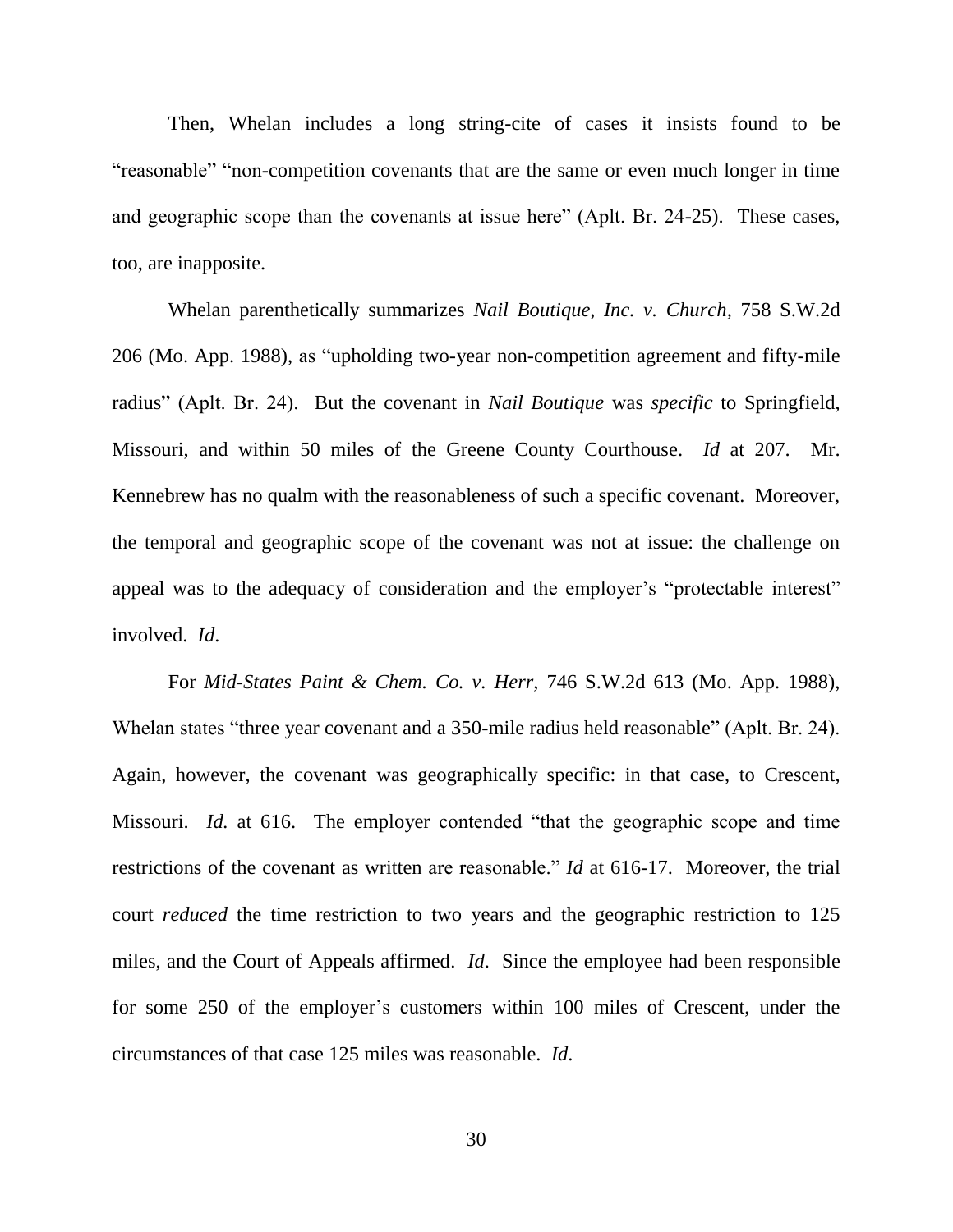Whelan summarizes *Orchard Container Corp. v. Orchard,* 601 S.W.2d 299 (Mo. App. 1980), as "three year non-competition period and 200-mile radius deemed reasonable" (Aplt. Br. 24). This is misleading. The Court of Appeals *did not* hold this; instead, it held that the 200-mile limit was *unreasonable*. *Id.* at 303-04. Instead, given the scope of the employee's business for the employer – he was the employer's former president and moved to a competitor – 125 miles from St. Louis in Missouri and Illinois was appropriate. *Id.*

For *Long v. Huffman,* 557 S.W.2d 911 (Mo. App. 1977), Whelan says "upholding five year non-competition and a sixty-mile radius for physicians" (Aplt. Br. 24). As in all the other cases, however, the focus location was specific: Butler, Missouri. *Id.* at 913. Moreover, the employee did "not dispute that he violated the noncompetition covenant." *Id.* As well, the restriction was reasonable because patients came to the physician's former employer clinic "patients came from as far as sixty miles away." *Id.* at 915.

Whelan summarizes *Willman v. Beheler,* 499 S.W.2d 770 (Mo. 1973), as "fiveyear non-competition agreement between physicians upheld" (Aplt. Br. 24). *Willman*, however, did not involve a challenge to the covenant's geographic scope, which was "within a radius of 20 miles from the corporate limits of St. Joseph, Missouri." *Id.* at 774. Had the covenant in this case been limited to "20 miles from Dallas, Texas," it plainly would have been reasonable.

The specific, limited geographic scopes of the covenants at issue in these cases bear no resemblance to the wholly unlimited scope of the covenant Whelan seeks to enforce against Mr. Kennebrew – and certainly not the even more unbridled application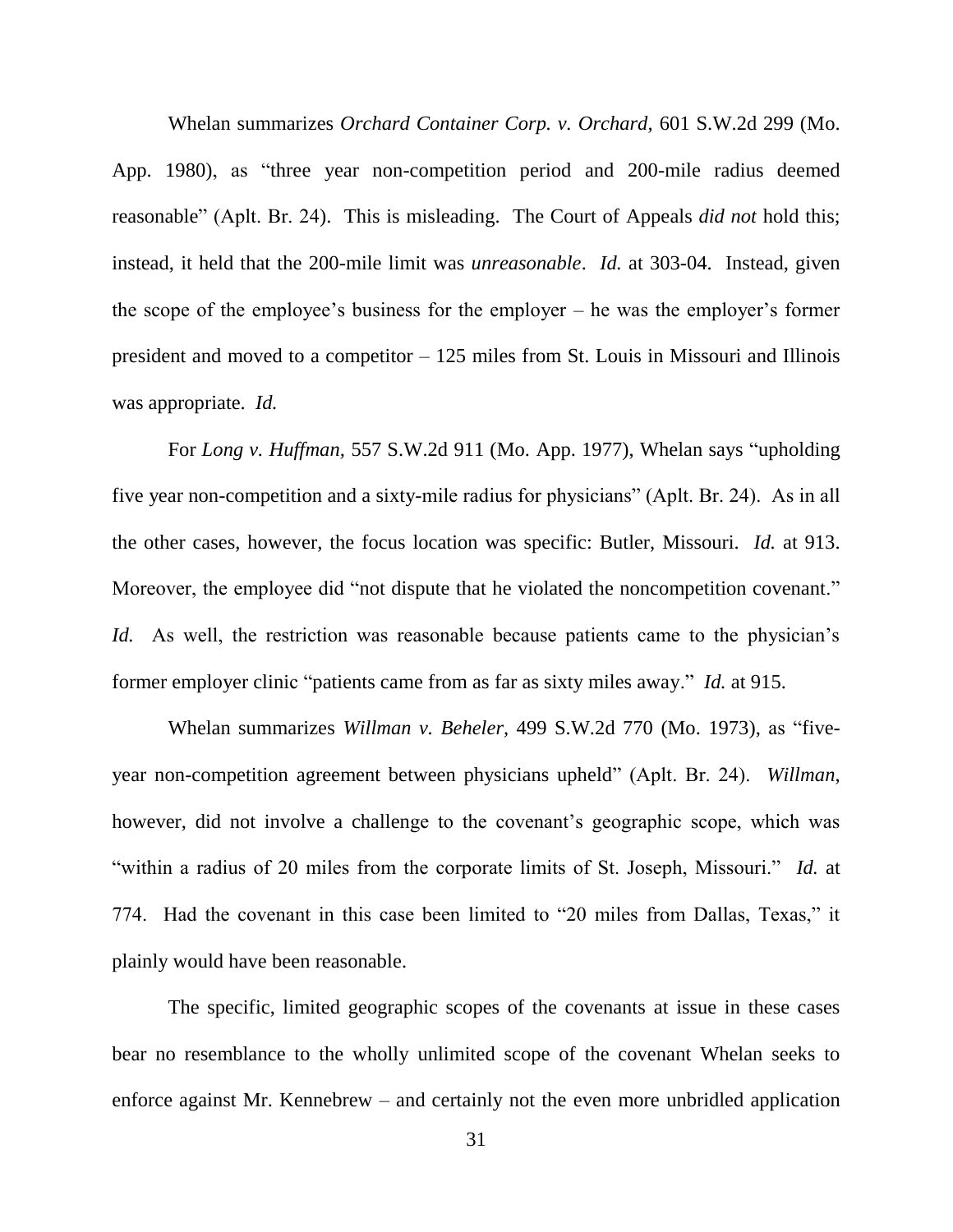Whelan seeks to give it. Whelan's covenant against working for a competing business (§ 3(c) of the Agreement) says it applies to a 50-mile radius of wherever Mr. Kennebrew has provided or arranged for Whelan to provide services. This plainly means Dallas, but Whelan says it means anywhere in the country (L.F. 532; Appx. A12). In any case, no specific place is mentioned. Whelan cites no cases allowing for the enforcement of such an amorphous, roving scope. This is because none exist.

Moreover, both the non-solicitation provision  $(\S$  3(a)) and the restriction on working for customer of Whelan  $(\S$  3(d)) – both of which Whelan also seek to apply against Mr. Kennebrew – contain *no geographic limitation at all* (L.F. 532; Appx. A12).

#### **iii.** *Payroll Advance v. Yates* **applies to this case.**

The near-mirror facts and circumstances of *Payroll Advance, supra*, apply equally in this case. Just as in this case, *Payroll Advance* concerned a covenant not to compete that set a 50-mile limitation without a focus location:

[Employee] agrees not to compete with [Employer] as owner, manager, partner, stockholder, or employee in any business that is in competition with [Employer] and within a 50 mile radius of [Employer's] business for a period of two (2) years after termination of employment or [Employee] quits or [Employee] leaves employment of [Employer].

270 S.W.3d at 431.

Also, just as here, the employer was a business with numerous branches throughout Missouri and elsewhere. *Id.* The employee was a branch manager with direct customer contact, developing a rapport and relationship with each client. *Id.* at 432. Part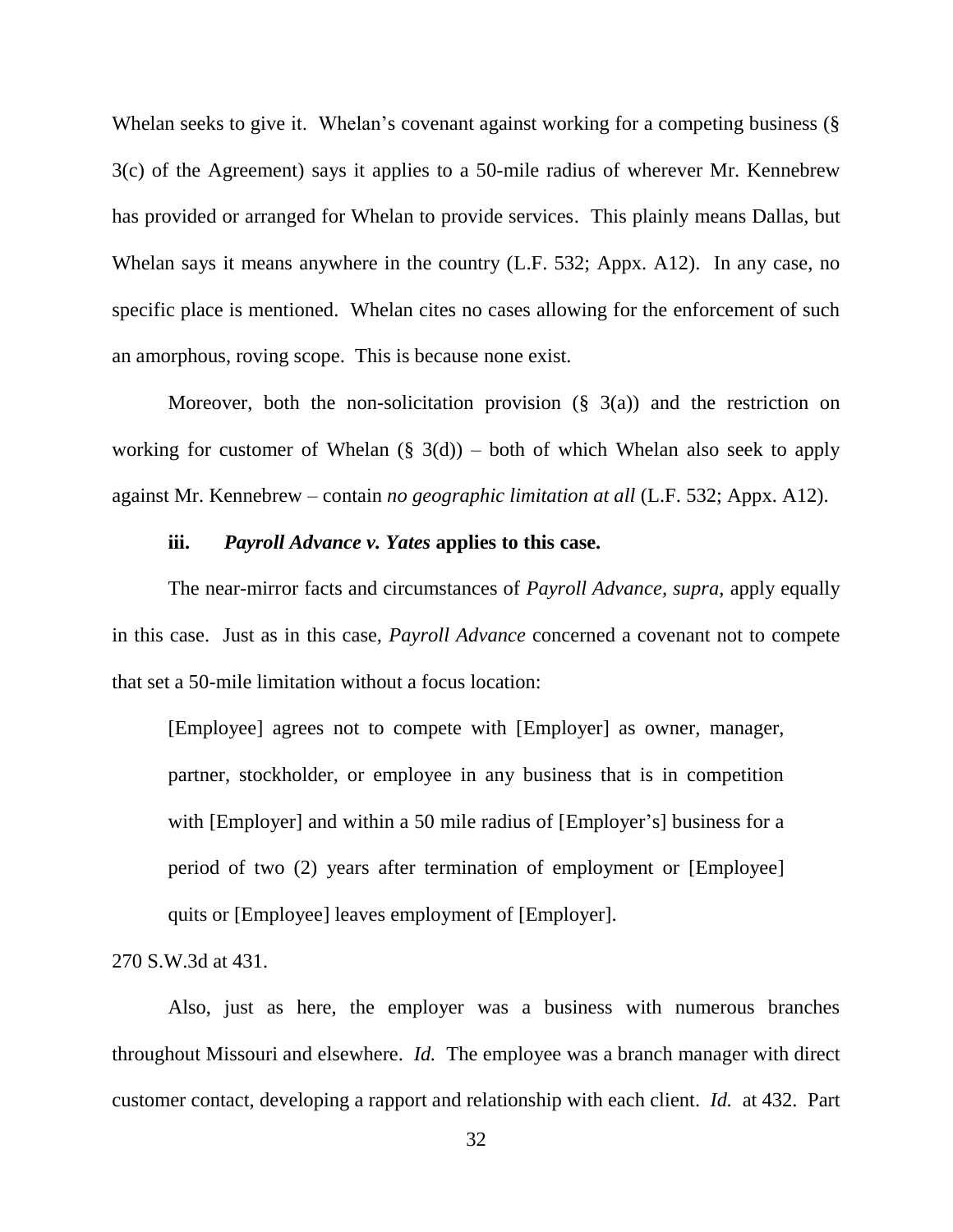of her daily job was to keep a client list for her branch. *Id.* The employer alleged a decline in business once the employee left the company, suggesting the employee had taken the client list. *Id.*

As *Payroll Advance* points out, regardless of cases where *some* 50-mile or more geographic restriction was held to be reasonable, such restrictions must be viewed under the specific circumstances of each case. *Id.* at 435. Unlike those other cases (but just as here), the 50-mile restriction in *Payroll Advance* had *no specific focus location*. Instead, as here, it prohibited employment with any business in competition with the employer within 50 miles of any of its branches. *Id.*

The Court of Appeals held the language of the covenant was overbroad *on its face*: Here, the covenant not to compete grandly declares that Respondent cannot "compete with [Appellant] as owner, manager, partner, stockholder, or employee *in any business* that is in competition with [Appellant] and within a 50 mile radius of [Appellant's] business...." (Emphasis added.) … Appellant has seventeen branch offices in Missouri and still other locations in Arkansas. *If this Court interprets the plain meaning of the covenant not to compete as written*, [it] would prevent Respondent not only from working at a competing business within 50 miles of the branch office in Kennett, Missouri, but Respondent would also be barred from working in a competing business within 50 miles of any of Appellant's branch offices. Under this interpretation, Respondent would be greatly limited in the geographic area she could work.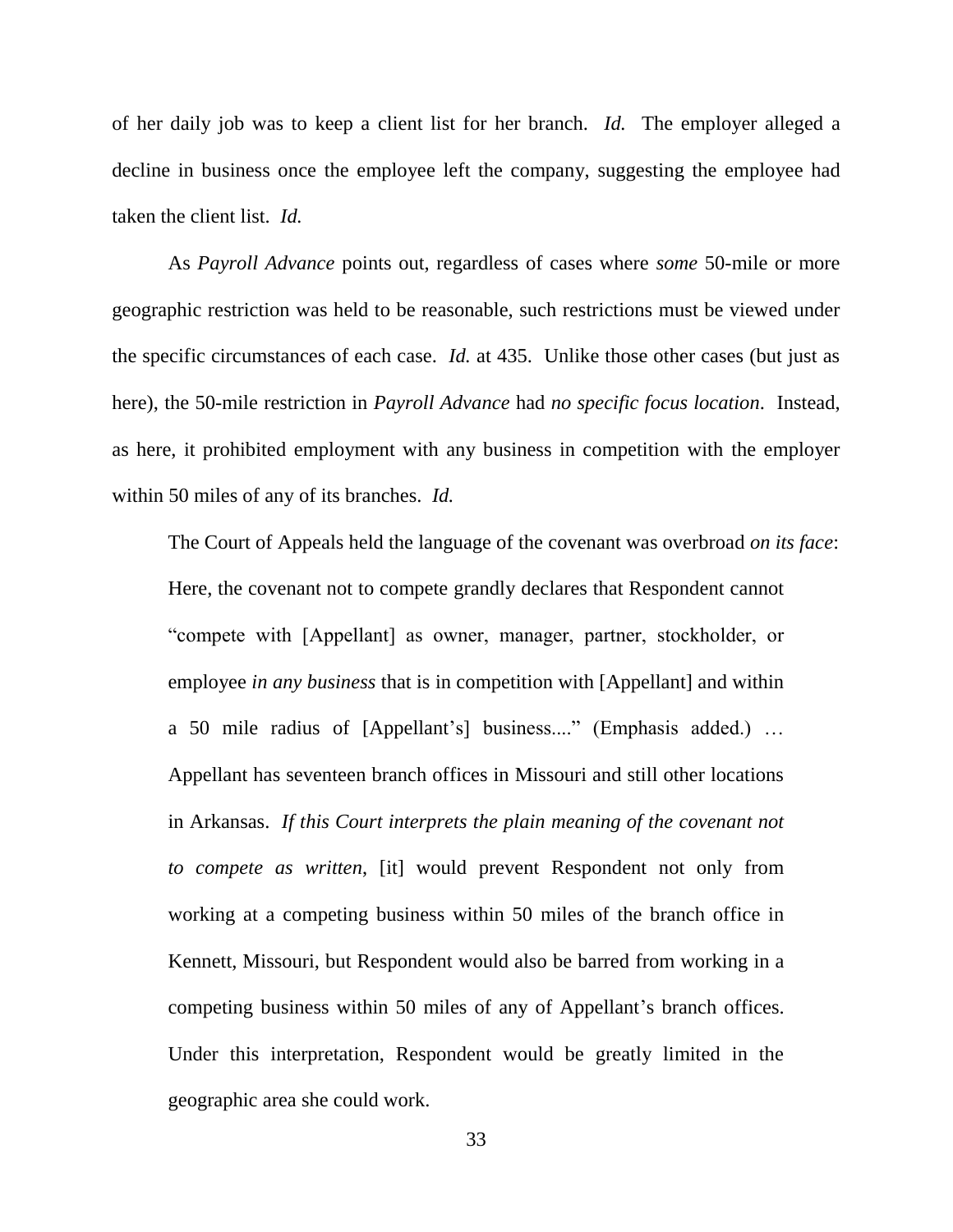Additionally, the covenant not to compete bars Respondent from working at "any business that is in competition with [Appellant]." Yet, it fails to set out with precision what is to be considered a competing business and certainly does not specify that it only applies to other payday loan businesses. In that Appellant is in the business of making loans, it could be inferred that in addition to barring Respondent's employment at a different payday loan establishment the covenant not to compete also bars her from being employed anywhere loans are made including banks, credit unions, savings and loan organizations, title-loan companies, pawn shops, and other financial organizations. Such a restraint on the geographic scope of Respondent's employment and upon her type of employment is unduly burdensome and unreasonable.

*Id.* at 436 (emphasis added).

Whelan attempts to distinguish these basic facts, arguing this case is different because Mr. Kennebrew started his own company, the employee in Yates was a lowerlevel employee than Mr. Kennebrew, and *Payroll Advance* was an appeal from a bench trial. These are distinctions without a difference.

It is irrelevant whether Mr. Kennebrew started his own business or worked for an established company, as Whelan's covenant treats both circumstances the same (L.F. 531-32; Appx. 11-12). Moreover, both Whelan's CEO and its Chief of Security admitted they knew Mr. Kennebrew had started his own business and had *agreed* to let him do so between April and August 2009 (Tr. I 3-6, 53, 77; Tr. III 109; Supp. L.F. 33).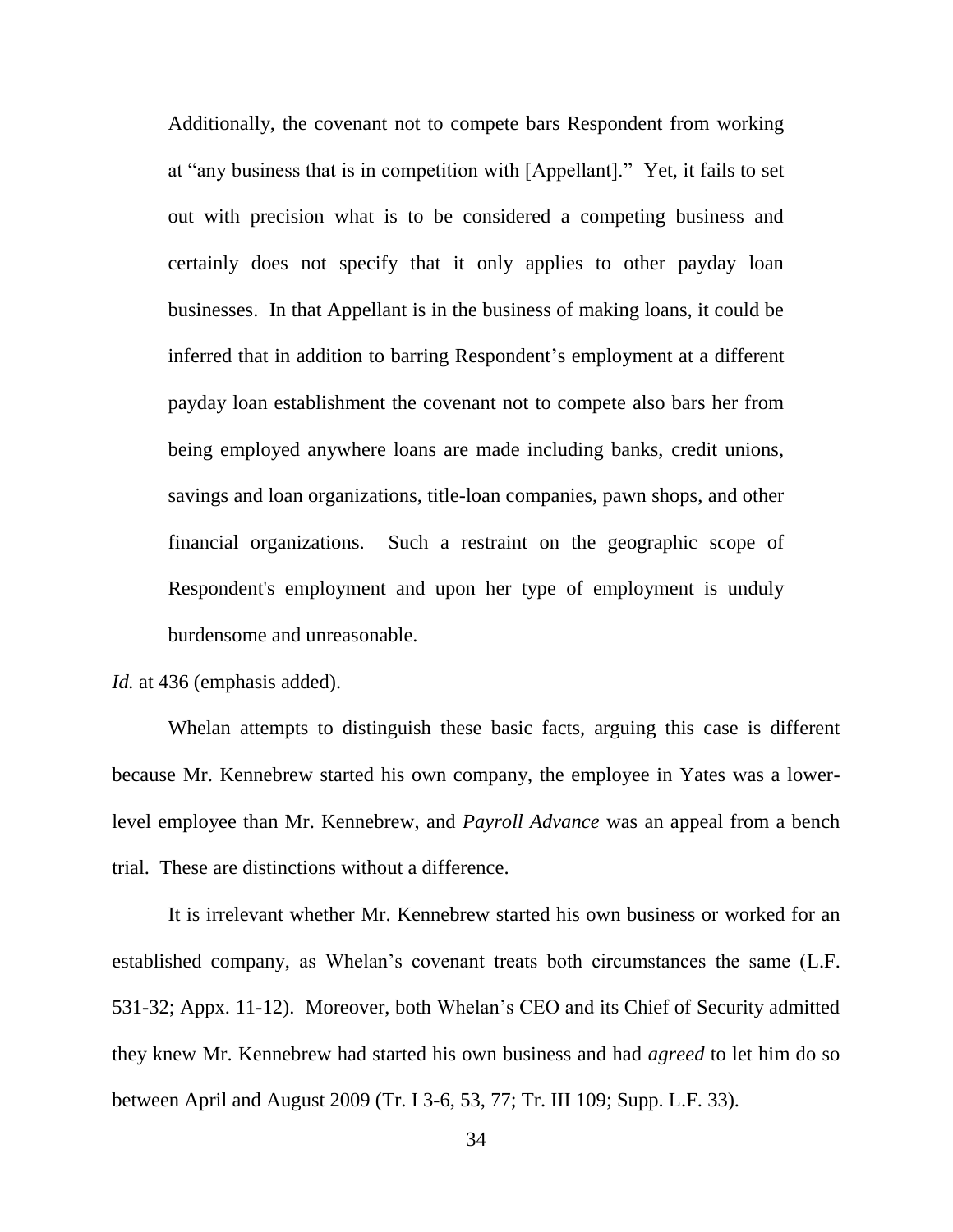The employee in *Payroll Advance* and Mr. Kennebrew had the same position: manager of a branch. Moreover, the employee's title is immaterial; the language of the covenant is virtually identical, and the language was deemed overbroad as a matter of law, focusing on its plain language. 270 S.W.3d at 436. As a result, that *Payroll Advance* was decided after a bench trial and this case was decided by summary judgment is equally immaterial. As in *Payroll Advance*, the question here is one of law, not fact.

After three days of preliminary injunction hearing, well apprised of all the facts, the trial court denied Whelan's request for preliminary injunction (L.F. 638-41; Appx. A6-9). Mr. Kennebrew moved for summary judgment on the basis of the court's order denying the preliminary injunction, and the ultimate summary judgment plainly incorporated that order (L.F. 1638-39; Appx. A2-3).

In the order, the trial court plainly saw how this case was analogous with *Payroll Advance*, quoting the decision liberally (L.F. 637-38, 641; Appx. A6-7, A9). Then, paraphrasing *Payroll Advance*, it ruled Whelan's agreement is "extremely broad and practically unlimited geographically" (L.F. 639; Appx. A7). Whelan does business in 23 states with branch offices in 38 cities (L.F. 639; Appx. A7). So, just as the Court of Appeals did in *Payroll Advance*, taking the language of the covenant literally, in order to avoid violating it:

(1) Mr. Kennebrew could not solicit any customer anywhere that any of Whelan's 38 branches sought but did not acquire in the last year;

(2) Mr. Kennebrew would have to know the prospective business of every one of Whelan's 38 branches and keep track of when someone was solicited;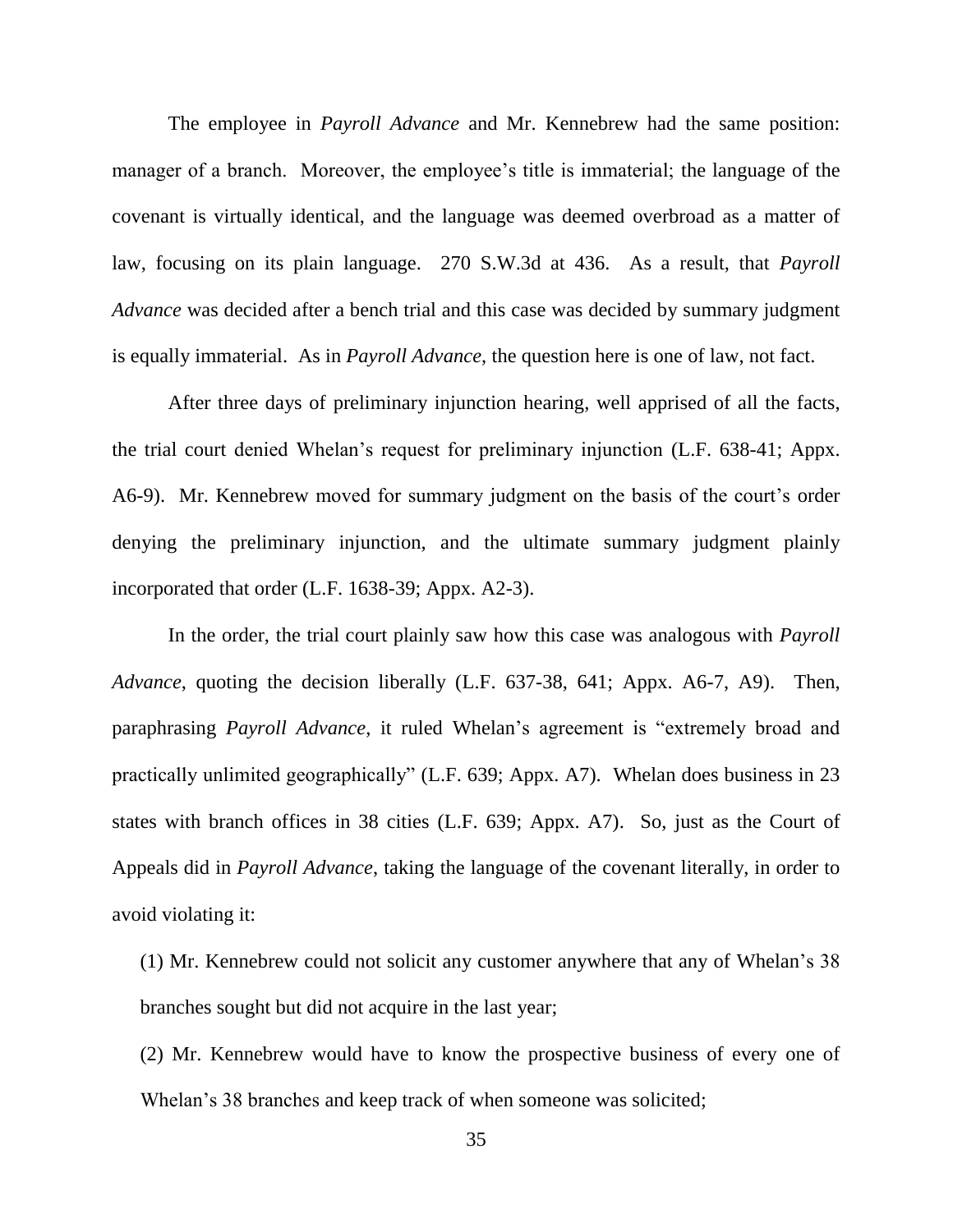(3) Mr. Kennebrew would be required to know the identity of all of Whelan's employees nationwide so as to avoid "interfering" with them;

(4) Mr. Kennebrew could not work for any customer of any of Whelan's 38 locations; and

(5) Mr. Kennebrew must also know all of Whelan's prospective customers and avoid all of them in every location throughout America.

(L.F. 639; Appx. A7).

Thus, just as in *Payroll Advance*, on the face of their plain language, injunctive relief was unjust and inappropriate: "[t]he Agreements, as written are not reasonable as to time and space. Whelan as not met its burden to prove them so" (L.F. 641; Appx. A9). As a matter of law, such overbroad language cannot under any circumstances overcome Whelan's burden to prove the necessity and reasonableness of the covenant (L.F. 637-38, 641; Appx. A6-7, A9).

The covenants are void as a matter of law. The Court should affirm the trial court's judgment.

# **B. The customer non-solicitation covenant, as written, is overbroad and unreasonable**.

In *Healthcare*, *supra*, this Court defined customer contacts as "the influence an employee acquires over his employer's customers through personal contact" and "the quality, frequency and duration of an employee's exposure to the employer's customer are crucial in determining the covenant's reasonableness. *Healthcare*, 198 S.W.3d at 611 (citation omitted).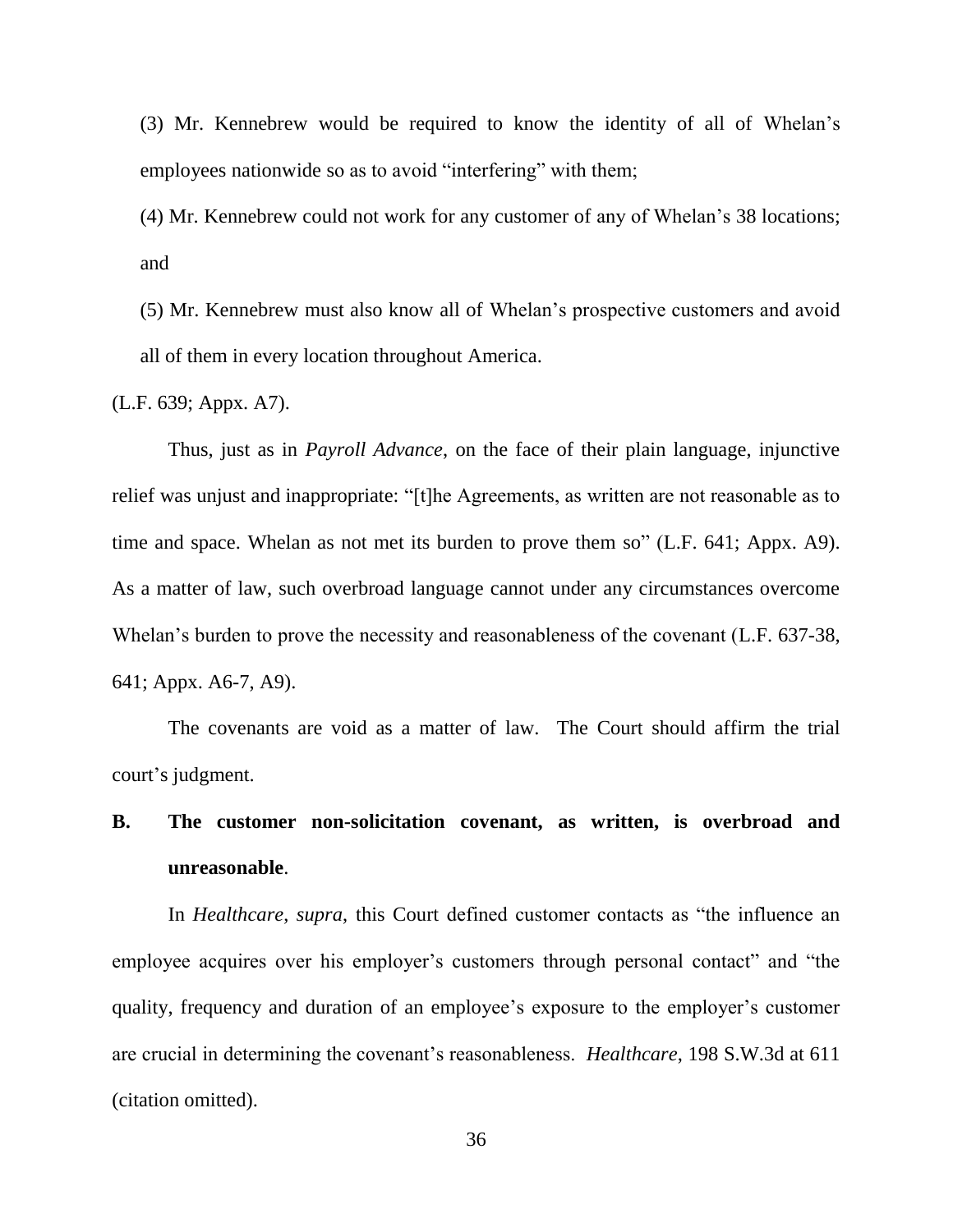The covenant in this case states Mr. Kennebrew cannot:

Solicit, take away or attempt to take away any customers of employer or the business or patronage of any such customers or prospective customer(s) whose business was being sought during the past twelve (12) months of employee's employment, if the work would include providing or arranging for services that same as, or similar to those provided by employer.

(L.F. 38-39).

As written, this clause contains no limit whatsoever to the scope of its prohibition on customers with whom Mr. Kennebrew may have contact. It encompasses every single client of Whelan nationwide, in 38 cities in 23 states, as well as every prospective customer Whelan pursued or was pursuing during the last twelve months of Mr. Kennebrew's employment, regardless of whether Mr. Kennebrew knows or does not know that they were being pursued.

Whelan argues that a selective misquotation from *Nat'l Starch & Chem. Corp. v. Newman,* 577 S.W.2d 99, 105 (Mo. App. 1978), supports the enforceability of such an incredibly broad clause (Aplt. Br. 26). But *Nat'l Starch* did not uphold a covenant restricting against "soliciting all clients of the former employer," as Whelan suggests. Rather, the court held a covenant prohibiting the employee from soliciting *his own* clients who *he* served while *he* had worked for the employer: this was not overbroad because "[d]etermination of the National customers serviced by Mr. Newman while employed by National should be readily available from sales records in possession of either or both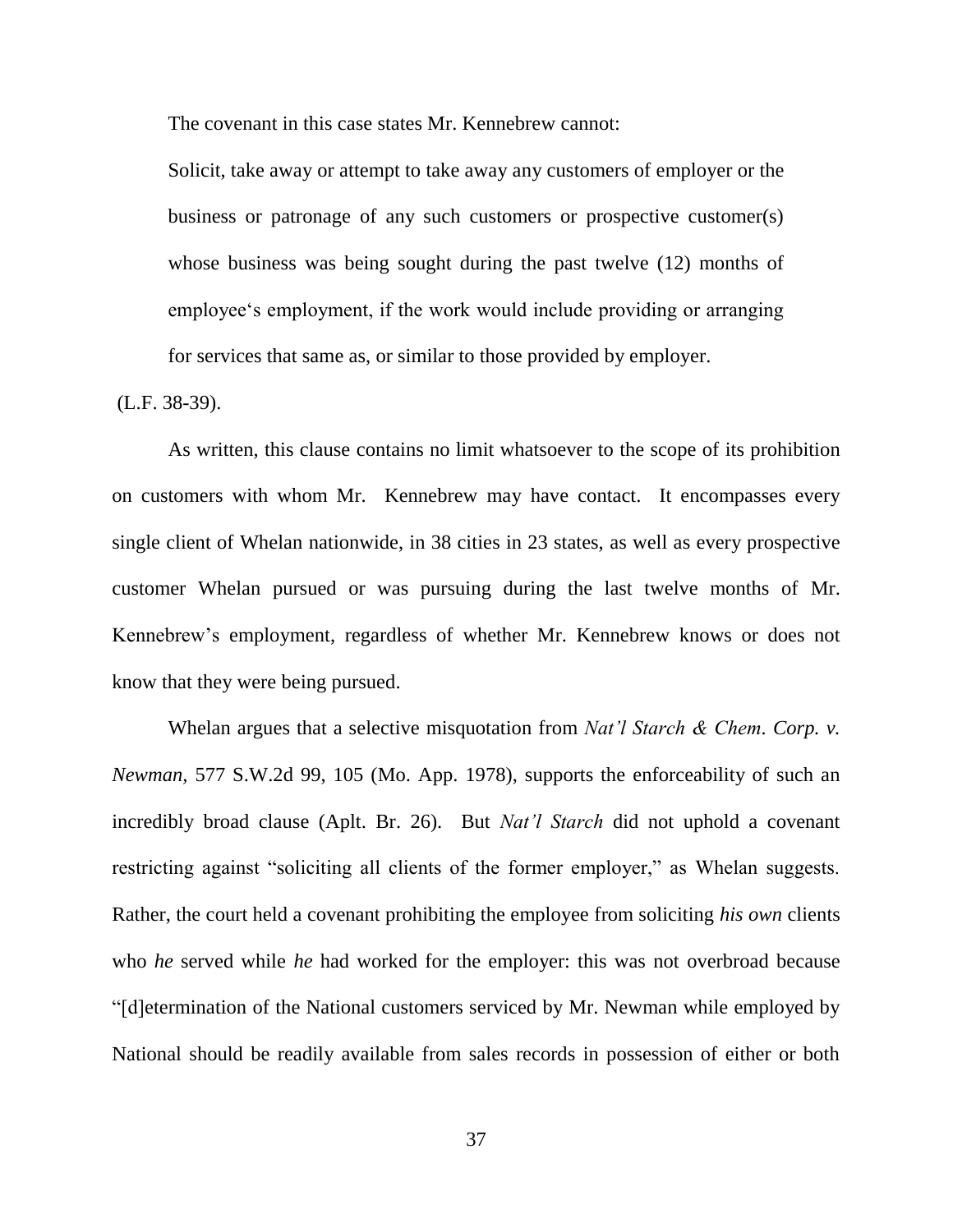parties." *Id.* This language comes immediately after Whelan's misquote, but Whelan selectively omits it.

Thus, unlike this case, the covenant in *Nat'l Starch* limited the application of its non-solicitation clause to the employer's current stock of customers that the employee had handled while in their employ. *Id.* Moreover, the covenant did not include other non-compete clauses. *Id.* In this case, the covenant goes far beyond that limited scope. It has no limitation.

Whelan's reliance on *Prop. Tax Representative v. Chatman*, 891 S.W.2d 153 (Mo. App. 1995) is equally misplaced (Aplt. Br. 26-7). Of course an "employee's relationship with the client he owes to the employer, and he holds it in a kind of fiduciary capacity for the employer," and "[i]t is perfectly fair…to prohibit" [the employee] using that relationship for his own benefit, and for the benefit of a competitor of the employee, to the employer's detriment." *Id.* at 158. Whelan ignores, however, what the covenant in *Chatman* – as hinted in these quotes – actually said.

For, just like *Nat'l Starch*, *Chatman* involved a covenant not to solicit the individual clients the employee himself managed while with the former employer. *Id.* In this case, the covenant does not limit itself merely to clients with whom Mr. Kennebrew dealt while employed as Whelan's Dallas branch manager. Rather, as the trial court readily recognized, it seeks to cover all existing, former, and prospective customers anywhere in the United States, including those, like Park Square, that Mr. Kennebrew did not manage.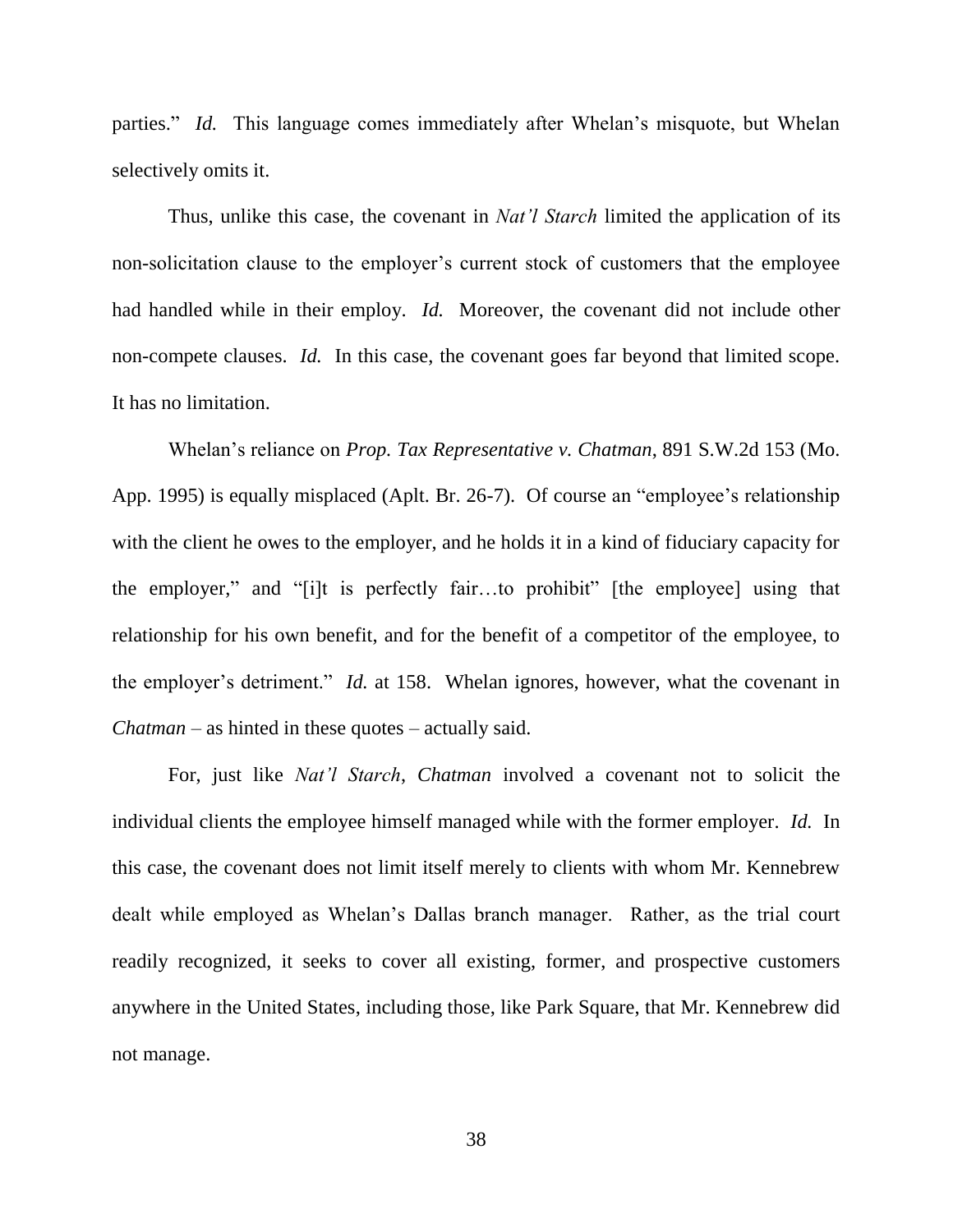The courts in *Nat'l Starch* and *Chatman* restricted the customer contacts and goodwill a non-solicitation covenant could cover to the relationships the employee personally developed and maintained while employed with the employer. The covenant in this case has no analogous limitation.

Whelan's suggestion that the non-solicitation covenant in *Silver, Asher, Sher & McLaren v. Batchum*, 16 S.W.3d 340 (Mo. App. 2000), is "nearly identical" to Whelan's is without merit (Aplt. Br. 27). The language in Silver specifically limited the application of that covenant to the "Employer's office located at 500 Keene St., Columbia, Missouri 65201" and "any patient of Employer who was a patient of Employer on the date of the termination of physicians Employment with Employer." *Id.* at 343. Again, the covenant Whelan seeks to enforce against Mr. Kennebrew includes *any* customers of Whelan *anywhere*, also including prospective customers regardless of whether Whelan actually did business with them.

*Schott v. Beussink,* 950 S.W.2d 621 (Mo. App. 1997), is similarly inapposite. There, employees at a small accounting firm with one office were "prohibited from soliciting [the] employer's clients for whom employer had done business with [*sic*] during the fifteen-month period preceding the[ir] termination." *Id.* at 626. Here, however, the customer non-solicitation clause not only restricts competition, it also restricts employment with any customers *or prospective, un-contracted customer* of Whelan – a large, nationwide company (L.F. 512-32).

The unlimited, uncontrollable customer non-solicitation covenant is facially unreasonable and void. The Court should affirm the trial court's judgment.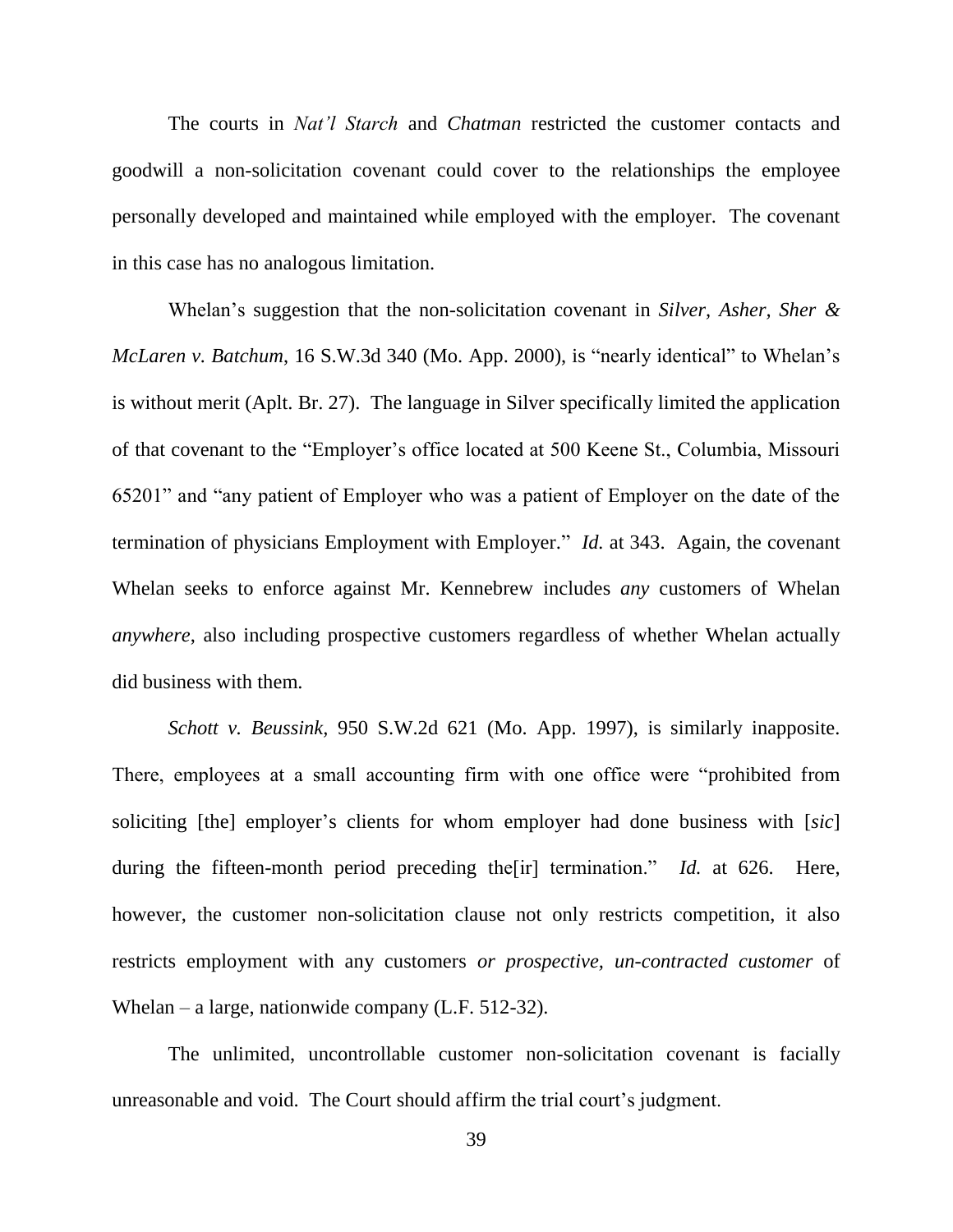# **C. The employee non-solicitation covenant, as written, is overbroad and unreasonable.**

Section 431.202.1(4), R.S.Mo., provides, "A reasonable covenant in writing promising not to solicit, recruit, hire or otherwise interfere with the employment of one or more employees shall be enforceable and not a restraint of trade" if it is "Between an employer and one or more employees … *so long as such covenant does not continue for more than one year following the employee's employment*." (Emphasis added).

The covenant Whelan seeks to enforce purports to direct Mr. Kennebrew "for a period of two (2) years" after his employment not to "[s]olicit, interfere with, employ, or endeavor to employ any employees or agents of" Whelan (L.F. 532; Appx. 12). Plainly, the covenant runs afoul of  $\S$  431.202.1(4). The statute allows for one year. Whelan seeks leave to break the statute and extend the period to two.

In its brief, however, Whelan brazenly contends the statute "makes plain that a two-year employee non-solicitation covenant such as that in Mr. Kennebrew's Agreement is not on its face invalid" (Aplt. Br. 31). It takes a lawyer to say "no" means "yes." Indeed, the statute itself does not specifically permit anything; it just says what is not *de facto* unenforceable at the outset. For, still, "Whether a covenant covered by this section is reasonable shall be determined based upon the facts and circumstances pertaining to such covenant." § 431.202.2.

In this case, Whelan's covenant does not specify any class of employees. Section 431.202.1(3) sets forth two classes of employees not limited to one year: those who have: "(a) Confidential or trade secret business information; or (b) Customer or supplier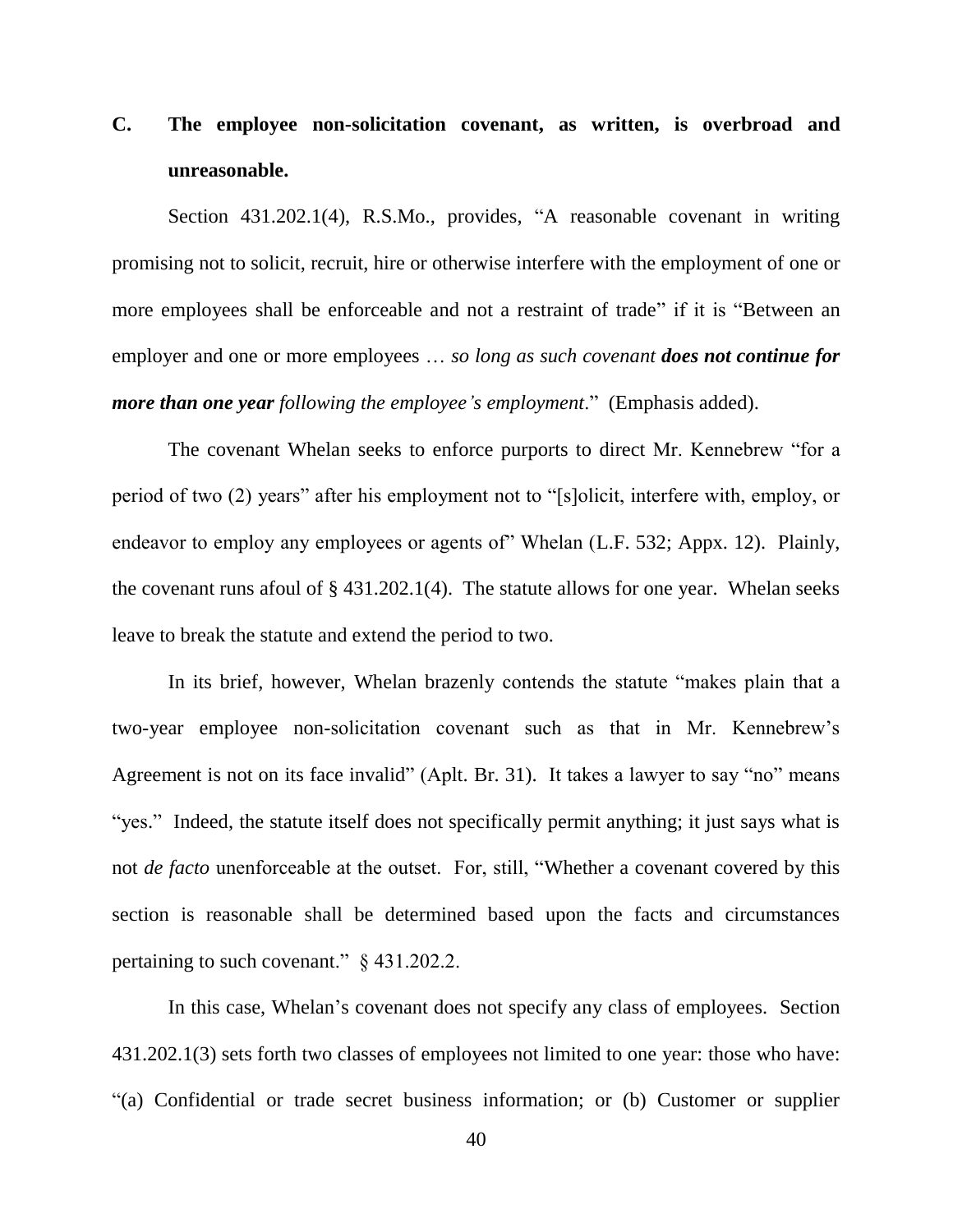relationships, goodwill or loyalty, which shall be deemed to be among the protectable interests of the employer." Otherwise, § 431.202.1(4) limits the period to one year. Moreover, both classed employees under subsection (3) and un-classed employees under subsection (4) must be limited to one year in order to be presumed reasonable. § 431.202.2.

The employment non-solicitation language in this case encompasses both "solicitation" and a more amorphous "interference" concerning *all* of Whelan's employees anywhere across 23 states, regardless of whether Mr. Kennebrew knows or does not know of their existence or when they were employed by Whelan. On its face, it simply contains no limitation on its scope. Moreover, Whelan's agreement obviously exceeds the one year called for under § 431.202.

Having taken up the mandate of § 431.202.2 and looked at "all surrounding circumstances, including the subject matter of the contract, the purpose to be served, the situation of the parties, the extent of the restraint, and the specialization of the business," the trial court held the employee non-solicitation/non-interference clause was facially overbroad (L.F. 639; Appx. A7). As the provision impossibly "require[d Mr.] Kennebrew to know all of Whelan's employees and to avoid 'interfering' with them," it was unenforceable (L.F. 639; Appx. A7).

Section 431.202.2 does not undo the facial overbreadth of Whelan's employee non-solicitation/non-interference clause. If anything, the statute amplifies how patently unreasonable the provision is.

The Court should affirm the trial court's judgment.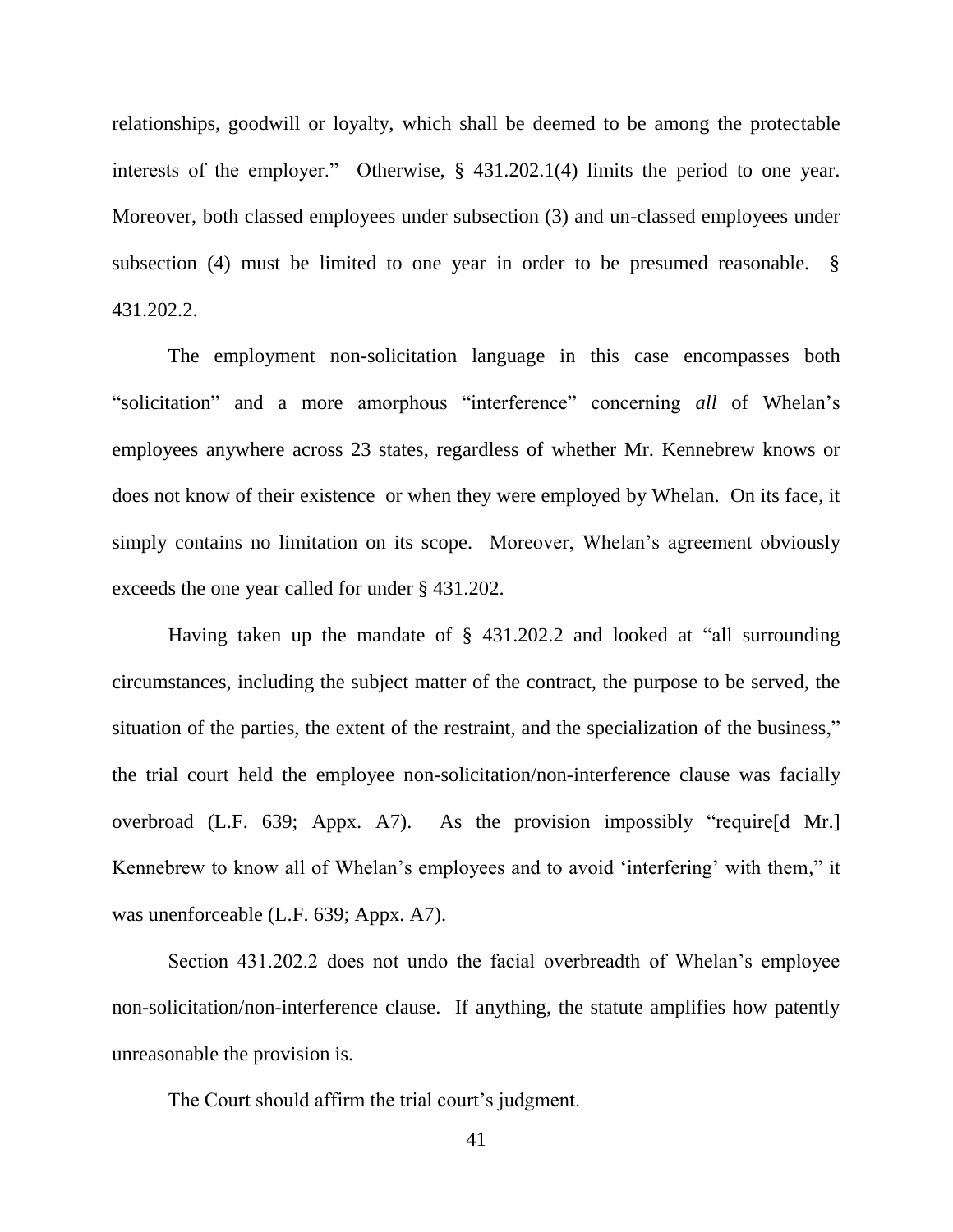II. The trial court did not err in refusing to modify the terms of Whelan's noncompete covenants so as to make them reasonable *because* trial courts have equitable discretion to refuse to modify a contract under review *in that* the trial court's decision to hold Whelan to the terms of the covenants it wrote was not so arbitrary and unreasonable as to shock the sense of justice and indicate a lack of careful consideration.

#### **(Response to Appellant's Point Relied On V)**

#### Standard of Review

Whether or not to modify the terms of an unreasonable non-compete agreement is within a trial court's sound discretion as a matter of equity. *Payroll Advance, Inc. v. Yates*, 270 S.W.3d 428, 437 (Mo. App. 2008). An abuse of discretion occurs only when a trial court's "ruling is clearly against the logic of the circumstances then before the court and is so arbitrary and unreasonable as to shock the sense of justice and indicate a lack of careful consideration. *Klotz v. St. Anthony's Med. Ctr.*, 311 S.W.3d 752, 760 (Mo. banc 2010). "[I]f reasonable persons may differ as to the propriety of an action taken by the trial court, then it cannot be held that the trial court has abused its discretion." *State ex rel. Wyeth v. Grady*, 262 S.W.3d 216, 219 (Mo. banc 2008).

\* \* \*

Trial courts have discretion in their exercise of equity not to modify the terms of a non-compete covenant that is unreasonable and unenforceable. In this case, Whelan requested the trial court to modify its unreasonable non-compete covenants so as to make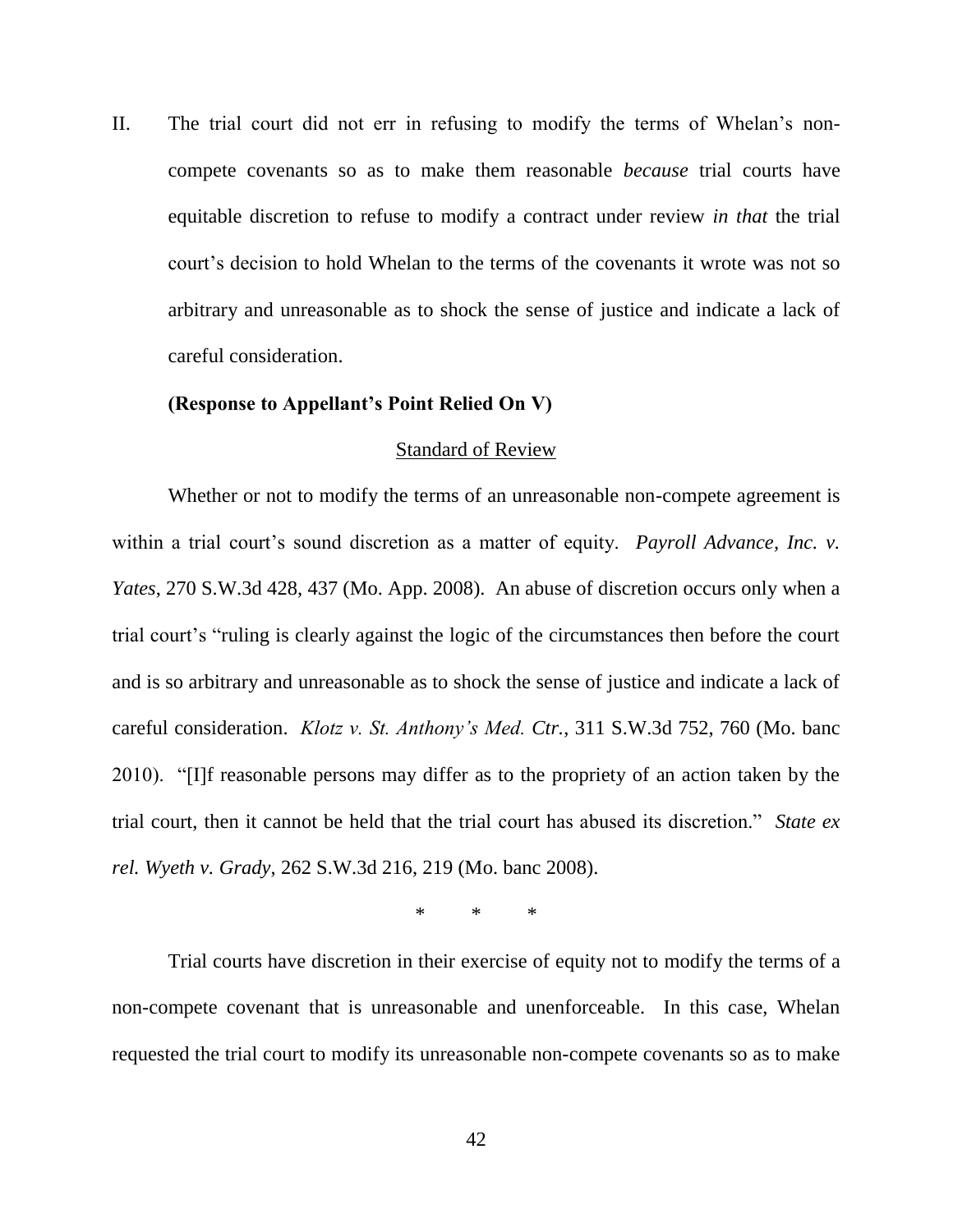them reasonable. The court refused, deciding instead to hold Whelan to the language it had used. Was this so arbitrary and unreasonable as to shock the sense of justice?

In its fifth point relied on, Whelan argues "that, even if the Circuit Court had been correct in finding that the Agreements were overbroad on their face with respect to space and time, … the appropriate action of the Circuit Court would have been to modify the Agreements" to make them reasonable (Aplt. Br. 49). Whelan asserts the trial court abused its discretion in failing to do otherwise (Aplt. Br. 49-50).

Whelan's argument is without merit. It misunderstands the nature of discretionary, equitable power. That is, when a trial court has discretion to take an action, it has discretion equally not to do so. In such a situation, caselaw upholding a trial court's exercise of that discretionary power has no bearing on whether a trial court in a different case abused its discretion in declining to do so. *Krepps v. Krepps*, 234 S.W.3d 605, 611 (Mo. App. 2007).

Mr. Kennebrew takes no issue with the plain fact that if, after weighing the equities, the trial court had believed that modifying Whelan's unreasonable covenants would have served the interests of justice best, it did indeed have power to modify the terms of the covenants so as to make them reasonable.<sup>2</sup> All the cases Whelan cites evince as much (Aplt. Br. 49-50).

l

<sup>&</sup>lt;sup>2</sup> Of course, *truly* making them reasonable merely would have meant limiting their geographic scope to Dallas, in which case Mr. Kennebrew's allegedly violative actions in Houston would not have violated the covenants.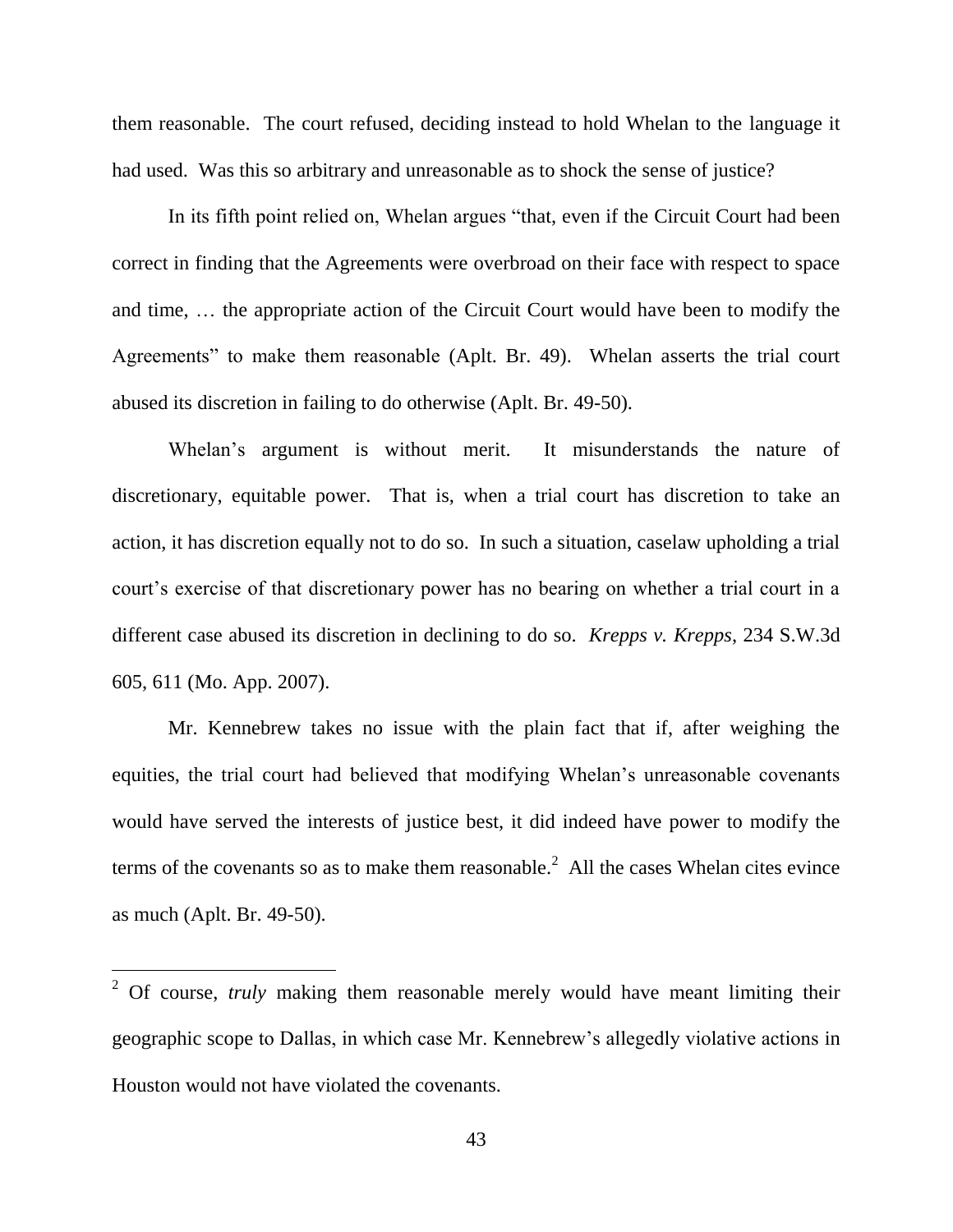But Whelan cites no case in which a trial court that *refused* to modify such a covenant was found to have *abused* its discretion. This is because no such decision exists. And for good reason – such a holding would make little sense in the context of discretionary equitable powers. The only case ever to have reviewed such a claim was *Payroll Advance, Inc. v. Yates*, 270 S.W.3d 428, 437 (Mo. App. 2008). There, the court firmly rejected an argument akin to Whelan's.

In *Payroll Advance*, the Court of Appeals noted that the "issuance of an injunction rest largely in the sound discretion of the trial court, which is vested with a broad discretionary power to shape and fashion the relief it grants to fit particular facts, circumstances and equities of the case before it." *Id.* As such, while a trial court *may* modify the terms of an unreasonable non-compete covenant, it *is not required to* do so. *Id.* The court affirmed the lack of modification of an unreasonable non-compete covenant. *Id.*

Moreover, in this case, there was good reason for the trial court to decline Whelan's request. The general principles behind enforcing non-compete covenants are to protect the former employer from unfair competition without unreasonably restraining the former employee. *AEE-EMF, Inc. v. Passmore*, 906 S.W.2d 714, 719-20 (Mo. App. 1995). In this case, Whelan requested the trial court to expand the covenants' coverage to Houston, an area not covered under covenants, which, though silent as to area, only were intended to be restricted to Dallas. *Infra* 50-53.

Thus, Whelan was not requesting the court to modify the covenants so as no longer to be overbroad. Rather, it wanted the court to expand them to cover territory and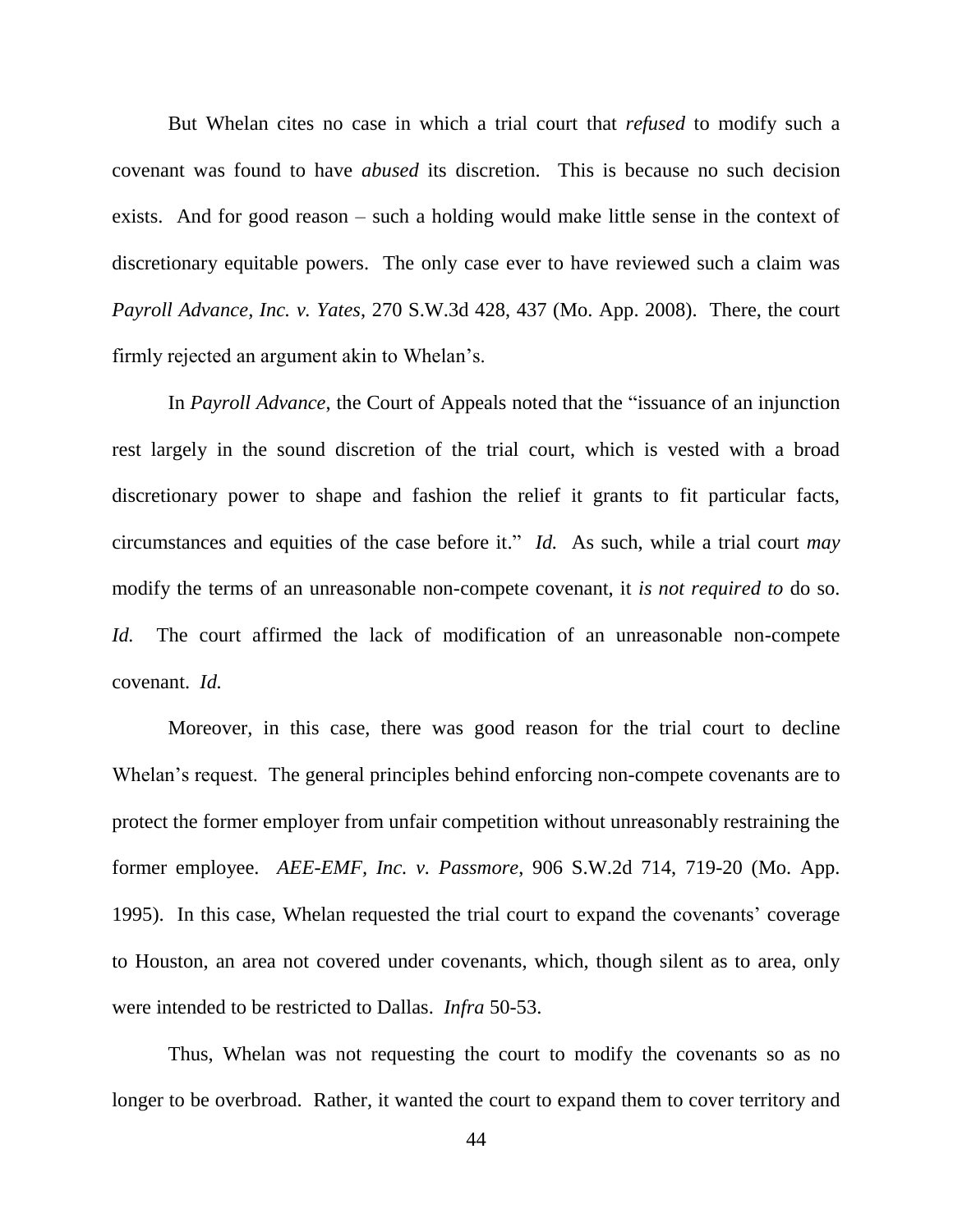customers not previously covered. Obviously seeing the unreasonableness and injustice of this, the trial court refused, expressly stating it was "not required to re-write [*sic*] [the] Agreement" (Legal File 640-41; Appendix 8-9).

It cannot be said that this was so arbitrary and unreasonable as to shock the conscience and indicate a lack of careful consideration. The Court should affirm the trial court's judgment.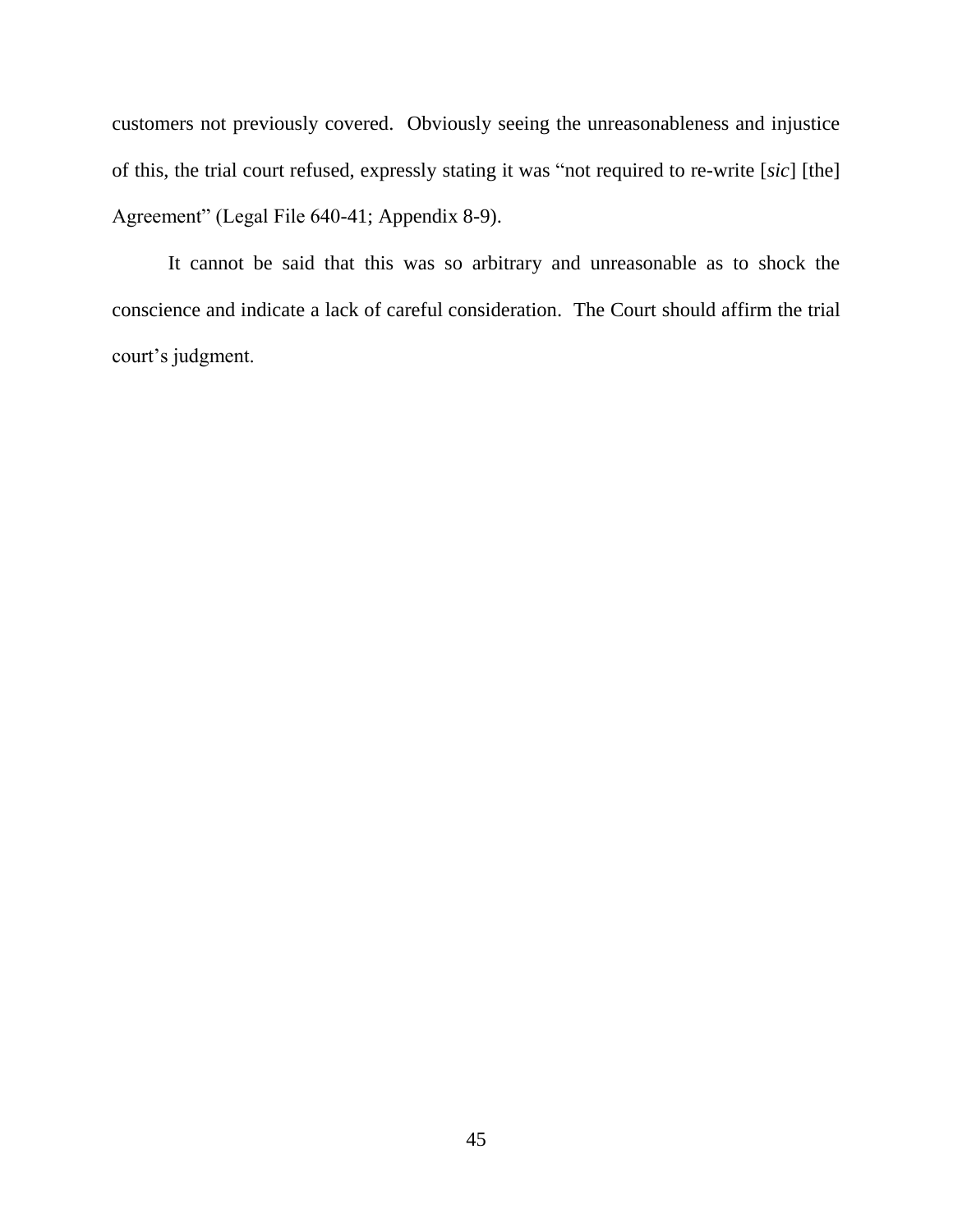III. The trial court did not err in granting Mr. Kennebrew summary judgment *because* the denial of summary judgment is not appealable, and even viewing the facts in a light most favorable to Whelan, Mr. Kennebrew was entitled to judgment as a matter of law *in that* Whelan's request for summary judgment cannot be heard on appeal, and Mr. Kennebrew's running a business in Houston, contracting with Park Square in Houston, and employing former employees of Whelan at Park Square in Houston cannot have violated Whelan's non-compete covenants, which was void for overbreadth and, even if not, did not prohibit these activities.

#### **(Response to Appellant's Points Relied On II, III, and IV)**

#### Standard of Review

This is an appeal from a grant of summary judgment. This Court "reviews the grant of summary judgment *de novo*." *Goerlitz v. City of Maryville*, 333 S.W.3d 450, 452 (Mo. banc 2011). It "applies the same criteria as the trial court in determining whether summary judgment was proper" and will affirm if "there is no genuine issue as to the material facts and … the movant is entitled to judgment as a matter of law." *Id.* at 453. "An order of summary judgment will not be set aside on review if supportable on any theory." *City of Washington v. Warren Cnty.*, 899 S.W.2d 863, 868 (Mo. banc 1995).

"This Court will review the record in the light most favorable to the party against whom judgment was entered and accords the non-movant the benefit of all reasonable inferences from the record." *Arbor Inv. Co. v. City of Hermann*, 341 S.W.3d 673, 678 (Mo. banc 2011).

$$
\ast\qquad \ast\qquad \ast
$$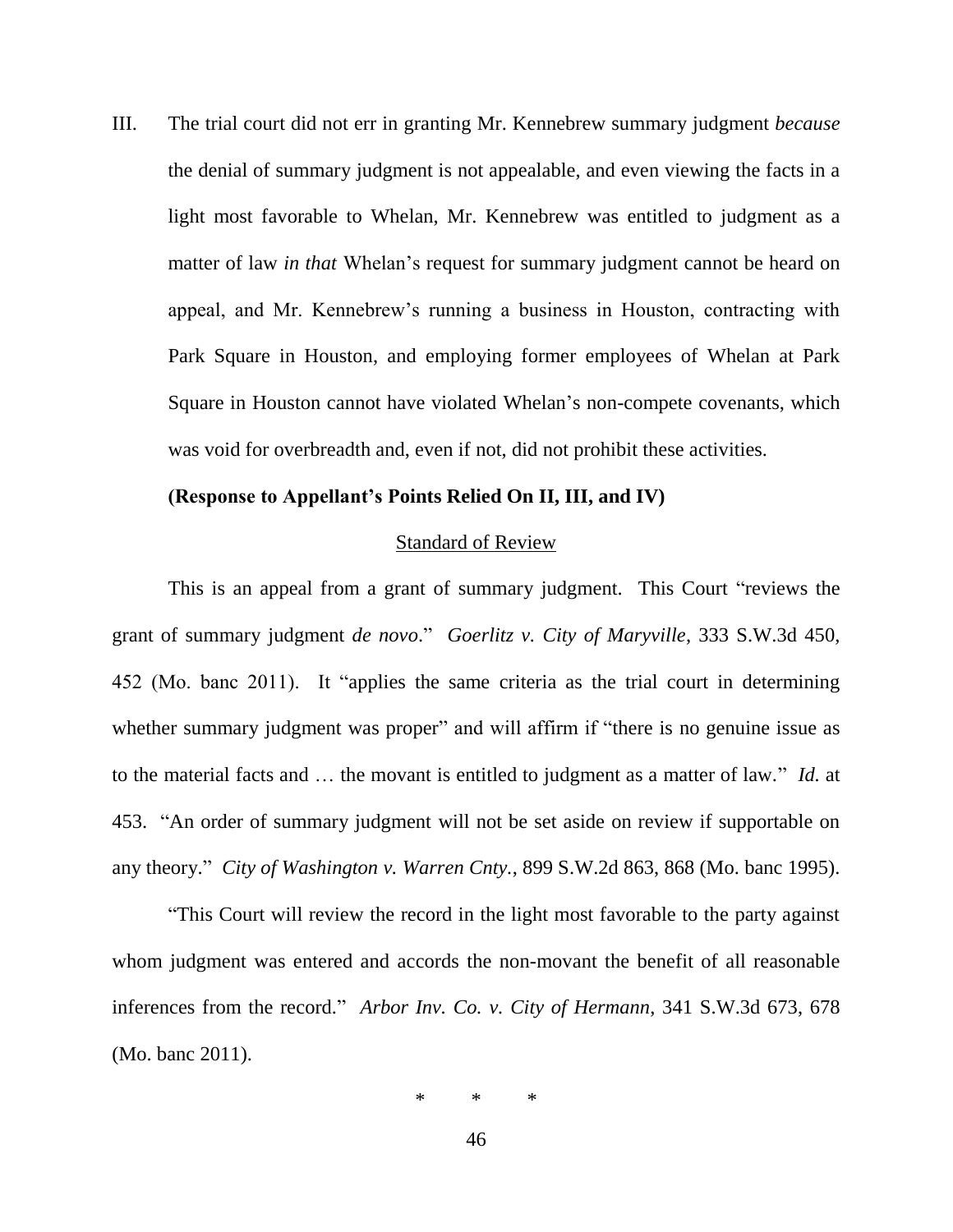Summary judgment is appropriate when, viewing the facts in a light most favorable to the non-movant, the movant still is entitled to judgment as a matter of law. The denial of a motion for summary judgment is not appealable. Viewing the facts most favorably to Whelan, Mr. Kennebrew started a business in Houston with Whelan's full consent and did business in Houston with a former customer and some former employees of Whelan's. Whelan's non-compete covenants, however, were void for overbreadth and, even ignoring that, and cannot reasonably be read to prohibit these activities. Did the trial court err in granting Mr. Kennebrew summary judgment?

In its second, third, and fourth Points Relied On, Whelan argues *it* was entitled to summary judgment because Mr. Kennebrew violated its non-compete covenants by: (1) starting a business in Houston; (2) contracting with a former Whelan customer in Houston; and (3) employing former Whelan employees in Houston. It also argues that, as a result, the trial court could not have granted Mr. Kennebrew summary judgment.

These arguments are without merit. First, to the extent Whelan's claim of error is its summary judgment motion was denied, its argument is untenable. In Missouri, the denial of summary judgment is unappealable. Even if the trial court had erred in granting Mr. Kennebrew summary judgment, the most Whelan could receive is remand for a trial.

Second, summary judgment was proper. Viewing the facts most favorably to Whelan, Mr. Kennebrew is entitled judgment as a matter of law. The covenants were void for overbreadth. Even still, their plain terms did not apply to his activities.

The Court should affirm the trial court's judgment.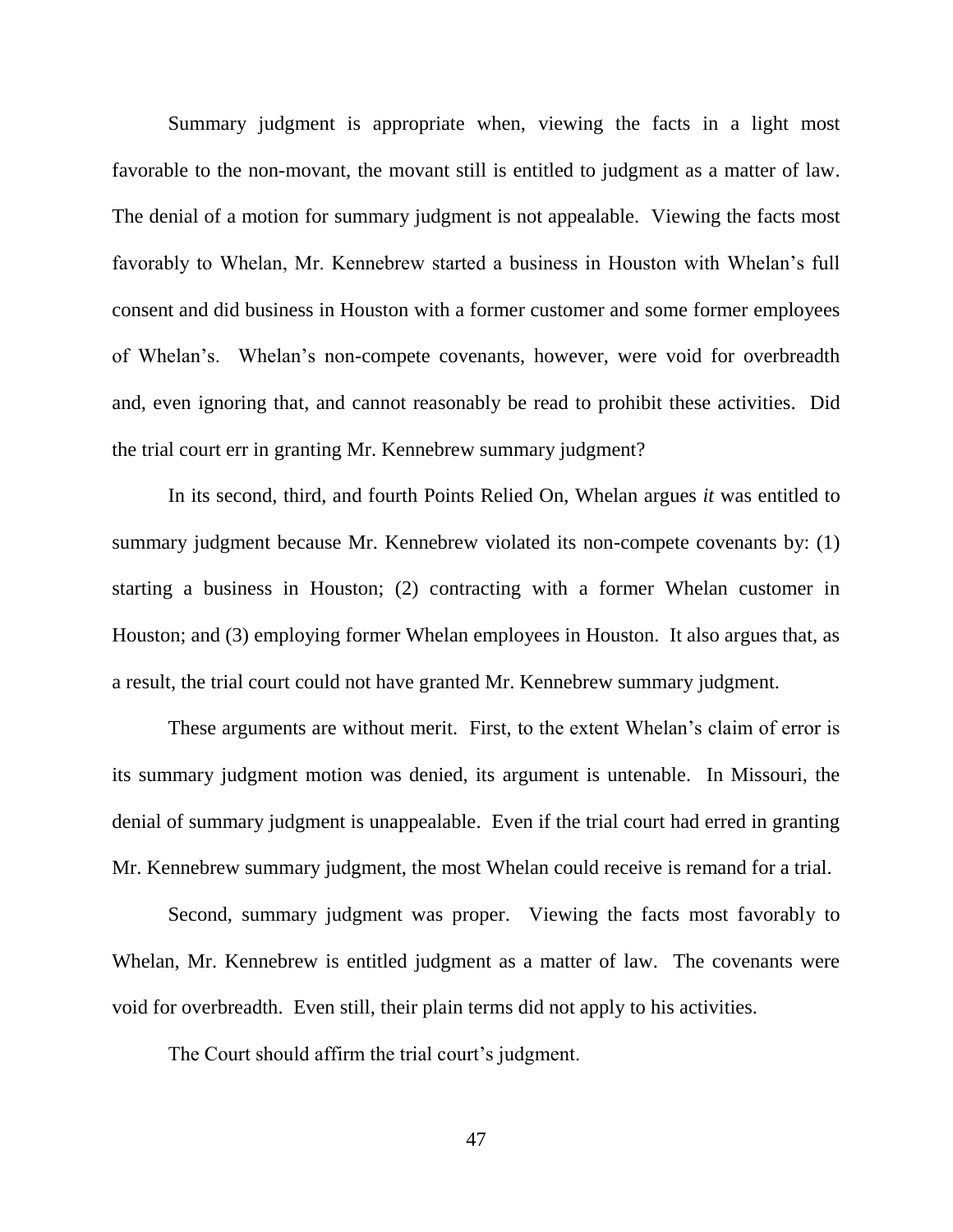# **A. To the extent Whelan argues it is entitled to summary judgment, its claim is not appealable.**

In its second, third, and fourth points relied on, Whelan argues Mr. Kennebrew "was violating" its covenants (Appellant's Brief 16-18, 32, 40, 46). As relief for this, it rqeuests this Court to "remand this case to the Circuit Court with instructions … that [Mr. Kennebrew] violated their agreements" (Aplt. Br. 52).

That is, Whelan asks the Court to "instruct the Circuit Court to find that Mr. Kennebrew violated his Agreement by competing with Appellant within fifty miles of Appellant's Houston, Texas office, working for and soliciting Appellant's customer Park Square, and by soliciting and employing Appellant's employees" (Aplt. Br. 52). It also asks the Court to instruct the trial court to order injunctive relief against Mr. Kennebrew (Aplt. Br. 52). In short, Whelan complains that *it* was entitled to summary judgment and seeks a remand for automatic judgment in its favor.

It is well established, however, that "denial of a motion for summary judgment is an interlocutory order and is not a proper point on appeal," and thus when raised as an issue on appeal "need not be addressed." *James v. Paul*, 49 S.W.3d 678, 682 (Mo. banc 2001) (citing *Wilson v. Hungate*, 434 S.W.2d 580, 583 (Mo. 1968)). The sole exception is when the merits of a denied summary judgment motion "are completely intertwined with a grant of summary judgment in favor of an opposing party." *Dhyne v. State Farm Fire & Cas. Co.*, 188 S.W.3d 454, 456 n.1 (Mo. banc 2006).

But this only ever has occurred when (1) a plaintiff receives summary judgment without having rebutted each of a defendant's affirmative defenses, *see Transatlantic Ltd.*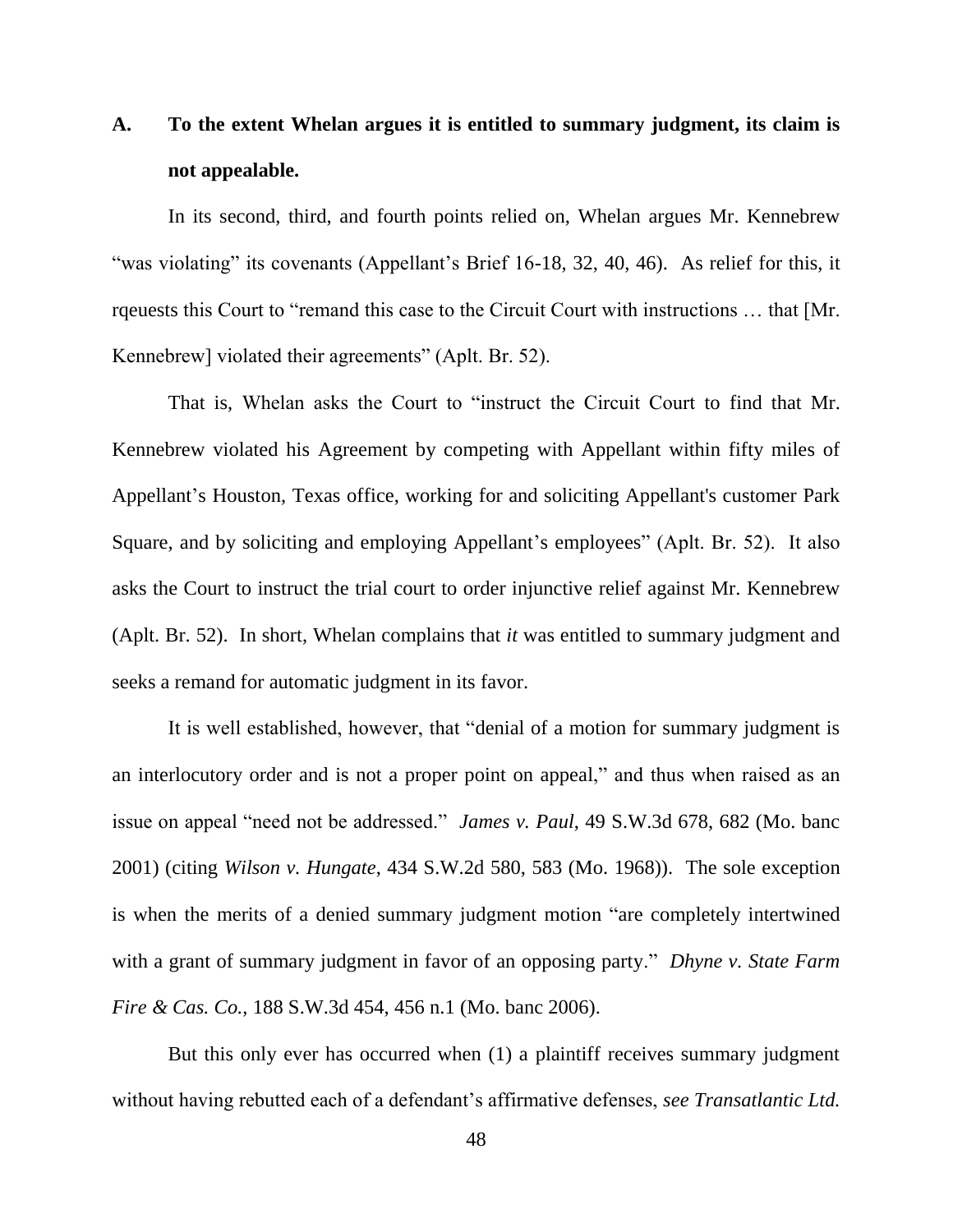*v. Salva*, 71 S.W.3d 670, 675-76 (Mo. App. 2002); or (2) there were dueling summary judgment motions with stipulated facts and concerning a pure issue of law. *See Levinson v. City of Kansas City*, 43 S.W.3d 312, 323 (Mo. App. 2001); *Dalton Inv., Inc. v. Nooney Co.*, 10 S.W.3d 590, 594 (Mo. App. 2000). Plainly, neither exception applies here.

Rather, even if Whelan somehow were correct that the trial court erred in granting Mr. Kennebrew summary judgment, the only relief on appeal to which it would be entitled would be remand for a trial. *Intermed Ins. Co. v. Hill*, S.W.3d . 2012 WL 806905 at \*1 n.1 (Mo. App. Mar. 12, 2012) (where trial court erred in granting movant summary judgment, case could not be remanded for summary judgment in favor of nonmovant: reviewing denial of summary judgment for non-movant would not "be proper here. As a result, Appellant's request that we also direct the trial court to enter a summary judgment in her favor … is denied").

The Court should reject Whelan's attempt in its second, third, and fourth points to prove Mr. Kennebrew "was violating" its covenants and Whelan's resulting contention that it is entitled on remand to summary judgment. Whelan cannot appeal the trial court's denial of its own motion for summary judgment. In the unlikely event the Court agrees with Whelan that summary judgment in Mr. Kennebrew's favor was error, the most it could do under the circumstances of this case is remand for a trial on the merits.

# **B. Even viewing the facts in a light most favorable to Whelan, Mr. Kennebrew was entitled to judgment as a matter of law.**

Viewed in a light most favorable to Whelan in the context of the whole record, the facts are that Mr. Kennebrew (1) started his own security business in Houston with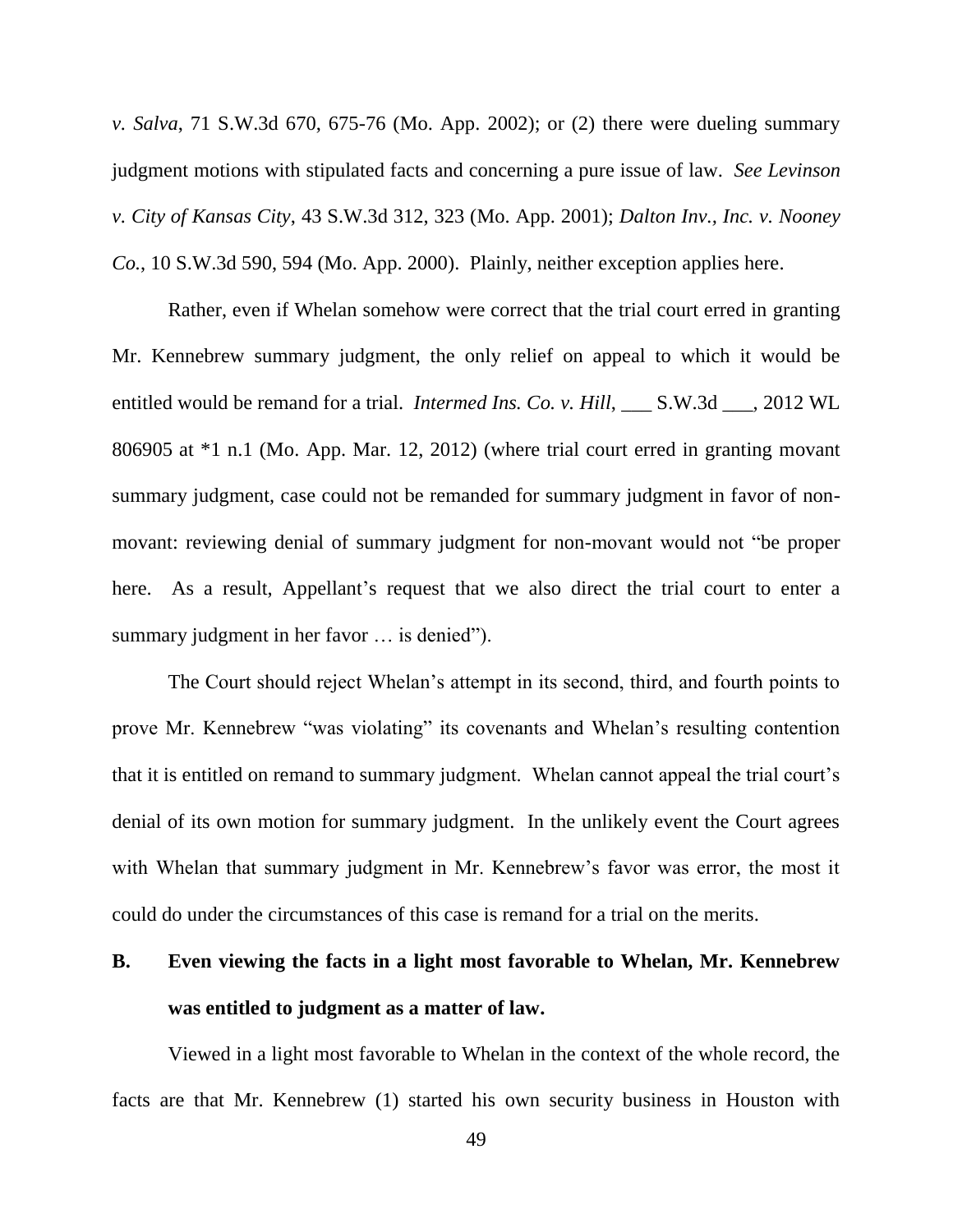Whelan's full knowledge and consent; (2) entered into a contract with a former Whelan customer in Houston; and (3) employed former Whelan employees in Houston. Under these facts, Mr. Kennebrew was entitled to judgment as a matter of law that he did not violate Whelan's non-compete covenants.

At the outset, as explained in Point I, above, the covenants were facially void for overbreadth, and thus Whelan's arguments fail. But even if they somehow were not facially overbroad, however, these facts did not violate the plain language of the covenants. The covenants plainly only applied to Dallas, where Mr. Kennebrew worked for Whelan, not Houston, where he did not work for Whelan. As well, his contracting with a former Whelan customer, Park Square, and hiring former Whelan employees at Park Square plainly did not violate the covenants.

# **i. The covenants only applied to Mr. Kennebrew's prospective activites in Dallas, where he worked for Whelan, not Houston.**

The understanding both Whelan and Mr. Kennebrew always had was that Mr. Kennebrew was a Whelan employee in Dallas, where he managed its Dallas branch, and thus his non-compete covenants only ever applied to activities in Dallas, not Houston, where Whelan had a separate branch for which Mr. Kennebrew never worked. Moreover, Whelan knew Mr. Kennebrew ran a security business in Houston during his last four months at Whelan in Dallas and expressly allowed him to do so.

Mr. Kennebrew's first contact with Whelan was with Prentice Robertson, Whelan's Executive Vice President, who undertook to negotiate a position for Mr. Kennebrew with Whelan in Dallas (Legal File 603). Mr. Robertson formally offered Mr.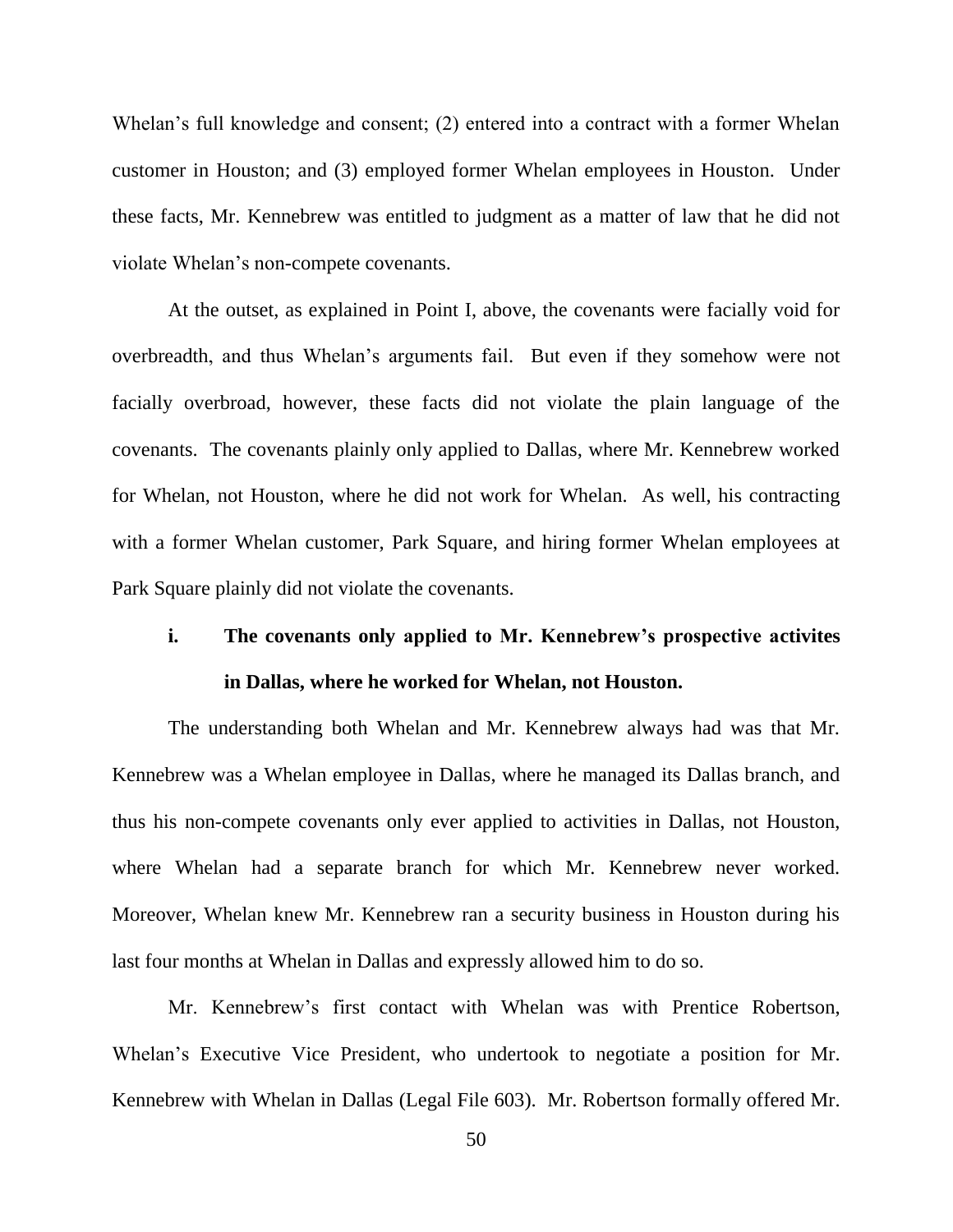Kennebrew the initial position of Quality Assurance Manager for Whelan's Dallas branch (L.F. 601; Appendix A17). The letter stated, "Should [Mr. Kennebrew] *opt* to remain in Dallas permanently, [he would] assume the branch leadership role in that branch" (L.F. 601; Appx. A17) (emphasis added). Upon agreeing to Mr. Robertson's offer, Mr. Kennebrew moved to Dallas, where he immediately became Whelan's Dallas branch manager and opted to remain (L.F. 356-57; Transcript Volume III 27).

The non-compete covenants to which Whelan seeks to hold Mr. Kennebrew are silent as to location (LF. 531-32; Appx. A11-12). Whelan's offer letter was clear, however, that Mr. Kennebrew position was in Dallas unless *he* opted otherwise (L.F. 601; Appx. A17). Todd McCullough, Whelan's Vice President of Operations, confirmed this when he met with Mr. Kennebrew on November 26, 2007, to sign the agreement containing the covenants (Tr. III 71-73; Supplemental Legal File 22, 55, 122, 137, 140- 41). Mr. McCullough explained that the covenants only applied in Dallas (Tr. III 71-73; Supp. L.F. 22, 55, 122, 137, 140-41).

Whelan fails to provide any evidence to dispute its own express offer stipulating that Mr. Kennebrew's place of employment would be Dallas. Instead, it argues his providing Whelan with a list of potential customers from his earlier days in Houston transmogrified him into an employee in Houston (Aplt. Br. 35-36). But Mr. Kennebrew never made contact with Whelan clients in Houston. Rather, on the request of his superiors in Dallas, he provided Mr. McCullough and Mr. Robertson with a list of his own, *prior* customer contacts so that Whelan representatives responsible for the Houston area could solicit their business (L.F. 91; Supp. L.F. 21-23, 111-12; Tr. III 14, 18-19, 31).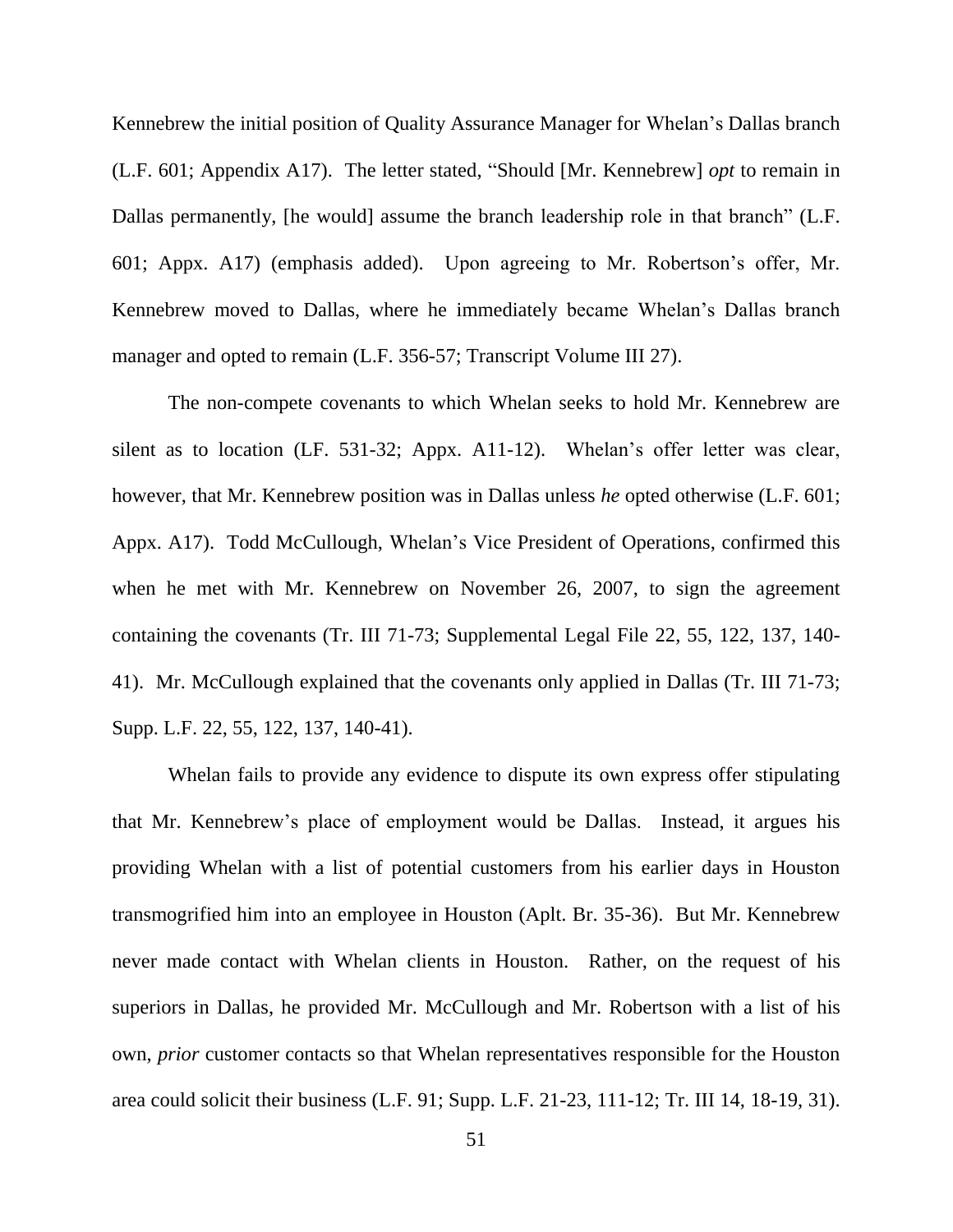Mr. McCullough confirmed he merely contacted Mr. Kennebrew for leads and referrals in the Houston area (Supp. L.F. 21-23, 111-12).

Houston already had a branch manager; the same position Mr. Kennebrew occupied for Whelan *in Dallas*. Standing alone, Mr. Kennebrew's having given his prior Houston contacts to his boss simply could not constitute working in Houston, a different location than his. Whelan's Senior Vice President and Chief Security Officer Mark Porterfield testified Mr. Kennebrew was based out of Dallas performing the Director of Quality Assurance Role but could be called upon by Whelan's Houston branch, as any other Whelan branch, to support sales or services (Tr. I 83-84). But Mr. Porterfield acknowledged this happened only "on occasion" (Tr. I 83-84).

Whelan never showed who the Houston customers were that Mr. Kennebrew helped support "on occasion." Nonetheless, it argues "an employer may enforce a covenant not to compete against an employee that has substantial customer contacts," and thus Mr. Kennebrew became a Houston employee even though he had opted not to (Aplt. Br. 35).

This contention is without merit. The law of Missouri is that, for non-compete covenants, customer contacts are the "influence an employee acquires over his employer's customers through personal contact" which is determined by "quality, frequency, and duration of an employee's exposure to an employer's customer." *Healthcare Servs. of the Ozarks, Inc. v. Copeland*, 198 S.W.3d 604, 611 (Mo. banc 2006). Whelan had the burden to prove the application it sought to give its covenants is both necessary and reasonable. But Whelan fails to show any customers in Houston with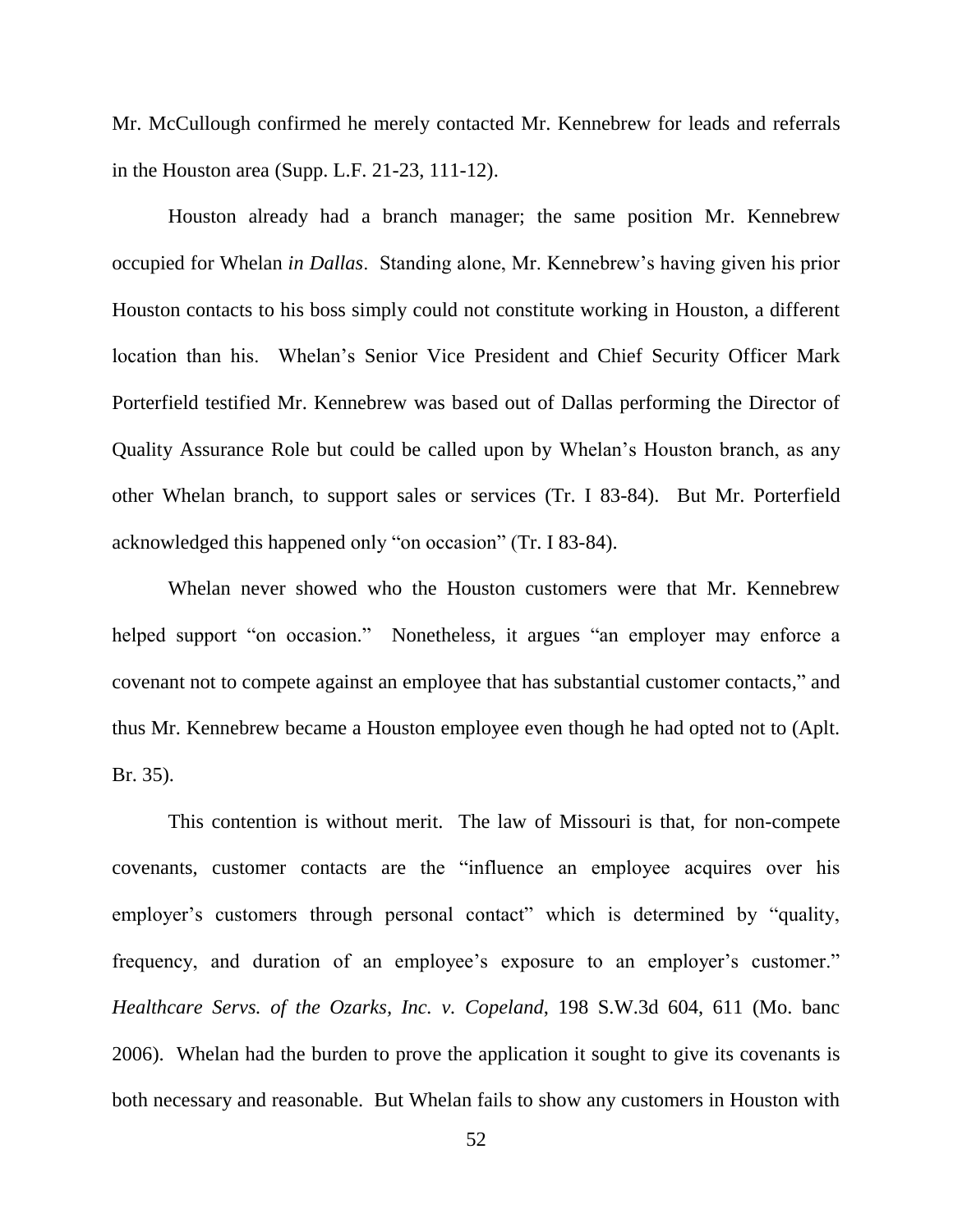whom Mr. Kennebrew had dealings while at Whelan. Whelan simply cannot show that Mr. Kennebrew acquired *any* influence over any Whelan customers in Houston during his time at Whelan of any quality, frequency, or duration.

Whelan's re-invocation of *Osage Glass, Inc. v. Donovan*, 693 S.W.3d 71 (Mo. banc 1985) fails for the same reason. In *Osage Glass*, this Court made plain that, in order for an employee to be restricted on the basis of customer contacts, there must be a finding that he did have substantial customer contacts. *Id.* at 75. While *Osage Glass* did not address geographical disparities in customer contacts, that principle plainly applies here to bely Whelan's contention that Mr. Kennebrew somehow transformed into a Houston employee.

Whelan insists Mr. Kennebrew had numerous customer contacts throughout Texas and, in particular, in Houston (Aplt. Br. 36). Mr. Kennebrew does not deny that he worked for Whelan in Dallas or that he had contact with numerous Dallas customers. Plainly, the covenants apply in Dallas. But Whelan does not demonstrate even a single supposed Houston contact. As a result, Whelan has not met its burden.

Plainly, the terms of Whelan's covenants only applied to activities in Dallas, not Houston. Mr. Kennebrew's activities in Houston therefore could not have violated them.

# **ii. Whelan had full knowledge of Mr. Kennebrew's Houston business and expressly allowed him to run it during his term of employment.**

Contrary to Whelan's misrepresentations, Mr. Kennebrew founded his own private security company, Elite Protection, on October 29, 2007, *before* he ever worked for Whelan (L.F. 551, 558). Elite always was based in Houston (L.F. 551, 558). Moreover,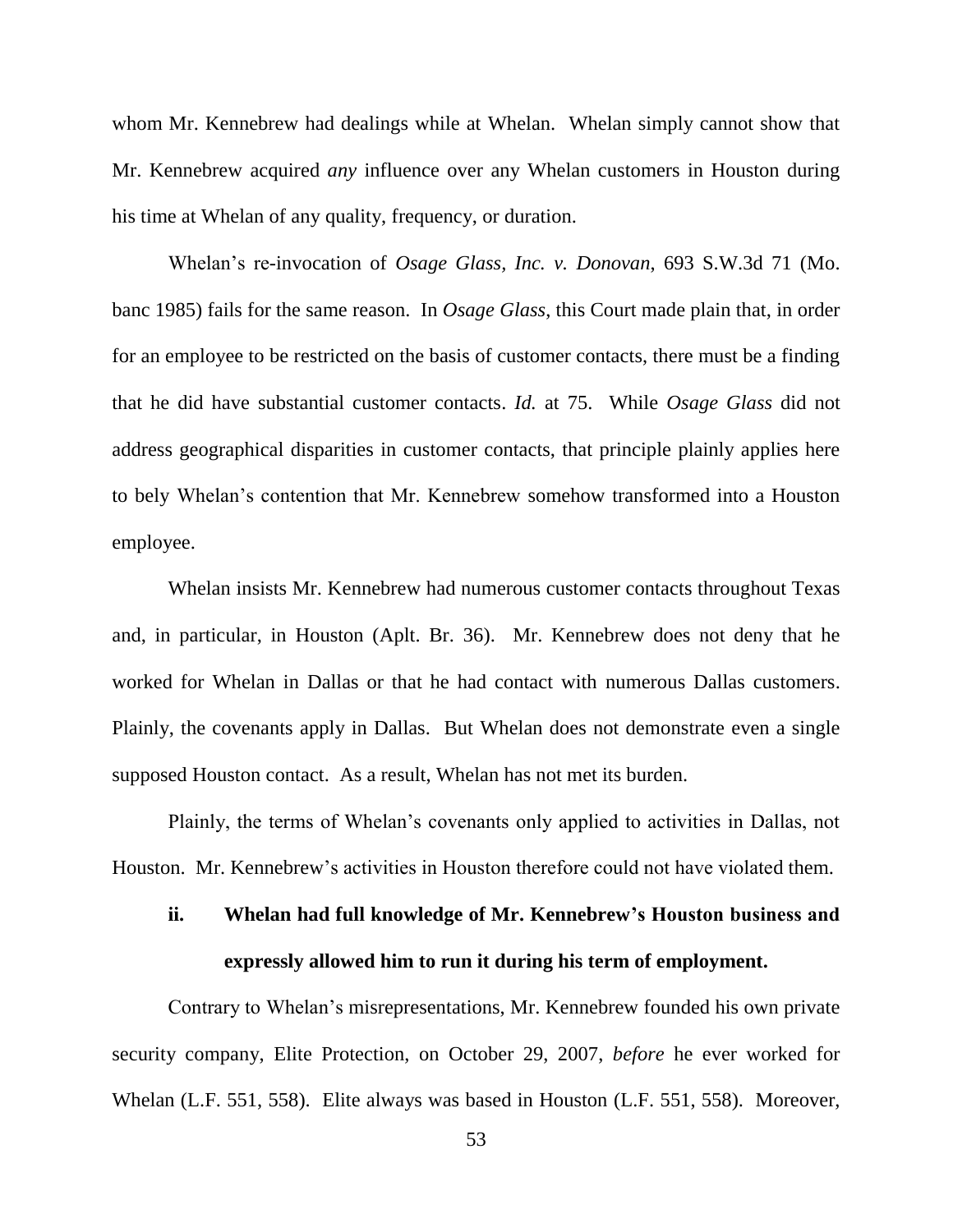Whelan entirely ignores the voluminous testimony of its own representatives admitting that they both knew about this and agreed Mr. Kennebrew could maintain Elite in Houston while at Whelan in Dallas. Only when Mr. Kennebrew became successful did they retroactively change their minds. But in expressly *allowing* Mr. Kennebrew to do otherwise, they waived any claims against Mr. Kennebrew relating to Elite.

Whelan's CEO, Greg Twardowski, acknowledged under oath he had discussed with Mr. Kennebrew and Mr. McCullough that Mr. Kennebrew could start his own business in Houston while continuing to work for Whelan in Dallas (Tr. I 25). As Mr. Twardowski recounted, Mr. Kennebrew's company "initially" would pursue government contracts and minority subcontracting opportunities with other prime contractors (Tr. I 25). He said he also discussed this with Mr. Robertson and Mr. Porterfield (Tr. I 55, 57). When agreeing to this, Mr. Twardowski did not feel it necessary to remind Mr. Kennebrew of his non-compete obligations (Tr. I 58).

Mr. Porterfield also acknowledged he had agreed Mr. Kennebrew could run Elite while remaining with Whelan: he stated Whelan did not "particularly pursue government" business, and that was gonna be [Mr. Kennebrew's] core focus, so [Whelan] certainly would be interested in assisting and supporting him" (Supp. L.F. 41, 131). He said, "My agreement with [Mr. Kennebrew] was: That's where we wanted a partnership arrangement, was specifically on government contracts" (Supp. L.F. 41, 131).

Mr. Kennebrew recounted the same. He repeatedly approached Whelan about a joint business venture regarding government contracts: he had approached Mr. Porterfield in December 2008, explaining he had a minority contractor opportunity with the City of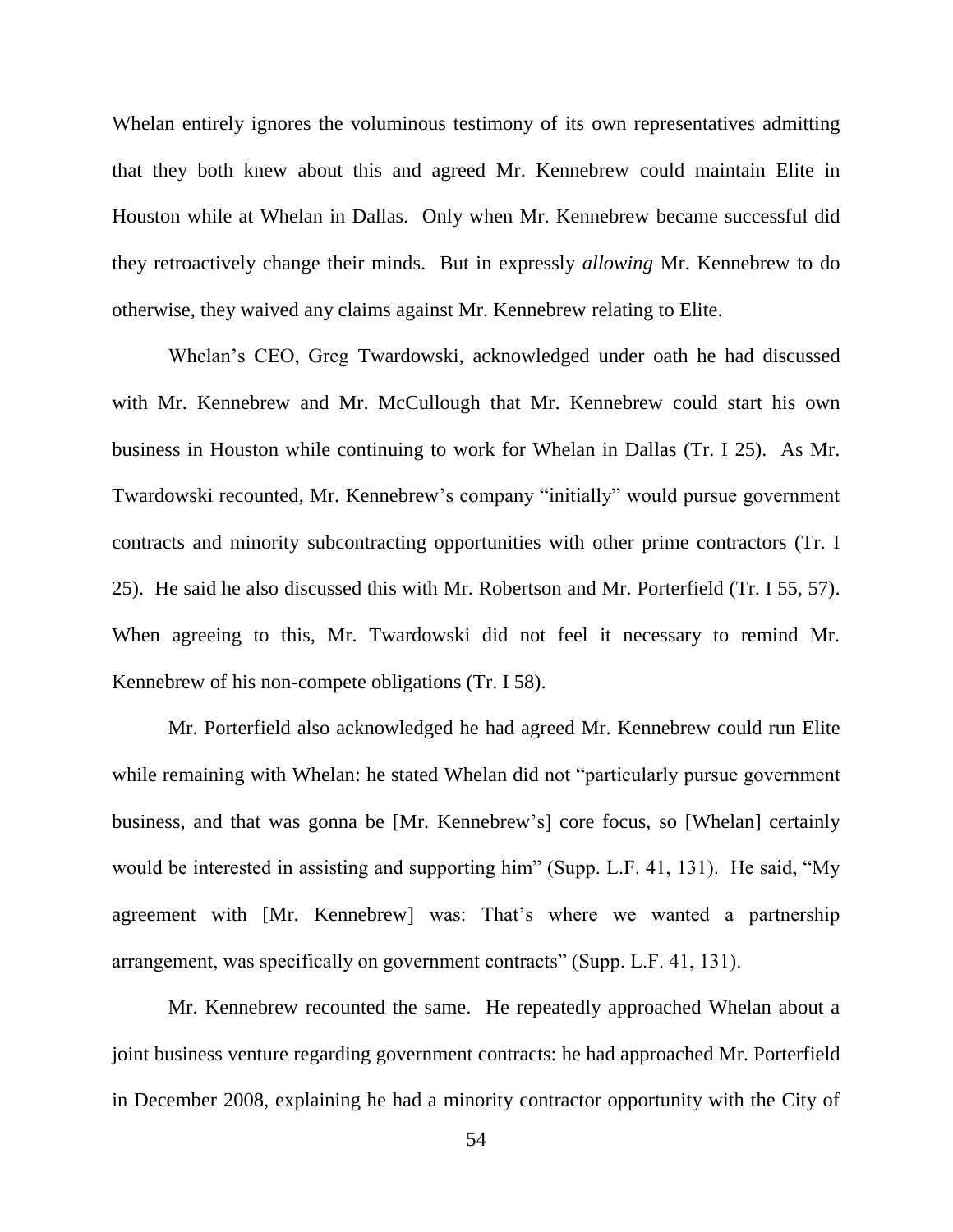Houston and wanted to partner with Whelan to do it (Tr. III. 46). He let Mr. Porterfield know he already had a minority-owned company and would seek government contracts, but he never told Mr. Porterfield it would be his company's only focus (Tr. III 70).

On March 30, 2009, Mr. Kennebrew submitted a letter of resignation in which he stated he wanted "to at least try and live [his] dream (Minority Company)" (L.F. 529). Despite this, wanting him to stay on longer, Whelan entered into a verbal agreement in which he remained employed as Whelan's Dallas branch manager while simultaneously running Elite in Houston (Tr. I 3-6; Tr. III 109). Mr. Twardowski admitted Mr. Kennebrew remained with Whelan under this arrangement until August of 2009; he said Whelan agreed to this both because Mr. Kennebrew was a valuable asset and Whelan wanted to be supportive of Mr. Kennebrew's new business in Houston (Tr. I 77). Whelan continued to pay Mr. Kennebrew during this period (Supp. L.F. 33; Tr. I 53).

It is well established that a party's conduct can waive a non-compete covenant. See, e.g., *Caulfield v. George K. Baum & Co., Inc.*, 649 S.W.2d 456, 459 (Mo. App. 1983). Whelan's open admissions that it knew Mr. Kennebrew was running Elite and that it allowed him to do so bely its argument that this conduct violated its covenants.

# **iii. Mr. Kennebrew's dealings at Elite with Park Square could not have violated the covenants.**

Whelan argues Mr. Kennebrew violated the non-compete covenants by Elite doing business with the Park Square Condominiums in Houston because Park Square was a Houston client of Whelan's while Mr. Kennebrew was Whelan's Dallas branch manager (Aplt. Br. 43). Whelan contends an employer's customer contact, "even when the contact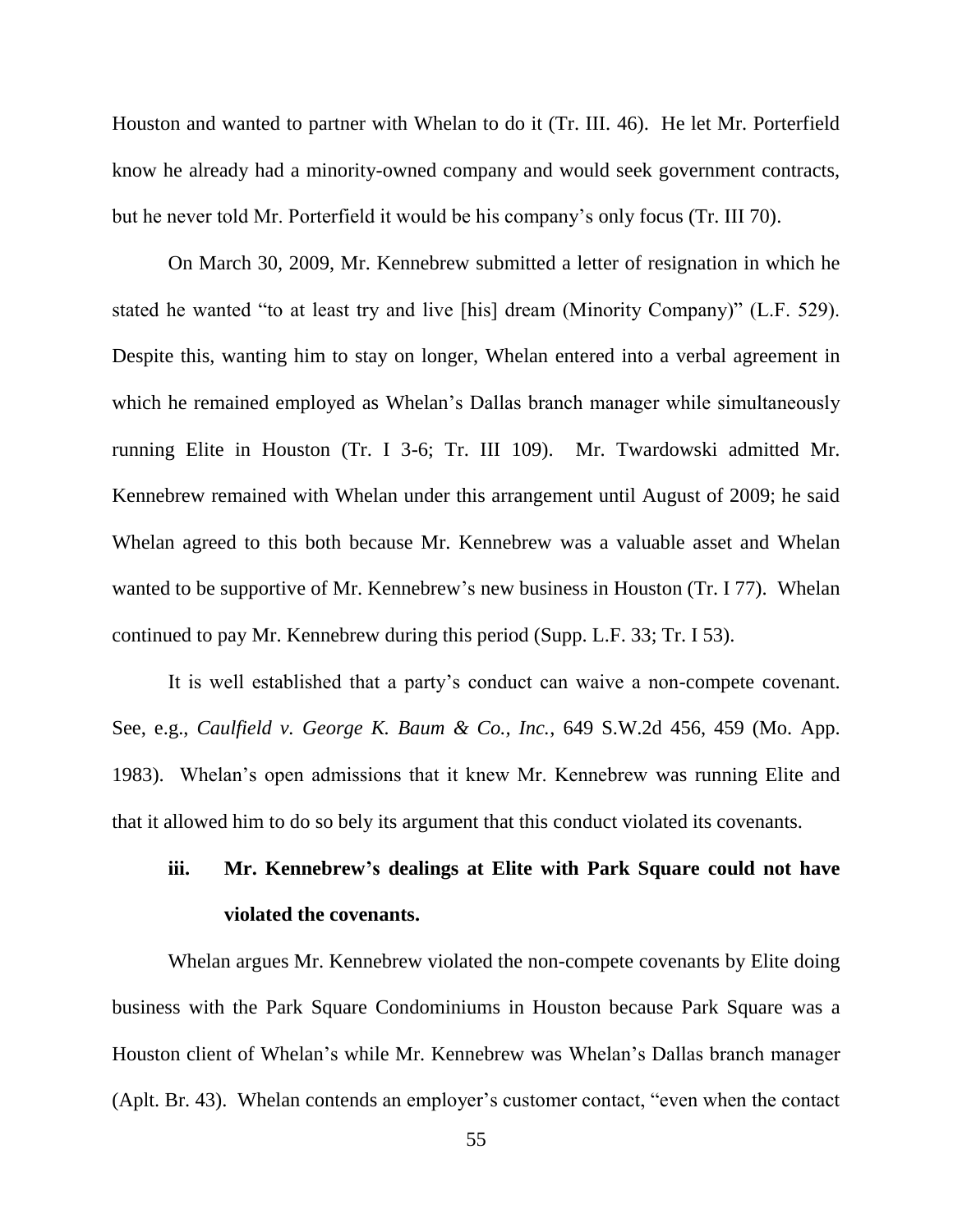was brought to the employer from an employee's previous relationship" in a different market is a protectable interest of the employer (Aplt. Br. 43).

Again, however, even viewing the facts in a light most favorable to Whelan, Whelan misrepresents the facts. Mr. Kennebrew did not bring Park Square to Whelan, Mr. McCullough did (Tr. III 73). Mr. Kennebrew had no relationship with Park Square while working for Whelan. He did not pursue or develop a customer relationship with Park Square at Whelan's expense. He did not increase Whelan's relationship with Park Square. Beside assisting Whelan's beleaguered Houston branch during Hurricane Ike and sending Park Square's owner a fruit basket at the request of Whelan's senior vice president, Whelan cannot show that Mr. Kennebrew had any involvement with Park Square while employed with Whelan in Dallas (Tr. III 34-35, 45).

Whelan refers to Mr. Kennebrew as having a "manager" relationship with Park Square's account. But the "manager" position to which it refers was when Mr. Kennebrew was employed with Barton and Allied Barton, not Whelan. Mr. Twardowski testified Park Square was a former customer of Allied Barton prior to when Mr. Kennebrew came to work for Whelan (Tr. I 49).

Still, Whelan argues Mr. Kennebrew's relationship with Park Square's manager, Jan VerVoort, was what ultimately facilitated Park Square's contract with Elite, rather than Whelan (Aplt. Br. 37). But this relationship was not cultivated at Whelan; it was from before Mr. Kennebrew came to Whelan. Whelan's witness, John Loving, confirmed Mr. Kennebrew managed Park Square's account while he worked for Barton Security because Loving worked for Mr. Kennebrew at that time (Tr. II 58-59, 70, 72).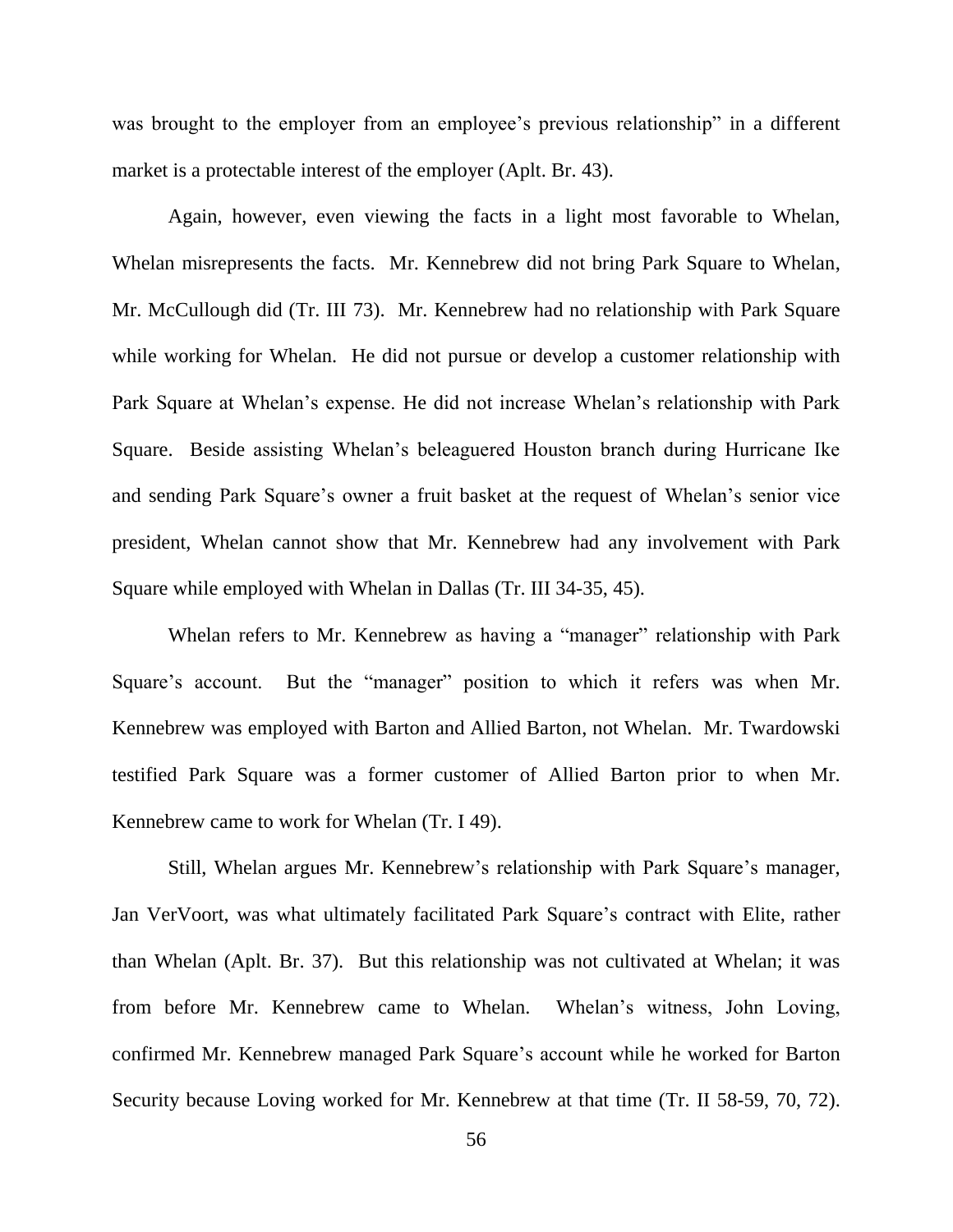The mere fact Mr. Kennebrew worked for Whelan could not mean that Whelan has a protectable interest in Mr. Kennebrew's relationship with Park Square, especially when Kennebrew did not handle Park Square's account while employed with Whelan.

The cases Whelan cites to support its argument bear this out. They bear no resemblance to this case, but instead turn on the fact that the employee *did* have relationships with certain relevant customers while employed. *See Osage Glass*, 693 S.W.3d at 74 (employee contacted employer's relevant customers regularly during employment); *AEE-EMF, Inc. v. Passmore*, 906 S.W.2d 714, 720 (Mo. App. 1995) (founder and stockholder of company was the single employee with the most substantial contacts and goodwill with all customers); *Naegele v. Biomedical Sys. Corp*. 272 S.W.3d 385, 389 (Mo. App. 2008) (covenant enforced against salesman whose customer relationships were pursued and developed at employer's expense).

The circumstances of those cases are not true for Mr. Kennebrew and any Whelan customer outside Dallas. Whelan has nothing more than innuendo to support its theory otherwise. It seeks to assume rights, authority and control over any all relationships Mr. Kennebrew developed *prior to* working for Whelan and regardless whether Mr. Kennebrew acted on those relationships as a Whelan employee. The mere fact Mr. Kennebrew knew Ms. VerVoort prior to working for Whelan cannot mean his relationship with her automatically transferred to Whelan once he came on board. Whelan cannot show any quality, frequency or duration of Mr. Kennebrew's contact with Park Square while employed at Whelan.

Moreover, the non-solicitation clause in Whelan's non-compete covenant cannot,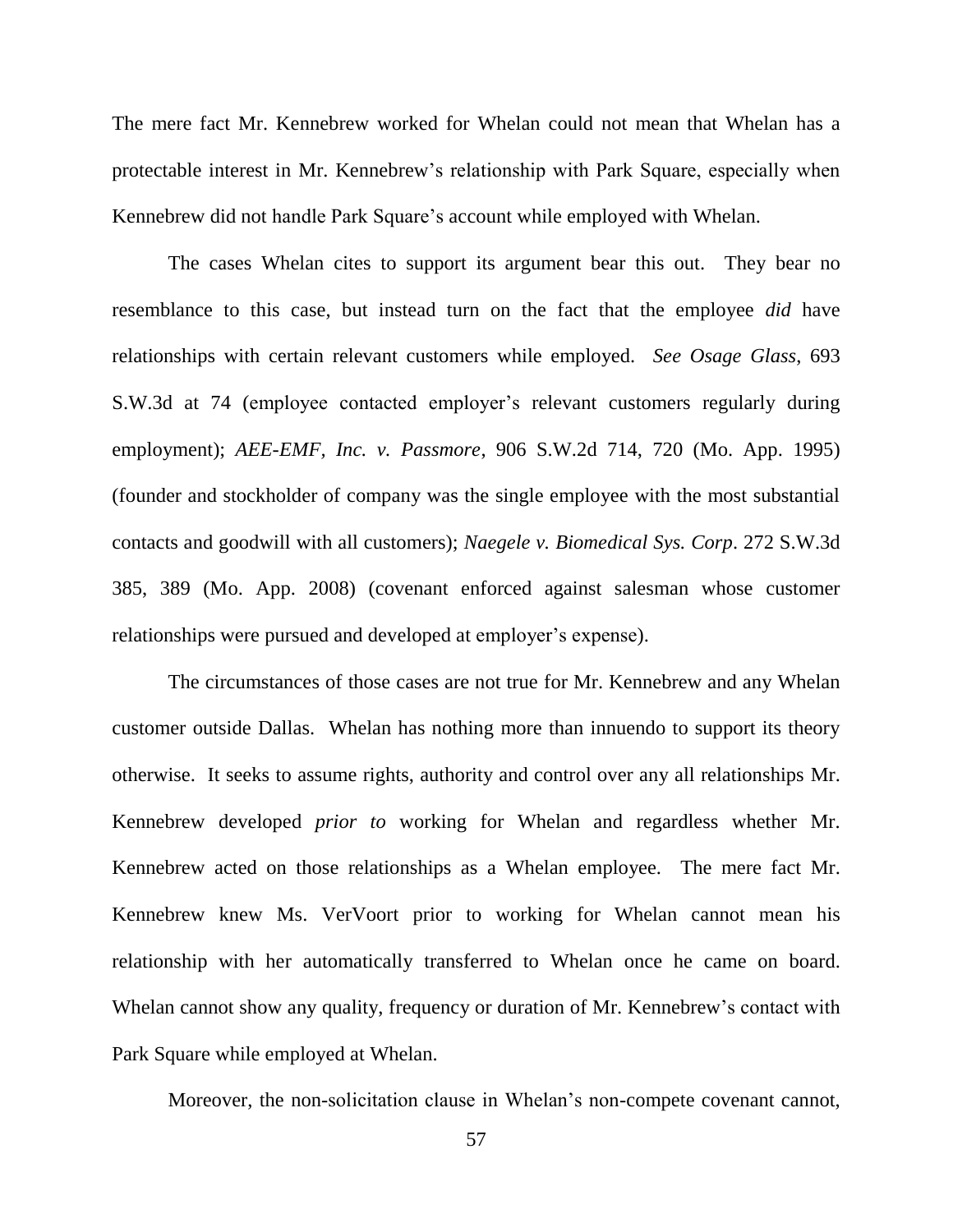on its face, apply to the circumstances of Elite taking on Park Square, as Whelan argues. There is no evidence that Elite solicited Park Square. Whelan's suggestions otherwise are just speculation. Rather, as Ms. VerVoort testified, *she* contacted Mr. Kennebrew because she was terminating Whelan's services *on her own* (L.F. 77, 198; Supp. L.F. 46, 120-21). When she actually approached Mr. Kennebrew about Elite taking on Park Square's account, it was in December 2009, *after* she already had terminated Whelan, as even Mr. Twardowski acknowledged (L.F. 33, 37, 174, 177-78; Tr. I 66-69, 71-72).

Whelan refers to an email from Mr. Kennebrew listing Park Square as a focal point (L.F. 1028). But the email aligns with both Mr. Kennebrew's and Ms. VerVoort's statements explaining how she called him to tell him she was cancelling Whelan (Tr. III 62). After that call, Mr. Kennebrew had no further contact with Ms. VerVoort until she invited him to meet with Park Square's board in December 2009, after she already had terminated Whelan (Tr. III 63).

Even viewing the facts in a light most favorable to Whelan, it simply cannot meet its burden to show that the non-compete covenants necessarily and reasonably applied to Mr. Kennebrew's eventual contract for Elite with Park Square. There is no evidence Mr. Kennebrew formed any relationship with Park Square (or any other non-Dallas business) during his time at Whelan, and certainly not at Whelan's expense. Furthermore, there is no evidence Elite solicited Park Square. The trial court correctly held Mr. Kennebrew was entitled to judgment as a matter of law.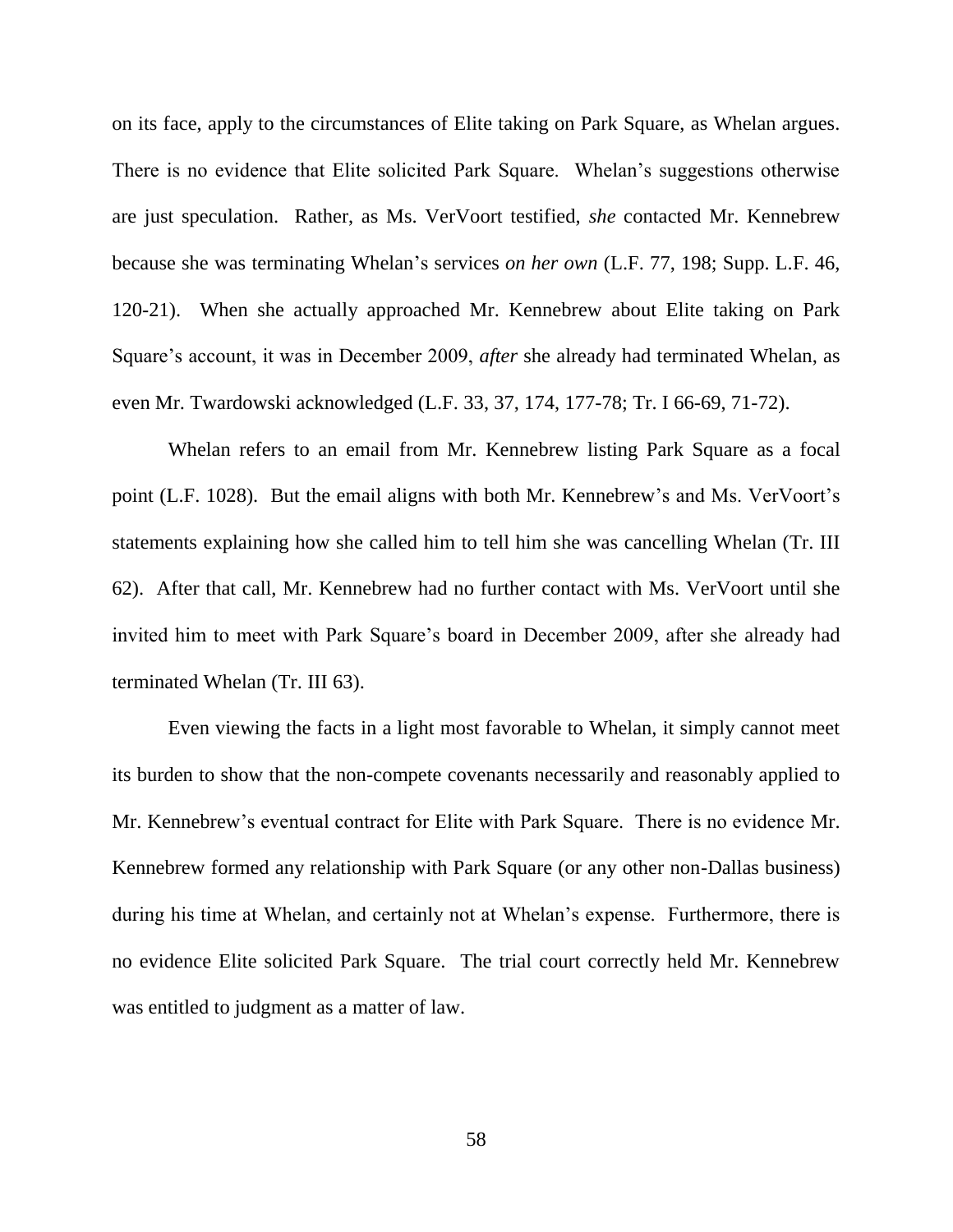# **iv. Elite's hiring former Whelan employees at Park Square could not have violated the covenants.**

Finally, Whelan argues Mr. Kennebrew violated its covenant against nonsolicitation of its employees by hiring former Whelan employees who worked at Park Square (Aplt. Br. 46-48). Whelan cites no authority except § 431.202(1)(4), R.S.Mo., which, as explained above, only goes to show the unreasonableness of that covenant's scope. *Infra* 40-41. As the employee non-solicitation clause is in excess of one year, unless Whelan can provide evidence showing that the allegedly solicited employees have access to confidential or trade secret information or some sort of customer relationship or goodwill, this statute simply cannot apply. *Infra* 40-41.

The employees at issue are at-will field employees who plainly have no access to trade secrets or customer relationships. Whelan's own evidence confirms this. Its witness, John Loving, a Whelan employee who worked at the Park Square site for five years (first for Barton Security and Allied Barton under Mr. Kennebrew and then when Whelan took over the contract) testified that if an employee were asked to stay with a new company they usually would stay and that the client – Park Square – played a role in that (Tr. II 70-74). If they did not want to, they did not have to (Tr. II 70-74).

Here, after Ms. VerVoort terminated Whelan's contract, she wanted Mr. Loving and the other former Whelan employees to stay (Tr. II 75). Eventually, she "brokered a deal" that included retention of all of the former Whelan officers who were interested in staying (Supp. L.F. 45-46, 124, 127). Under her deal, if the security officers wanted to stay at Park Square, they would become Elite employees (Supp. L.F. 45, 127). Once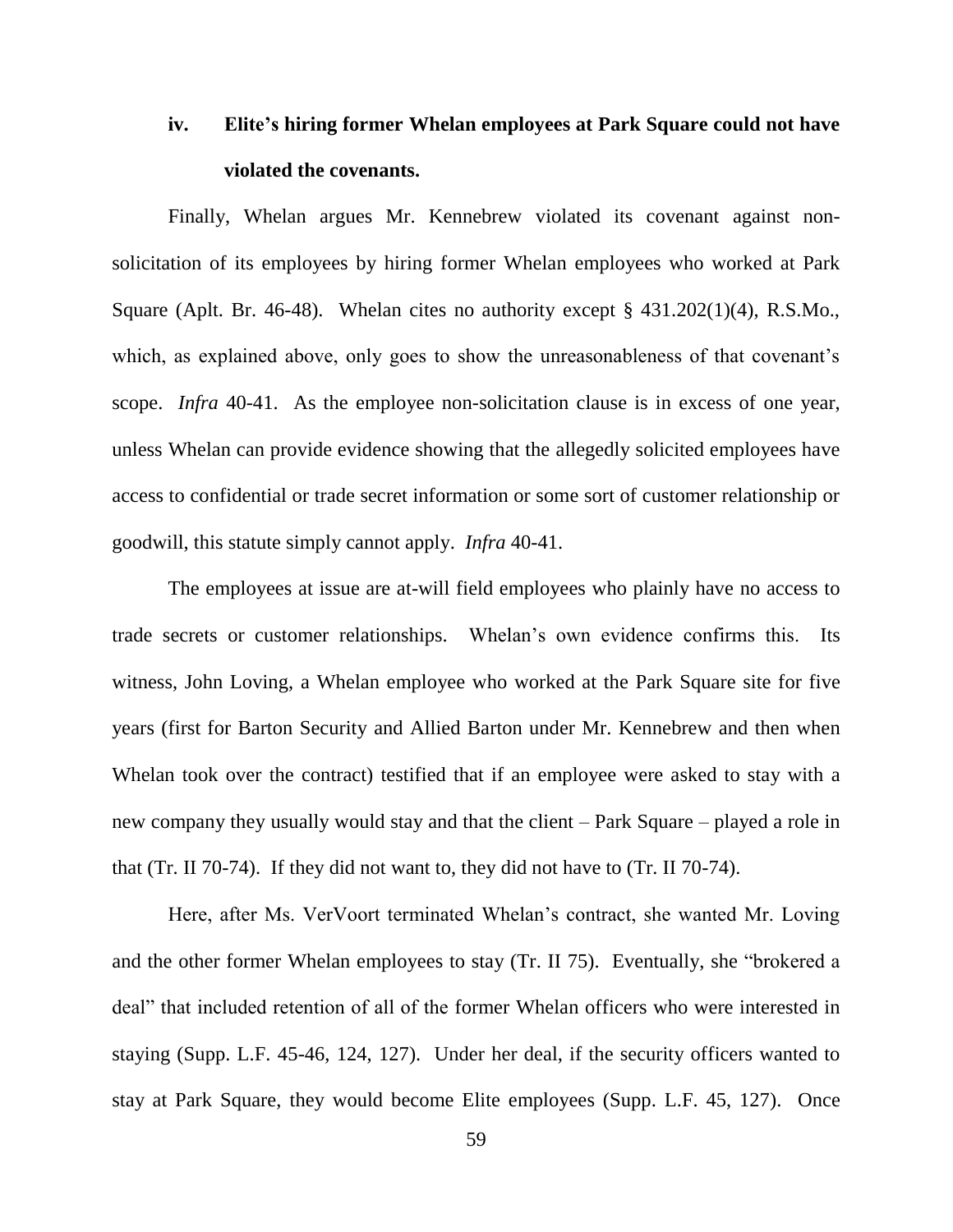again, Whelan has no evidence otherwise, but rather mere innuendo and supposition.

In *Schmersahl, Treolar & Co. v. McHugh*, the Court of Appeals held it was an unreasonable restraint of trade for an employee non-solicitation clause to prohibit soliciting an employer's at will employees. 28 S.W.3d 345, 351 (Mo. App. 2000). Because "soliciting another's at-will employees does not constitute unfair competition," an "[e]mployer's interest in protecting the stability of its at-will workforce is not one of the interests which may be protected by a restrictive covenant in Missouri." *Id*.

As such, even if Whelan somehow did solicit Whelan's security officers at Park Square, they are at-will employees and thus cannot be the subject of a non-solicitation clause in Missouri. Indeed, Mr. Twardowski's testimony bolsters this: he explained Whelan's uniformed security guards do not sign employment agreements (Tr. I 14-15). Whelan's "primary reason for employment agreements was to protect those relationships and [those employees'] confidential information for a reasonable amount of time after the employee separates" (Tr. I 15). Thus, by Whelan's own admission, the security guards were at-will employees. Whelan advances no evidence to show otherwise.

The security guards at Park Square were at-will employees unqualified under § 431.202(1)(3). Even viewing the facts most favorably to Whelan, Mr. Kennebrew cannot have violated the employee non-solicitation clause.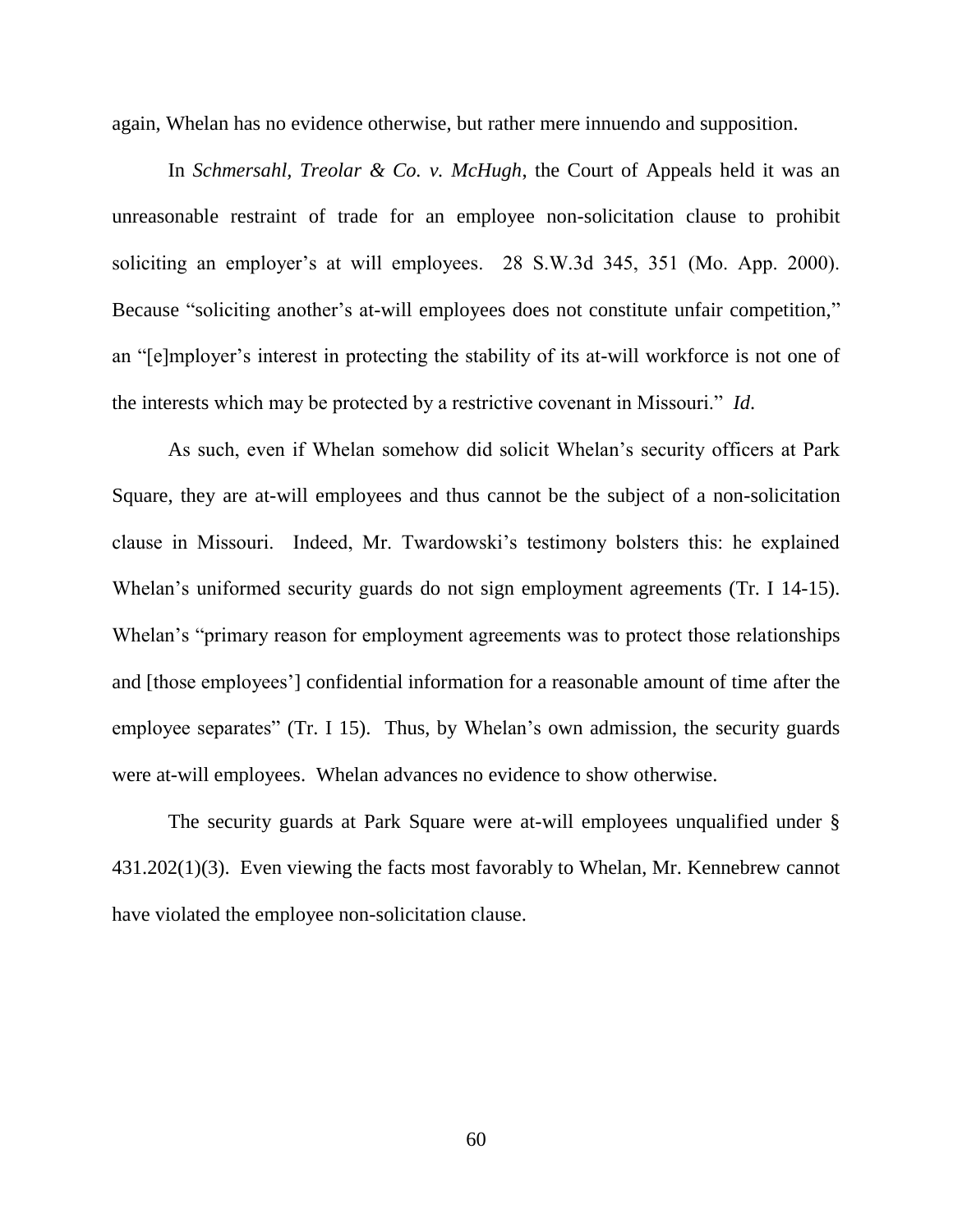### **Conclusion**

The Court should affirm the trial court's judgment.

Respectfully submitted,

*Jonathan Sternberg, Attorney, P.C.*

 by /s/Jonathan Sternberg Jonathan Sternberg, Mo. #59533 1111 Main Street 7th Floor, Harzfeld's Building Kansas City, Missouri 64105 Telephone: (816) 474-3000 Facsimile: (816) 474-5533 E-mail: jonathan@sternberg-law.com

Crystal Moody, Tex. #24038047 Admitted *Pro Hac Vice The Moody Law Firm* 3323 McCue Road #1233 Houston, Texas 77056 Telephone: (832) 423-0873 Facsimile: (713) 401-9789

COUNSEL FOR RESPONDENT CHARLES KENNEBREW, Sr.